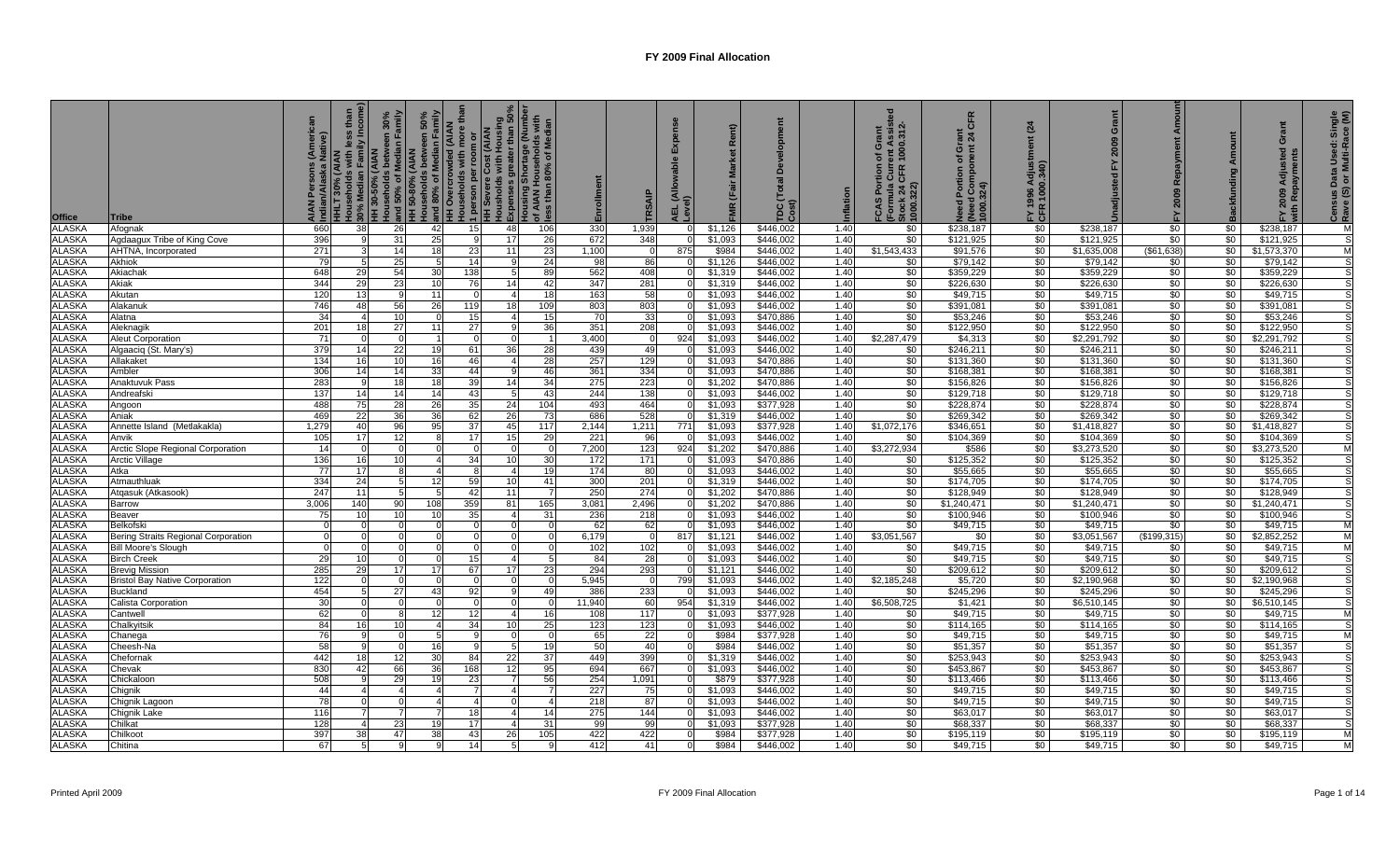| <b>Office</b>                  | <b>Tribe</b>                                      | (Americ<br>Native) | mily Incom<br>30% Median Famil<br>HH 30-50% (AIAN<br><b>HHLT 30% (AIAN<br/>Households with I</b> | Households between 30%<br>  and 50% of Median Family<br>  HH 50-80% (AIAN | 50%<br>amily<br>nouso<br> and 80% of Median Famil<br> עון חעפוכו של AIAN <br>een<br>$\mathbf{a}$<br>$rac{1}{2}$ | eholds with more th<br><b>AIAN</b><br>1 person per roor<br>HH Severe Cost (<br>Housholds with H<br>Sino | dousholds with Housing<br>Expenses greater than 50%<br>dousing Shortage (Number<br>of AIAN Households with<br>ess than 80% of Median<br>Expenses<br>$rac{5}{2}$ |                       | Enrollment   | RSAI          | 긊               | ξR                 | (Total<br>TDC(<br>Cost) | nflation     | ent Assist<br>1000.312-<br>Grant<br>৳<br>FCAS Portion of<br>(Formula Curre<br>Stock 24 CFR 1<br>1000.322) | CFR<br><u>.</u> 역<br>ō<br>৳<br><b>Pou</b><br>ed Portion<br>الاحت عنايا)<br>1000.324)<br>ပ | (24)<br>FY 1996<br>CFR 100 | Grant<br>2009            | Amoun<br>Repayment<br>2009<br>놊 |                    | Grant<br>ਦ<br>Adju<br>2009   | Census Data Used: Single<br>Rave (S) or Multi-Race (M) |
|--------------------------------|---------------------------------------------------|--------------------|--------------------------------------------------------------------------------------------------|---------------------------------------------------------------------------|-----------------------------------------------------------------------------------------------------------------|---------------------------------------------------------------------------------------------------------|-----------------------------------------------------------------------------------------------------------------------------------------------------------------|-----------------------|--------------|---------------|-----------------|--------------------|-------------------------|--------------|-----------------------------------------------------------------------------------------------------------|-------------------------------------------------------------------------------------------|----------------------------|--------------------------|---------------------------------|--------------------|------------------------------|--------------------------------------------------------|
| <b>ALASKA</b>                  | Chuathbaluk                                       | 131                | 18                                                                                               | 5                                                                         | 17                                                                                                              | 40                                                                                                      | -5                                                                                                                                                              | 27                    | 132          | 80            |                 | \$1,319            | \$446,002               | 1.40         | \$0                                                                                                       | \$115,196                                                                                 | \$0                        | \$115,196                | \$0                             | \$0                | \$115,196                    |                                                        |
| <b>ALASKA</b>                  | Chugach Alaska Corporation                        | 1,428              | 79                                                                                               | 78                                                                        | 94                                                                                                              | 42                                                                                                      | 67                                                                                                                                                              | 130                   | 2,020        | $\Omega$      | 823             | \$795              | \$377,928               | 1.40         | \$2,214,915                                                                                               | \$363,715                                                                                 | $\frac{1}{20}$             | \$2,578,631              | \$0                             | \$0                | \$2,578,631                  |                                                        |
| <b>ALASKA</b>                  | Chuloonawick                                      |                    |                                                                                                  |                                                                           |                                                                                                                 | $\Omega$                                                                                                |                                                                                                                                                                 |                       | 87           | 49            |                 | \$1,093            | \$446,002               | 1.40         | \$0                                                                                                       | \$49,715                                                                                  | \$0                        | \$49,715                 | $\frac{1}{20}$                  | $\sqrt{50}$        | \$49,715                     |                                                        |
| <b>ALASKA</b>                  | Circle                                            | 88                 | 10                                                                                               | 8                                                                         |                                                                                                                 | 23                                                                                                      |                                                                                                                                                                 | 23                    | 182          | 182           |                 | \$1,093            | \$446,002               | 1.40         | \$0                                                                                                       | \$66,292                                                                                  | \$0                        | \$66,292                 | \$0                             | $\sqrt{50}$        | \$66,292                     |                                                        |
| <b>ALASKA</b><br><b>ALASKA</b> | Clark's Point                                     | -76                | 16                                                                                               |                                                                           |                                                                                                                 | 13                                                                                                      | 11                                                                                                                                                              | 24                    | 138          | 74            | $\Omega$        | \$1,093<br>\$928   | \$446,002<br>\$377,928  | 1.40<br>1.40 | $\sqrt{50}$                                                                                               | \$79,883<br>\$10,458,537                                                                  | \$0<br>\$0                 | \$79,883<br>\$14,525,212 | \$0<br>\$29,646                 | $\sqrt{50}$        | \$79,883                     |                                                        |
| <b>ALASKA</b>                  | Cook Inlet Alaska Native Regional Corp<br>Council | 33,765             | 1,761                                                                                            | 2,005                                                                     | 2,225<br>$\Omega$                                                                                               | 1,629<br>$\Omega$                                                                                       | 1,765                                                                                                                                                           | 5,746                 | 7,559<br>131 | 28,884<br>105 | 804<br>$\Omega$ | \$1,121            | \$446.002               | 1.40         | \$4,066,675<br>\$0                                                                                        | \$49,715                                                                                  | \$0                        | \$49,715                 | \$0                             | \$0                | \$0 \$14,554,858<br>\$49,715 | M                                                      |
| <b>ALASKA</b>                  | Craig                                             | 544                | 64                                                                                               | 21                                                                        | 29                                                                                                              | 44                                                                                                      | 26                                                                                                                                                              | 82                    | 426          | 426           |                 | \$1.093            | \$377,928               | 1.40         | \$0                                                                                                       | \$196,694                                                                                 | \$0                        | \$196,694                | \$0                             | \$0                | \$196,694                    |                                                        |
| <b>ALASKA</b>                  | <b>Crooked Creek</b>                              | 149                | 12                                                                                               | 29                                                                        | -5                                                                                                              | 46                                                                                                      | 10                                                                                                                                                              | 31                    | 121          | 115           |                 | \$1,319            | \$446.002               | 1.40         | \$0                                                                                                       | \$142,716                                                                                 | \$0                        | \$142,716                | \$0                             | \$0                | \$142,716                    |                                                        |
| <b>ALASKA</b>                  | Curyung (Dillingham)                              | 1.441              | 76                                                                                               | 53                                                                        | 57                                                                                                              | 133                                                                                                     | 61                                                                                                                                                              | 137                   | 2,160        | 2,251         |                 | \$1,093            | \$446.002               | 1.40         | \$0                                                                                                       | \$599,993                                                                                 | \$0                        | \$599,993                | \$0                             | \$0                | \$599,993                    |                                                        |
| <b>ALASKA</b>                  | Deering                                           | 148                |                                                                                                  | 14                                                                        | 23                                                                                                              | 28                                                                                                      |                                                                                                                                                                 |                       | 186          | 178           | $\Omega$        | \$1,093            | \$446,002               | 1.40         | \$0                                                                                                       | \$98,812                                                                                  | \$0                        | \$98,812                 | \$0                             | $\sqrt{50}$        | \$98,812                     |                                                        |
| <b>ALASKA</b>                  | Dot Lake                                          | -25                |                                                                                                  |                                                                           |                                                                                                                 |                                                                                                         |                                                                                                                                                                 | 16                    | 137          | 22            |                 | \$984              | \$446,002               | 1.40         | \$0                                                                                                       | \$49,715                                                                                  | \$0                        | \$49,715                 | \$0                             | \$0                | \$49,715                     |                                                        |
| <b>ALASKA</b>                  | Douglas                                           | 309                | 41                                                                                               | 29                                                                        | 29                                                                                                              | 6                                                                                                       | 18                                                                                                                                                              | 98                    | 404          | 405           | $\Omega$        | \$1,192            | \$377,928               | 1.40         | \$0                                                                                                       | \$147,070                                                                                 | $\sqrt{50}$                | \$147,070                | \$0                             | \$0                | \$147,070                    |                                                        |
| <b>ALASKA</b>                  | Doyon, Ltd.                                       | 0.29'              | 610                                                                                              | 559                                                                       | 632                                                                                                             | 737                                                                                                     | 470                                                                                                                                                             | 1,771                 | 6,971        | 6,971         | 762             | \$934              | \$446,002               | 1.40         | \$1,542,787                                                                                               | \$3,988,642                                                                               | \$0                        | \$5,531,429              | \$0                             | \$0                | \$5,531,429                  |                                                        |
| <b>ALASKA</b>                  | Eagle                                             | 34                 | 16                                                                                               |                                                                           | 9                                                                                                               | 20                                                                                                      |                                                                                                                                                                 | 18                    | 113          | 30            |                 | \$984              | \$446,002               | 1.40         | \$0                                                                                                       | \$57,370                                                                                  | \$0                        | \$57,370                 | \$0                             | \$0                | \$57,370                     |                                                        |
| <b>ALASKA</b>                  | Eek                                               | 322                | 42                                                                                               |                                                                           | 18                                                                                                              | 77                                                                                                      | 29                                                                                                                                                              | 53                    | 371          | 276           |                 | \$1,319            | \$446,002               | 1.40         | \$0                                                                                                       | \$271,971                                                                                 | \$0                        | \$271,971                | \$0                             | \$0                | \$271,971                    |                                                        |
| ALASKA                         | Egegik                                            | -82                |                                                                                                  |                                                                           | 17                                                                                                              | 15                                                                                                      |                                                                                                                                                                 | 24                    | 326          | 109           |                 | \$1,093            | \$446,002               | 1.40         | \$0                                                                                                       | \$51,537                                                                                  | \$0                        | \$51,537                 | \$0                             | \$0                | \$51,537                     |                                                        |
| <b>ALASKA</b>                  | Eklutna                                           | 59                 |                                                                                                  | 10                                                                        |                                                                                                                 | 15                                                                                                      |                                                                                                                                                                 | 15                    | 246          | 191           |                 | \$930              | \$377,928               | 1.40         | \$0                                                                                                       | \$49,715                                                                                  | \$0                        | \$49,715                 | \$0                             | \$0                | \$49,715                     |                                                        |
| <b>ALASKA</b>                  | Ekuk                                              |                    |                                                                                                  |                                                                           |                                                                                                                 | C                                                                                                       |                                                                                                                                                                 |                       | 66           |               |                 | \$1,093            | \$446,002               | 1.40         | \$0                                                                                                       | \$49,715                                                                                  | \$0                        | \$49,715                 | $\frac{1}{20}$                  | \$0                | \$49,715                     |                                                        |
| <b>ALASKA</b>                  | Ekwok<br>Elim                                     | 132                | 16                                                                                               | 18<br>11                                                                  | -9                                                                                                              | 31                                                                                                      | 11                                                                                                                                                              | 28<br>$\overline{27}$ | 242          | 130<br>262    |                 | \$1,093            | \$446,002               | 1.40         | $\sqrt{50}$                                                                                               | \$120,986                                                                                 | \$0<br>\$0                 | \$120,986                | \$0<br>\$0                      | $\sqrt{50}$        | \$120,986                    |                                                        |
| <b>ALASKA</b><br><b>ALASKA</b> | Emmonak                                           | 263<br>839         | 38                                                                                               | 44                                                                        | 10 <sup>1</sup><br>65                                                                                           | 29<br>116                                                                                               | 14                                                                                                                                                              | 109                   | 406<br>847   | 847           | $\Omega$        | \$1,121<br>\$1,093 | \$446,002<br>\$446,002  | 1.40<br>1.40 | \$0<br>\$0                                                                                                | \$102,550<br>\$385,616                                                                    | \$0                        | \$102,550<br>\$385,616   | \$0                             | \$0<br>$\sqrt{50}$ | \$102,550<br>\$385,616       |                                                        |
| <b>ALASKA</b>                  | Evansville (Bettles Field)                        | 23                 |                                                                                                  |                                                                           |                                                                                                                 | 12                                                                                                      |                                                                                                                                                                 | 12                    | 69           | 59            |                 | \$1,093            | \$446,002               | 1.40         | $\sqrt{50}$                                                                                               | \$49,715                                                                                  | \$0                        | \$49,715                 | \$0                             | \$0                | \$49,715                     |                                                        |
| <b>ALASKA</b>                  | Eyak                                              | 470                | 28                                                                                               | 28                                                                        | 29                                                                                                              | 19                                                                                                      | 19                                                                                                                                                              | 85                    | 557          | 461           | $\Omega$        | \$984              | \$377,928               | 1.40         | \$0                                                                                                       | \$136,231                                                                                 | \$0                        | \$136,231                | $\sqrt{6}$                      | \$0                | \$136,231                    | M                                                      |
| <b>ALASKA</b>                  | <b>False Pass</b>                                 | $-43$              |                                                                                                  |                                                                           |                                                                                                                 | 13                                                                                                      | $\Delta$                                                                                                                                                        |                       | 96           | 102           | $\Omega$        | \$1,093            | \$446,002               | 1.40         | \$0                                                                                                       | \$49,715                                                                                  | \$0                        | \$49,715                 | \$0                             | \$0                | \$49,715                     |                                                        |
| <b>ALASKA</b>                  | Fort Yukon                                        | 533                | 50 <sup>1</sup>                                                                                  | 39                                                                        | 71                                                                                                              | 164                                                                                                     | 23                                                                                                                                                              | 156                   | 581          | 512           | $\Omega$        | \$1,093            | \$446.002               | 1.40         | \$0                                                                                                       | \$495,040                                                                                 | $\frac{1}{20}$             | \$495,040                | \$0                             | \$0                | \$495,040                    |                                                        |
| <b>ALASKA</b>                  | Gakona                                            |                    |                                                                                                  |                                                                           | 14                                                                                                              |                                                                                                         |                                                                                                                                                                 | 11                    | 85           | 91            |                 | \$984              | \$377,928               | 1.40         | $\frac{1}{20}$                                                                                            | \$49,715                                                                                  | \$0                        | \$49,715                 | \$0                             | $\sqrt{50}$        | \$49,715                     |                                                        |
| <b>ALASKA</b>                  | Galena                                            | 445                | 23                                                                                               | $\Delta$                                                                  | 15                                                                                                              | 75                                                                                                      |                                                                                                                                                                 | 42                    | 652          | 428           | $\Omega$        | \$1,093            | $\overline{$446,002}$   | 1.40         | \$0                                                                                                       | \$191,074                                                                                 | \$0                        | \$191,074                | \$0                             | \$0                | \$191,074                    |                                                        |
| <b>ALASKA</b>                  | Gambel                                            | 709                | 31                                                                                               | 37                                                                        | 55                                                                                                              | 112                                                                                                     | 22                                                                                                                                                              | 102                   | 747          | 715           |                 | \$1,121            | \$470,886               | 1.40         | \$0                                                                                                       | \$393,866                                                                                 | \$0                        | \$393,866                | \$0                             | \$0                | \$393,866                    |                                                        |
| <b>ALASKA</b>                  | Georgetown                                        |                    | $\Omega$                                                                                         | $\Omega$                                                                  | $\Omega$                                                                                                        | $\Omega$                                                                                                |                                                                                                                                                                 |                       | 113          | 51            | $\Omega$        | \$1,319            | \$446,002               | 1.40         | $\sqrt{50}$                                                                                               | \$49,715                                                                                  | \$0                        | \$49,715                 | \$0                             | $\sqrt{50}$        | \$49,715                     |                                                        |
| <b>ALASKA</b>                  | Golovin (Chinik)                                  | 152                |                                                                                                  | 5                                                                         | 22                                                                                                              | 42                                                                                                      |                                                                                                                                                                 | 19                    | 110          | 110           |                 | \$1,121            | \$446,002               | 1.40         | \$0                                                                                                       | \$99,897                                                                                  | \$0                        | \$99,897                 | \$0                             | \$0                | \$99,897                     |                                                        |
| <b>ALASKA</b>                  | Goodnews Bay                                      | 256                | 36                                                                                               | 18                                                                        | 18                                                                                                              | 77                                                                                                      |                                                                                                                                                                 | 63                    | 346          | 338           |                 | \$1,319            | \$446,002               | 1.40         | \$0                                                                                                       | \$216,082                                                                                 | $\frac{1}{20}$             | \$216,082                | \$0                             | \$0                | \$216,082                    |                                                        |
| <b>ALASKA</b>                  | Grayling                                          | 178                | 24                                                                                               | 19                                                                        | 12                                                                                                              | 43                                                                                                      | 15                                                                                                                                                              | 54                    | 319          | 171           |                 | \$1,093            | \$446,002               | 1.40         | \$0                                                                                                       | \$169,448                                                                                 | \$0                        | \$169,448                | \$0                             | \$0                | \$169,448                    |                                                        |
| <b>ALASKA</b>                  | Gulkana                                           | 82                 | 18                                                                                               |                                                                           | 5                                                                                                               | 14                                                                                                      |                                                                                                                                                                 | 1 <sup>c</sup>        | 132          | 142           |                 | \$984              | \$377,928               | 1.40         | \$0                                                                                                       | \$56,715                                                                                  | \$0                        | \$56,715                 | \$0                             | \$0                | \$56,715                     |                                                        |
| <b>ALASKA</b><br><b>ALASKA</b> | Hamilton<br>Healy Lake                            | -30                |                                                                                                  |                                                                           |                                                                                                                 | 18                                                                                                      |                                                                                                                                                                 |                       | 26<br>34     | 25<br>27      |                 | \$1,093<br>\$984   | \$446,002<br>\$446,002  | 1.40<br>1.40 | \$0<br>\$0                                                                                                | \$49,715<br>\$49,715                                                                      | \$0<br>\$0                 | \$49,715<br>\$49,715     | \$0<br>\$0                      | \$0<br>\$0         | \$49,715<br>\$49,715         |                                                        |
| <b>ALASKA</b>                  | <b>Holy Cross</b>                                 | 228                | 28                                                                                               | 12                                                                        | 12 <sup>1</sup>                                                                                                 | 33                                                                                                      | 16                                                                                                                                                              | 50                    | 528          | 219           |                 | \$1,093            | \$446,002               | 1.40         | \$0                                                                                                       | \$158,013                                                                                 | \$0                        | \$158,013                | \$0                             | \$0                | \$158,013                    |                                                        |
| <b>ALASKA</b>                  | Hoonah                                            | 542                | 47                                                                                               | 32                                                                        | 45                                                                                                              | 45                                                                                                      | 32                                                                                                                                                              | 82                    | 596          | 596           |                 | \$1,093            | \$377,928               | 1.40         | \$0                                                                                                       | \$242,475                                                                                 | \$0                        | \$242,475                | \$0                             | \$0                | \$242,475                    |                                                        |
| <b>ALASKA</b>                  | Hooper Bay                                        | 1,139              | 78                                                                                               | 78                                                                        | 60                                                                                                              | 246                                                                                                     | 35                                                                                                                                                              | 168                   | 1,356        | 1,011         |                 | \$1,093            | \$446,002               | 1.40         | $\sqrt{50}$                                                                                               | \$722,200                                                                                 | \$0                        | \$722,200                | \$0                             | $\sqrt{50}$        | \$722,200                    |                                                        |
| <b>ALASKA</b>                  | Hughes                                            | -63                | 10                                                                                               |                                                                           |                                                                                                                 | 23                                                                                                      |                                                                                                                                                                 | 1 <sup>c</sup>        | 139          | 61            |                 | \$1,093            | \$470,886               | 1.40         | \$0                                                                                                       | \$62,363                                                                                  | \$0                        | \$62,363                 | \$0                             | $\sqrt{50}$        | \$62,363                     |                                                        |
| <b>ALASKA</b>                  | Huslia                                            | 285                | 20                                                                                               | 32                                                                        | 23                                                                                                              | 56                                                                                                      | -8                                                                                                                                                              | 51                    | 522          | 274           | $\Omega$        | \$1,093            | \$470,886               | 1.40         | \$0                                                                                                       | \$197,535                                                                                 | \$0                        | \$197,535                | \$0                             | \$0                | \$197,535                    |                                                        |
| <b>ALASKA</b>                  | Hydaburg                                          | 354                | 45                                                                                               | 24                                                                        | 27                                                                                                              | 13                                                                                                      | 26                                                                                                                                                              | 67                    | 318          | 318           |                 | \$1,093            | \$377,928               | 1.40         | $\sqrt{50}$                                                                                               | \$163,724                                                                                 | \$0                        | \$163,724                | \$0                             | \$0                | \$163,724                    |                                                        |
| <b>ALASKA</b>                  | Igiugig                                           | -35                |                                                                                                  | $\overline{4}$                                                            | $\Omega$                                                                                                        | $\overline{4}$                                                                                          | $\overline{4}$                                                                                                                                                  | f                     | 65           | 42            | $\Omega$        | \$1,093            | \$446,002               | 1.40         | $\sqrt{50}$                                                                                               | \$49,715                                                                                  | $\frac{1}{20}$             | \$49,715                 | \$0                             | $\sqrt{50}$        | \$49,715                     |                                                        |
| <b>ALASKA</b>                  | lliamna                                           | -47                |                                                                                                  |                                                                           |                                                                                                                 |                                                                                                         |                                                                                                                                                                 |                       | 103          | 91            |                 | \$1,093            | \$446,002               | 1.40         | \$0                                                                                                       | \$49,715                                                                                  | \$0                        | \$49,715                 | \$0                             | \$0                | \$49,715                     |                                                        |
| <b>ALASKA</b>                  | Inalik (Diomede)                                  | 154                | 17                                                                                               | 5                                                                         | 11                                                                                                              | 45                                                                                                      |                                                                                                                                                                 | 33                    | 190          | 205           |                 | \$1,121            | \$470.886               | 1.40         | \$0                                                                                                       | \$141,741                                                                                 | $\sqrt{50}$                | \$141,741                | \$0                             | \$0                | \$141.741                    |                                                        |
| <b>ALASKA</b>                  | lgurmuit                                          | 333                | 14                                                                                               | 32                                                                        | 31                                                                                                              | 34                                                                                                      | $\Omega$                                                                                                                                                        | 57                    | 294          | 309           |                 | \$1,093            | \$446,002               | 1.40         | \$0                                                                                                       | \$136,103                                                                                 | \$0                        | \$136,103                | \$0                             | \$0                | \$136,103                    |                                                        |
| <b>ALASKA</b>                  | Ivanof Bay                                        | 19                 |                                                                                                  |                                                                           |                                                                                                                 |                                                                                                         |                                                                                                                                                                 |                       | 15           | .5            |                 | \$1,093            | \$446.002               | 1.40         | \$0                                                                                                       | \$49,715                                                                                  | \$0                        | \$49,715                 | $\frac{1}{20}$                  | \$0                | \$49,715                     |                                                        |
| <b>ALASKA</b>                  | Kaguyak                                           |                    |                                                                                                  |                                                                           |                                                                                                                 |                                                                                                         |                                                                                                                                                                 |                       |              |               |                 | \$1,126            | \$446,002               | 1.40         | $\sqrt{6}$                                                                                                | \$49,715                                                                                  | $\frac{1}{2}$              | \$49,715                 | $\sqrt{6}$                      | \$0                | \$49,715                     |                                                        |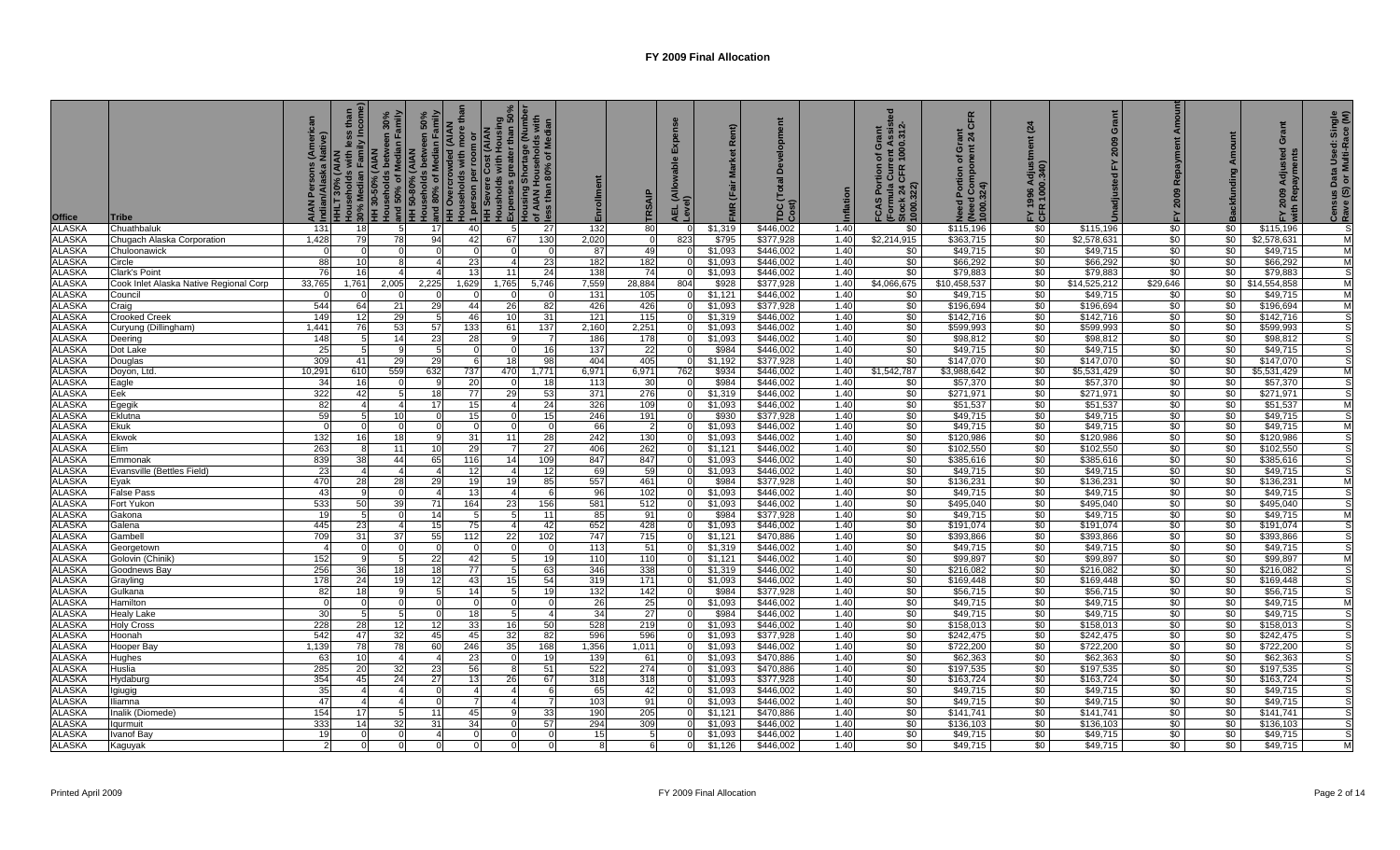| <b>Office</b>                  | <b>Tribe</b>                               | merica<br>tive) | ily Incom<br><b>HH 30-50% (AIAN</b><br><b>IHLT 30% (AIAN</b><br>Iouseholds with | and 50% of Median Family<br>HH 50-80% (AAN<br>HH 50-80% (AAN<br>Aruseholds betwie | 50%<br>amily<br>i אויס פון Median Famil<br>and 80% of Median Famil<br>בוא האימינו CNAN | more t<br>1 person per room or<br>HH Severe Cost (AIAN<br>Housholds with Housin<br>ă | Housholds with Housing<br>Expenses greater than 50%<br>Housing Shortage (Number<br>of AIAN Households with<br>ess than 80% of Median<br>Expenses |                       | Enrollment   | RSAI       | 긊                    | y                  | TDC(<br>Cost)          | nflation     | ent Assist<br>1000.312-<br>Grant<br>৳<br>Cur<br>CFR<br>FCAS Port<br>(Formula (<br>Stock 24 C<br>1000.322) | CFR<br>$\frac{1}{6}$ $\frac{1}{2}$<br>ō<br>ቴ<br>Portion<br>(Need Con<br>1000.324)<br>$\ddot{\mathbf{c}}$<br>$\overline{a}$ | (24)<br>Ξ<br>FY 1996<br>CFR 1000 | Grant<br>2009<br>놊     | <b>Re</b><br>2009 |                 | Grant<br><b>Ted</b><br>Ādi<br>2009 | Census Data Used: Single<br>Rave (S) or Multi-Race (M) |
|--------------------------------|--------------------------------------------|-----------------|---------------------------------------------------------------------------------|-----------------------------------------------------------------------------------|----------------------------------------------------------------------------------------|--------------------------------------------------------------------------------------|--------------------------------------------------------------------------------------------------------------------------------------------------|-----------------------|--------------|------------|----------------------|--------------------|------------------------|--------------|-----------------------------------------------------------------------------------------------------------|----------------------------------------------------------------------------------------------------------------------------|----------------------------------|------------------------|-------------------|-----------------|------------------------------------|--------------------------------------------------------|
| <b>ALASKA</b>                  | Kake                                       | 717             | 53                                                                              | 30                                                                                | 42                                                                                     | 31                                                                                   | 62                                                                                                                                               | 75                    | 497          | 512        |                      | \$1,093            | \$377,928              | 1.40         | \$0                                                                                                       | \$294,631                                                                                                                  | \$0                              | \$294,631              | \$0               | \$0             | \$294,631                          |                                                        |
| <b>ALASKA</b>                  | Kaktovik                                   | 254             |                                                                                 |                                                                                   | 17                                                                                     | 55                                                                                   |                                                                                                                                                  | 12                    | 227          | 259        |                      | \$1,202            | \$470,886              | 1.40         | \$0                                                                                                       | \$146,320                                                                                                                  | $\frac{1}{6}$                    | \$146,320              | \$0               | \$0             | \$146,320                          |                                                        |
| <b>ALASKA</b>                  | Kalskag                                    | 236             | 22                                                                              | 26                                                                                | 14                                                                                     | 53                                                                                   | 17                                                                                                                                               | 31                    | 190          | 190        | $\Omega$             | \$1,319            | \$446,002              | 1.40         | \$0                                                                                                       | \$186,682                                                                                                                  | $\frac{1}{2}$                    | \$186,682              | \$0               | $\frac{1}{20}$  | \$186,682                          |                                                        |
| <b>ALASKA</b>                  | Kaltag                                     | 202             | 21                                                                              | 19                                                                                | 17                                                                                     | 48                                                                                   | -8                                                                                                                                               | 55                    | 404          | 194        |                      | \$1,093            | \$446,002              | 1.40         | \$0                                                                                                       | \$162,657                                                                                                                  | \$0                              | \$162,657              | \$0               | \$0             | \$162,657                          |                                                        |
| <b>ALASKA</b>                  | Kanatak                                    |                 |                                                                                 |                                                                                   | 5 <sup>1</sup>                                                                         | $\Omega$                                                                             | - 0                                                                                                                                              | $\Omega$              | 133          | 57         | $\Omega$             | #NULI              | \$446.002              | 1.40         | \$0                                                                                                       | \$49,715                                                                                                                   | \$0                              | \$49,715               | \$0               | \$0             | \$49,715                           | M                                                      |
| <b>ALASKA</b><br><b>ALASKA</b> | Karluk<br>Kasigluk                         | 30<br>629       | 30 <sup>I</sup>                                                                 | 42                                                                                | 24                                                                                     | $\Omega$<br>114                                                                      | -9<br>17                                                                                                                                         | -6<br>90              | 186<br>607   | 186<br>603 | $\Omega$<br>$\Omega$ | \$1.126<br>\$1,319 | \$446.002<br>\$446,002 | 1.40<br>1.40 | \$0<br>\$0                                                                                                | \$49,715<br>\$343,700                                                                                                      | \$0<br>\$0                       | \$49,715<br>\$343,700  | \$0<br>\$0        | \$0<br>\$0      | \$49,715<br>\$343,700              |                                                        |
| <b>ALASKA</b>                  | Kassan                                     |                 |                                                                                 |                                                                                   |                                                                                        |                                                                                      |                                                                                                                                                  | 12                    | 57           | 53         |                      | \$1.093            | \$377,928              | 1.40         | \$0                                                                                                       | \$49,715                                                                                                                   | \$0                              | \$49,715               | $\overline{50}$   | \$0             | \$49,715                           |                                                        |
| <b>ALASKA</b>                  | Kenaitze                                   | 1,866           | 93                                                                              | 116                                                                               | 177                                                                                    | 126                                                                                  | 71                                                                                                                                               | 360                   | 1,200        | 3,701      |                      | \$795              | \$377,928              | 1.40         | $\sqrt{50}$                                                                                               | \$708,310                                                                                                                  | $\frac{1}{2}$                    | \$708,310              | \$0               | \$0             | \$708,310                          |                                                        |
| <b>ALASKA</b>                  | Ketchikan                                  | 2,643           | 124                                                                             | 167                                                                               | 220                                                                                    | 124                                                                                  | 172                                                                                                                                              | 512                   | 4,660        | 3,100      |                      | \$1,047            | \$377,928              | 1.40         | \$0                                                                                                       | \$901,092                                                                                                                  | $\frac{6}{3}$                    | \$901,092              | \$0               | \$0             | \$901,092                          |                                                        |
| <b>ALASKA</b>                  | Kiana                                      | 419             | 26                                                                              | 26                                                                                | 26                                                                                     | 68                                                                                   | 21                                                                                                                                               | 60                    | 683          | 356        | $\overline{0}$       | \$1,093            | \$446,002              | 1.40         | \$0                                                                                                       | \$248,789                                                                                                                  | $\frac{6}{3}$                    | \$248,789              | \$0               | \$0             | \$248,789                          |                                                        |
| <b>ALASKA</b>                  | King Island                                | 416             | 13                                                                              | 18                                                                                | 16                                                                                     | 45                                                                                   | 11                                                                                                                                               | 46                    | 477          | 414        |                      | \$1,121            | \$446,002              | 1.40         | \$0                                                                                                       | \$163,119                                                                                                                  | $\frac{1}{6}$                    | \$163,119              | \$0               | \$0             | \$163,119                          |                                                        |
| <b>ALASKA</b>                  | King Salmon                                | 51              |                                                                                 |                                                                                   |                                                                                        |                                                                                      |                                                                                                                                                  |                       | 85           | 73         |                      | \$1,093            | \$377,928              | 1.40         | \$0                                                                                                       | \$49,715                                                                                                                   | $\frac{6}{3}$                    | \$49,715               | \$0               | \$0             | \$49,715                           |                                                        |
| <b>ALASKA</b>                  | Kipnuk                                     | 746             | 36                                                                              | 42                                                                                | 54                                                                                     | 173                                                                                  |                                                                                                                                                  | 128                   | 776          | 776        |                      | \$1,319            | \$446,002              | 1.40         | \$0                                                                                                       | \$443,430                                                                                                                  | \$0                              | \$443,430              | \$0               | \$0             | \$443,430                          |                                                        |
| <b>ALASKA</b>                  | Kivalina                                   | 425             | 23                                                                              | 23                                                                                | 12                                                                                     | 82                                                                                   | 14                                                                                                                                               | 57                    | 389          | 370        |                      | \$1,093            | \$446,002              | 1.40         | \$0                                                                                                       | \$242,211                                                                                                                  | \$0                              | \$242,211              | \$0               | \$0             | \$242,211                          |                                                        |
| <b>ALASKA</b>                  | Klawock                                    | 499             | 41                                                                              | 41                                                                                | 30                                                                                     | 35                                                                                   | 20                                                                                                                                               | 40                    | 510          | 510        |                      | \$1,093            | \$377,928              | 1.40         | \$0                                                                                                       | \$180,272                                                                                                                  | $\frac{6}{5}$                    | \$180,272              | \$0               | \$0             | \$180,272                          |                                                        |
| <b>ALASKA</b>                  | Kluti Kaah (Copper Center)                 | 226             | 37                                                                              | 14                                                                                | 27                                                                                     | 39                                                                                   | 14                                                                                                                                               | 45                    | 302          | 326        |                      | \$984              | \$377,928              | 1.40         | $\sqrt{50}$                                                                                               | \$128,069                                                                                                                  | \$0                              | \$128,069              | \$0               | \$0             | \$128,069                          | M                                                      |
| <b>ALASKA</b>                  | Knik                                       | 2,398           | 140                                                                             | 105                                                                               | 168                                                                                    | 256                                                                                  | 131                                                                                                                                              | 413                   | 1,199        | 3,264      |                      | \$879              | \$377,928              | 1.40         | \$0                                                                                                       | \$921,046                                                                                                                  | $\frac{1}{2}$                    | \$921,046              | \$0               | \$0             | \$921,046                          | м                                                      |
| <b>ALASKA</b><br><b>ALASKA</b> | Kobuk<br>Kokhanok                          | 119<br>140      | 14<br>17                                                                        | 11                                                                                | 17                                                                                     | 33<br>28                                                                             | 13                                                                                                                                               | $\overline{27}$<br>35 | 78<br>190    | 74<br>174  |                      | \$1,093<br>\$1,093 | \$392,405<br>\$446,002 | 1.40<br>1.40 | \$0<br>\$0                                                                                                | \$98,296<br>\$124,220                                                                                                      | $\frac{1}{6}$<br>$\frac{1}{2}$   | \$98,296<br>\$124,220  | \$0<br>\$0        | \$0<br>\$0      | \$98,296<br>\$124,220              |                                                        |
| <b>ALASKA</b>                  | Koliganek                                  | 177             | 20                                                                              |                                                                                   | 16                                                                                     | 53                                                                                   |                                                                                                                                                  | 15                    | 262          | 174        |                      | \$1.093            | \$470.886              | 1.40         | \$0                                                                                                       | \$140.626                                                                                                                  | $\frac{6}{3}$                    | \$140,626              | \$0               | \$0             | \$140.626                          |                                                        |
| <b>ALASKA</b>                  | Kongiganal                                 | 413             | 24                                                                              | 36                                                                                | 18 <sup>l</sup>                                                                        | 96                                                                                   | -5                                                                                                                                               | 48                    | 480          | 450        | $\Omega$             | \$1.319            | \$446.002              | 1.40         | \$0                                                                                                       | \$246,920                                                                                                                  | $\frac{1}{2}$                    | \$246,920              | \$0               | \$0             | \$246.920                          |                                                        |
| <b>ALASKA</b>                  | Koniag, Incorporated                       | 642             | 37                                                                              | 25                                                                                | 41                                                                                     | 14                                                                                   | 47                                                                                                                                               | 14                    | 3.300        | 1,882      | 802                  | \$1.126            | \$446.002              | 1.40         | \$3,327,826                                                                                               | \$200.708                                                                                                                  | \$0                              | \$3,528,534            | \$0               | \$0             | \$3,528,534                        | м                                                      |
| <b>ALASKA</b>                  | Kotlik                                     | 663             | 30                                                                              | 12                                                                                | 60                                                                                     | 126                                                                                  |                                                                                                                                                  | 83                    | 570          | 570        |                      | \$1,093            | \$446,002              | 1.40         | \$0                                                                                                       | \$328,851                                                                                                                  | $\frac{6}{5}$                    | \$328,851              | \$0               | \$0             | \$328,851                          |                                                        |
| <b>ALASKA</b>                  | Kotzebue                                   | 2,561           | 104                                                                             | 105                                                                               | 127                                                                                    | 286                                                                                  | 79                                                                                                                                               | 230                   | 2,538        | 2,175      |                      | \$1,093            | \$446,002              | 1.40         | \$0                                                                                                       | \$1,054,778                                                                                                                | \$0                              | \$1,054,778            | \$0               | \$0             | \$1,054,778                        |                                                        |
| <b>ALASKA</b>                  | Koyuk                                      | 312             | 18 <sup>1</sup>                                                                 | 14                                                                                | 21                                                                                     | 32                                                                                   | -5                                                                                                                                               | 23                    | 381          | 260        | $\Omega$             | \$1,121            | \$446,002              | 1.40         | \$0                                                                                                       | \$116,633                                                                                                                  | \$0                              | $\overline{$}116,633$  | \$0               | \$0             | \$116,633                          |                                                        |
| <b>ALASKA</b>                  | Koyukuk                                    | 96              | 21                                                                              |                                                                                   |                                                                                        | 33                                                                                   |                                                                                                                                                  | 29                    | 280          | 92         |                      | \$1,093            | \$446,002              | 1.40         | \$0                                                                                                       | \$99,717                                                                                                                   | $\frac{1}{6}$                    | \$99,717               | \$0               | \$0             | \$99,717                           |                                                        |
| <b>ALASKA</b>                  | Kwethluk                                   | 794             | 66                                                                              | 54                                                                                | 41                                                                                     | 174                                                                                  | 28                                                                                                                                               | 134                   | 784          | 584        | $\overline{0}$       | \$1,319            | \$446,002              | 1.40         | \$0                                                                                                       | \$532,133                                                                                                                  | $\frac{6}{3}$                    | \$532,133              | \$0               | \$0             | \$532,133                          |                                                        |
| <b>ALASKA</b>                  | (wigillingok                               | 396             | 24                                                                              | 18                                                                                | 18                                                                                     | 72                                                                                   | 10 <sup>1</sup>                                                                                                                                  | 40                    | 408          | 266        |                      | \$1,319            | \$446,002              | 1.40         | \$0                                                                                                       | \$207,681                                                                                                                  | $\frac{6}{5}$                    | \$207,681              | \$0               | \$0             | \$207,681                          |                                                        |
| <b>ALASKA</b><br><b>ALASKA</b> | Kwinhagak (Quinhagak)                      | 640<br>103      | 53                                                                              | 58                                                                                | 35                                                                                     | 155                                                                                  | 10                                                                                                                                               | 139                   | 661<br>471   | 616<br>73  | $\Omega$             | \$1,319<br>\$1,126 | \$446,002<br>\$446,002 | 1.40<br>1.40 | \$0<br>\$0                                                                                                | \$441,844<br>\$49,715                                                                                                      | $\frac{1}{6}$<br>\$0             | \$441,844<br>\$49,715  | \$0<br>\$0        | \$0<br>\$0      | \$441,844<br>\$49,715              |                                                        |
| <b>ALASKA</b>                  | arsen Bay<br>esnoi (Woody Island).         | 39              |                                                                                 |                                                                                   | 2                                                                                      |                                                                                      |                                                                                                                                                  |                       | 255          | 115        |                      | \$1,126            | \$446,002              | 1.40         | \$0                                                                                                       | \$49,715                                                                                                                   | \$0                              | \$49,715               | \$0               | \$0             | \$49,715                           |                                                        |
| <b>ALASKA</b>                  | .evelock                                   | 101             | 17                                                                              |                                                                                   |                                                                                        | 20                                                                                   |                                                                                                                                                  | 25                    | 209          | 124        |                      | \$1,093            | \$446,002              | 1.40         | \$0                                                                                                       | \$84,695                                                                                                                   | \$0                              | \$84,695               | \$0               | \$0             | \$84,695                           |                                                        |
| <b>ALASKA</b>                  | Lime Village                               | 38              | 10 <sup>1</sup>                                                                 |                                                                                   |                                                                                        | 17                                                                                   |                                                                                                                                                  | 1 <sup>1</sup>        | 44           | 43         |                      | \$1,319            | \$470,886              | 1.40         | \$0                                                                                                       | \$49,715                                                                                                                   | \$0                              | \$49,715               | \$0               | \$0             | \$49,715                           |                                                        |
| <b>ALASKA</b>                  | ower.Kalskac                               | 284             | 28                                                                              | 14                                                                                | 34                                                                                     | 66                                                                                   | 12                                                                                                                                               | 58                    | 280          | 388        |                      | \$1,319            | \$446,002              | 1.40         | $\sqrt{50}$                                                                                               | \$214,829                                                                                                                  | $\frac{1}{6}$                    | \$214,829              | \$0               | \$0             | \$214,829                          |                                                        |
| <b>ALASKA</b>                  | <b>Manley Hot Springs</b>                  |                 |                                                                                 |                                                                                   |                                                                                        | 17                                                                                   |                                                                                                                                                  | 12                    | 77           | 17         |                      | \$1,093            | \$446,002              | 1.40         | \$0                                                                                                       | \$51,653                                                                                                                   | $\frac{6}{3}$                    | \$51,653               | \$0               | \$0             | \$51,653                           |                                                        |
| <b>ALASKA</b>                  | Manokotak                                  | 420             | 42                                                                              | 21                                                                                | 18                                                                                     | 63                                                                                   | 16                                                                                                                                               | 71                    | 515          | 404        |                      | \$1,093            | \$446,002              | 1.40         | \$0                                                                                                       | \$240,509                                                                                                                  | $\frac{6}{3}$                    | \$240,509              | \$0               | \$0             | \$240,509                          |                                                        |
| <b>ALASKA</b>                  | Marshall                                   | 402             | 28                                                                              | 17                                                                                | 34                                                                                     | 80                                                                                   | 17                                                                                                                                               | 62                    | 345          | 265        |                      | \$1.093            | \$446.002              | 1.40         | \$0                                                                                                       | \$257.322                                                                                                                  | $\frac{1}{6}$                    | \$257.322              | \$0               | \$0             | \$257,322                          |                                                        |
| <b>ALASKA</b>                  | Mary's Igloo                               |                 |                                                                                 |                                                                                   |                                                                                        | $\Omega$                                                                             |                                                                                                                                                  | $\Omega$              | 98           | 106        |                      | \$1,121            | \$446.002              | 1.40         | \$0                                                                                                       | \$49,715                                                                                                                   | \$0                              | \$49,715               | \$0               | \$0             | \$49,715                           | м                                                      |
| <b>ALASKA</b>                  | McGrath                                    | 228             | 23                                                                              | 12                                                                                | 19                                                                                     | 29                                                                                   | 17                                                                                                                                               | 49                    | 322          | 176        |                      | \$1,093            | \$470.886              | 1.40         | \$0                                                                                                       | \$138,898                                                                                                                  | \$0                              | \$138,898              | \$0               | \$0             | \$138,898                          |                                                        |
| <b>ALASKA</b>                  | Mekoryuk                                   | 228             | 14                                                                              | 26                                                                                | 32                                                                                     | 36                                                                                   |                                                                                                                                                  | 35                    | 497          | 201        |                      | \$1,319            | \$446,002              | 1.40         | \$0                                                                                                       | \$122,541                                                                                                                  | $\sqrt{6}$                       | \$122,541              | \$0               | $\overline{50}$ | \$122,541                          |                                                        |
| <b>ALASKA</b>                  | Mentasta                                   | 99              | 21                                                                              | 17                                                                                | 11                                                                                     | 16<br>44                                                                             |                                                                                                                                                  | 21                    | 250          | 311        |                      | \$984              | \$446,002              | 1.40         | \$0                                                                                                       | \$74,024                                                                                                                   | $\frac{1}{6}$                    | $\overline{$}74,024$   | \$0               | \$0             | \$74,024                           |                                                        |
| <b>ALASKA</b><br><b>ALASKA</b> | Minto<br>Mountain Village (Asa'Carsarmiut) | 247<br>819      | 29<br>44                                                                        | 52                                                                                | 17<br>40                                                                               | 106                                                                                  | 19<br>-5                                                                                                                                         | 59<br>131             | 424<br>1,026 | 237<br>977 | $\overline{0}$       | \$1,093<br>\$1,093 | \$446,002<br>\$446,002 | 1.40<br>1.40 | \$0<br>\$0                                                                                                | \$191,752<br>\$351,510                                                                                                     | $\frac{6}{5}$<br>\$0             | \$191,752<br>\$351,510 | \$0<br>\$0        | \$0<br>\$0      | \$191,752<br>\$351,510             |                                                        |
| <b>ALASKA</b>                  | Naknek                                     | 322             | 13 <sup>1</sup>                                                                 |                                                                                   | 29                                                                                     | 13                                                                                   | 13                                                                                                                                               | 45                    | 627          | 300        | $\overline{0}$       | \$1,093            | \$446,002              | 1.40         | \$0                                                                                                       | \$114,041                                                                                                                  | \$0                              | \$114,041              | \$0               | \$0             | \$114,041                          |                                                        |
| <b>ALASKA</b>                  | <b>VANA Corporation</b>                    | 235             |                                                                                 |                                                                                   |                                                                                        |                                                                                      |                                                                                                                                                  |                       | 10.406       | $\Omega$   | 933                  | \$1.093            | \$470,886              | 1.40         | \$3,189,020                                                                                               | \$11,617                                                                                                                   | \$0                              | \$3,200,637            | \$0               | \$0             | \$3,200,637                        |                                                        |
| <b>ALASKA</b>                  | Nanwelek (English Bay)                     | 176             | 13 <sub>l</sub>                                                                 | 13                                                                                | 13 <sup>1</sup>                                                                        | 40                                                                                   |                                                                                                                                                  | 23                    | 248          | 261        |                      | \$795              | \$377,928              | 1.40         | \$0                                                                                                       | \$98,081                                                                                                                   | \$0                              | \$98,081               | \$0               | \$0             | \$98,081                           |                                                        |
| <b>ALASKA</b>                  | Napaimute                                  |                 |                                                                                 |                                                                                   |                                                                                        |                                                                                      |                                                                                                                                                  |                       | 75           | 75         |                      | \$1,319            | \$446,002              | 1.40         | \$0                                                                                                       | \$49,715                                                                                                                   | \$0                              | \$49,715               | \$0               | \$0             | \$49.715                           |                                                        |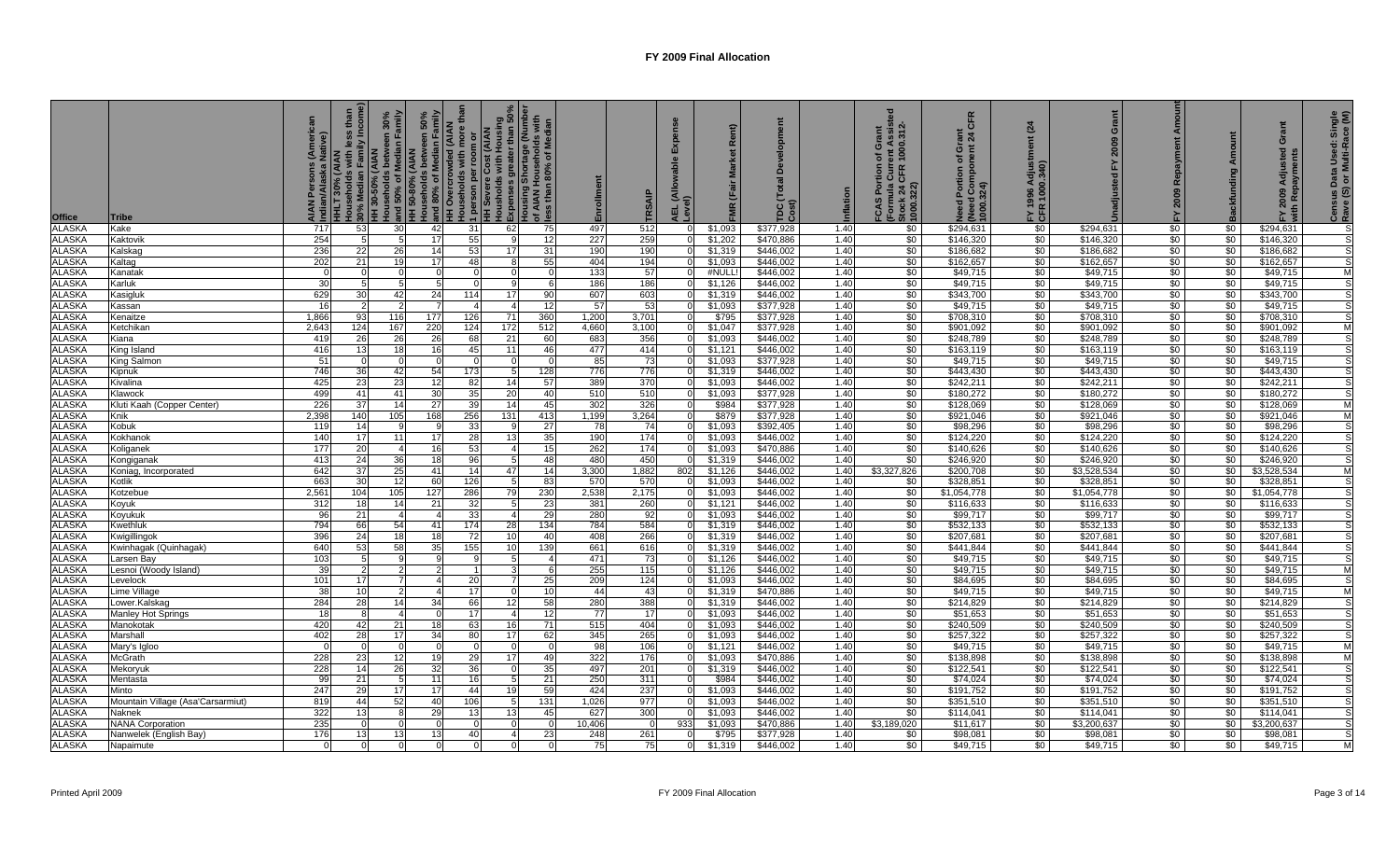| <b>Office</b>                  | <b>Tribe</b>                          | (American<br>Native) | mily Income<br><b>HHLT 30% (AIAN<br/>Households with I</b> | 30% Median Family<br>HH 30-50% (AIAN | Households between 30%<br>  and 50% of Median Family<br>  HH 50-80% (AIAN<br>  Households between 50%<br>50%<br>amily<br>nouse<br>and 80% of Median Famil<br>אום חעפוכו של AIAN<br>een | more tha<br><b>AIAN</b><br>eholds with<br>1 person per roon<br>HH Severe Cost (<br>Housholds with H<br><b>Sno</b> | Housholds with Housing<br>, Expenses greater than 50%<br>Housing Shortage (Number<br>of AIAN Households with<br>, less than 80% of Median |                 | Enrollment | RSAI       | 긊              | ξR                 | Ĕ<br>TDC(<br>Cost)     | nflation     | ent Assiste<br>1000.312-<br>Grant<br>৳<br>FCAS Portion<br>(Formula Curre<br>Stock 24 CFR 1<br>1000.322) | CFR<br><u>를 각</u><br>ō<br>৳<br><b>Pou</b><br>ed Portion<br>(Need Con<br>1000.324)<br>$\ddot{\circ}$ | (24)<br>FY 1996<br>CFR 100 | Grant<br>2009         | Amoun<br>Repayment<br>2009<br>놊 |                 | Grant<br>ਦ<br>Adju<br>2009 | Census Data Used: Single<br>Rave (S) or Multi-Race (M) |
|--------------------------------|---------------------------------------|----------------------|------------------------------------------------------------|--------------------------------------|----------------------------------------------------------------------------------------------------------------------------------------------------------------------------------------|-------------------------------------------------------------------------------------------------------------------|-------------------------------------------------------------------------------------------------------------------------------------------|-----------------|------------|------------|----------------|--------------------|------------------------|--------------|---------------------------------------------------------------------------------------------------------|-----------------------------------------------------------------------------------------------------|----------------------------|-----------------------|---------------------------------|-----------------|----------------------------|--------------------------------------------------------|
| <b>ALASKA</b>                  | Napakiak                              | 407                  | 24                                                         | 41                                   | 35                                                                                                                                                                                     | 104                                                                                                               | 5                                                                                                                                         | 76              | 526        | 306        |                | \$1,319            | \$446,002              | 1.40         | \$0                                                                                                     | \$281,779                                                                                           | \$0                        | \$281,779             | \$0                             | \$0             | \$281,779                  |                                                        |
| <b>ALASKA</b>                  | Napaskiak                             | 456                  | 30                                                         | 24                                   | 35                                                                                                                                                                                     | 107                                                                                                               | 5                                                                                                                                         | 75              | 512        | 401        |                | \$1,319            | \$446,002              | 1.40         | \$0                                                                                                     | \$282,411                                                                                           | \$0                        | \$282,411             | \$0                             | \$0             | \$282,411                  |                                                        |
| <b>ALASKA</b>                  | Nelson Lagoon                         | 69                   |                                                            | 13                                   | $\overline{4}$                                                                                                                                                                         | $\Omega$                                                                                                          |                                                                                                                                           | 10              | 50         | 47         | $\Omega$       | \$1,093            | \$446,002              | 1.40         | \$0                                                                                                     | \$49,715                                                                                            | \$0                        | \$49,715              | \$0                             | \$0             | \$49,715                   |                                                        |
| <b>ALASKA</b>                  | Nenana                                | 172                  | 32                                                         | 10                                   | 20                                                                                                                                                                                     | 21                                                                                                                | 15                                                                                                                                        | 37              | 717        | 165        |                | \$1,093            | \$446,002              | 1.40         | \$0                                                                                                     | \$133,622                                                                                           | \$0                        | \$133,622             | \$0                             | \$0             | \$133,622                  |                                                        |
| <b>ALASKA</b>                  | <b>New Stuyahok</b>                   | 486                  | 32                                                         | 41                                   | 27                                                                                                                                                                                     | 76                                                                                                                | 20                                                                                                                                        | 86              | 598        | 400        | $\Omega$       | \$1.093            | \$470.886              | 1.40         | \$0                                                                                                     | \$303,437                                                                                           | \$0                        | \$303,437             | \$0                             | $\sqrt{50}$     | \$303,437                  |                                                        |
| <b>ALASKA</b>                  | Newhalen                              | 126                  |                                                            | 11                                   | 7                                                                                                                                                                                      | 18                                                                                                                | 4                                                                                                                                         | 16              | 194        | 135        | $\Omega$       | \$1,093            | \$446.002              | 1.40         | \$0                                                                                                     | \$66,327                                                                                            | \$0                        | \$66,327              | \$0                             | $\sqrt{50}$     | \$66,327                   |                                                        |
| <b>ALASKA</b>                  | Newtok                                | 367                  | $12 \,$                                                    | 18 <sup>1</sup>                      | 24                                                                                                                                                                                     | 66                                                                                                                | -5                                                                                                                                        | 49              | 313        | 308        | $\Omega$       | \$1,319            | \$446,002              | 1.40         | \$0                                                                                                     | \$182,221                                                                                           | \$0                        | \$182,221             | \$0                             | $\sqrt{50}$     | \$182,221                  |                                                        |
| <b>ALASKA</b>                  | Nightmute                             | 229                  | 10 <sup>1</sup>                                            | 19                                   | 24                                                                                                                                                                                     | 50                                                                                                                | $\Omega$                                                                                                                                  | 44              | 239        | 211        |                | \$1,319            | \$446,002              | 1.40         | \$0                                                                                                     | \$136,548                                                                                           | \$0                        | \$136,548             | $\sqrt{6}$                      | \$0             | \$136,548                  |                                                        |
| <b>ALASKA</b>                  | Nikolai                               | 84                   | 15 <sup>1</sup>                                            | 12                                   | 8                                                                                                                                                                                      | 15                                                                                                                |                                                                                                                                           | 25              | 167        | 81         | $\Omega$       | \$1,093            | \$470,886              | 1.40         | $\sqrt{50}$                                                                                             | \$85,642                                                                                            | $\sqrt{50}$                | \$85,642              | \$0                             | $\sqrt{50}$     | \$85,642                   |                                                        |
| <b>ALASKA</b>                  | Nikolski                              | 28<br>971            | 42                                                         | $\overline{4}$                       |                                                                                                                                                                                        | $\Omega$                                                                                                          |                                                                                                                                           |                 | 85<br>592  | 19         | $\Omega$       | \$1,093<br>\$795   | \$446,002<br>\$377,928 | 1.40<br>1.40 | \$0<br>$\frac{1}{20}$                                                                                   | \$49,715<br>\$338,123                                                                               | \$0<br>\$0                 | \$49,715<br>\$338,123 | \$0<br>\$0                      | \$0             | \$49,715                   |                                                        |
| <b>ALASKA</b><br><b>ALASKA</b> | Ninilchik<br>Noatak                   | 468                  | 21                                                         | 71<br>23                             | 73<br>19                                                                                                                                                                               | 80<br>75                                                                                                          | 45<br>21                                                                                                                                  | 176<br>40       | 497        | 899<br>386 |                | \$1,093            | \$470,886              | 1.40         | \$0                                                                                                     | \$258,416                                                                                           | \$0                        | \$258,416             | \$0                             | \$0<br>\$0      | \$338,123<br>\$258,416     |                                                        |
| <b>ALASKA</b>                  | Nome                                  | 2,13'                | 68                                                         | 90                                   | 81                                                                                                                                                                                     | 231                                                                                                               | 55                                                                                                                                        | 192             | 2,123      | 2,123      |                | \$1,121            | \$446,002              | 1.40         | \$0                                                                                                     | \$814,205                                                                                           | \$0                        | \$814,205             | \$0                             | \$0             | \$814,205                  |                                                        |
| <b>ALASKA</b>                  | Nondalton                             | 182                  | 21                                                         | 15                                   | 17                                                                                                                                                                                     | 22                                                                                                                | 22                                                                                                                                        | 40              | 443        | 174        |                | \$1,093            | \$446,002              | 1.40         | \$0                                                                                                     | \$148,614                                                                                           | \$0                        | \$148,614             | \$0                             | \$0             | \$148,614                  |                                                        |
| <b>ALASKA</b>                  | Noorvik                               | 667                  | 14                                                         | 26                                   | 46                                                                                                                                                                                     | 102                                                                                                               |                                                                                                                                           | 56              | 735        | 472        |                | \$1,093            | \$446,002              | 1.40         | \$0                                                                                                     | \$268,736                                                                                           | \$0                        | \$268,736             | \$0                             | \$0             | \$268,736                  |                                                        |
| <b>ALASKA</b>                  | Northway                              | 372                  | 22                                                         | 20                                   | 23                                                                                                                                                                                     | 27                                                                                                                | 17                                                                                                                                        | 55              | 256        | 252        |                | \$984              | \$446,002              | 1.40         | \$0                                                                                                     | \$141,271                                                                                           | $\sqrt{50}$                | \$141,271             | $\overline{50}$                 | \$0             | \$141,271                  |                                                        |
| <b>ALASKA</b>                  | Nuigsut                               | 438                  |                                                            | 14                                   | 50                                                                                                                                                                                     | 104                                                                                                               | 14                                                                                                                                        | 46              | 450        | 486        |                | \$1,202            | \$470,886              | 1.40         | \$0                                                                                                     | \$283,605                                                                                           | \$0                        | \$283,605             | \$0                             | \$0             | \$283,605                  |                                                        |
| <b>ALASKA</b>                  | Nulato                                | 325                  | 19                                                         | 29                                   | 23                                                                                                                                                                                     | 67                                                                                                                | -8                                                                                                                                        | $\overline{71}$ | 715        | 626        |                | \$1,093            | \$446,002              | 1.40         | \$0                                                                                                     | \$210,837                                                                                           | \$0                        | \$210,837             | \$0                             | \$0             | \$210,837                  |                                                        |
| <b>ALASKA</b>                  | Nunapitchuk                           | 534                  | 29                                                         | 44                                   | 28                                                                                                                                                                                     | 96                                                                                                                | 5                                                                                                                                         | 86              | 635        | 480        |                | \$1,319            | \$446,002              | 1.40         | \$0                                                                                                     | \$282,015                                                                                           | \$0                        | \$282,015             | \$0                             | \$0             | \$282,015                  |                                                        |
| <b>ALASKA</b>                  | Ohogamiut                             |                      |                                                            |                                      |                                                                                                                                                                                        | $\Omega$                                                                                                          | $\Omega$                                                                                                                                  |                 | 80         | 81         |                | \$1,093            | \$446,002              | 1.40         | $\sqrt{50}$                                                                                             | \$49,715                                                                                            | \$0                        | \$49,715              | $\frac{1}{20}$                  | \$0             | \$49,715                   |                                                        |
| <b>ALASKA</b>                  | Old Harbor                            | 198                  | 30                                                         | 14                                   | 21                                                                                                                                                                                     | 30                                                                                                                | 21                                                                                                                                        | 32              | 590        | 590        |                | \$1.126            | \$446.002              | 1.40         | \$0                                                                                                     | \$161,921                                                                                           | \$0                        | \$161.921             | \$0                             | \$0             | \$161.921                  |                                                        |
| <b>ALASKA</b>                  | Orutsararmuit (Bethel)                | 3.236                | 167                                                        | 104                                  | 152                                                                                                                                                                                    | 325                                                                                                               | 114                                                                                                                                       | 360             | 1.618      | 3,805      | $\Omega$       | \$1.319            | \$446.002              | 1.40         | \$0                                                                                                     | \$1,348,898                                                                                         | $\frac{1}{20}$             | \$1,348,898           | \$0                             | \$0             | \$1,348,898                |                                                        |
| <b>ALASKA</b>                  | Oscarville                            | -72                  | 12                                                         | 5                                    | -5                                                                                                                                                                                     | 22                                                                                                                |                                                                                                                                           | 17              | 65         | 59         |                | \$1,319            | \$446.002              | 1.40         | $\sqrt{50}$                                                                                             | \$70,542                                                                                            | \$0                        | \$70,542              | \$0                             | \$0             | \$70,542                   |                                                        |
| <b>ALASKA</b>                  | Ouzinkie                              | 226                  | <b>q</b>                                                   | 14                                   | 25                                                                                                                                                                                     | 30                                                                                                                | -5                                                                                                                                        | 23              | 540        | 132        | $\Omega$       | \$1,126            | \$446,002              | 1.40         | \$0                                                                                                     | \$92,207                                                                                            | $\sqrt{6}$                 | \$92,207              | $\sqrt{6}$                      | $\overline{50}$ | \$92,207                   | M                                                      |
| <b>ALASKA</b>                  | Paimiut                               |                      |                                                            |                                      |                                                                                                                                                                                        |                                                                                                                   | $\Omega$                                                                                                                                  |                 | 66         | 66         |                | \$1,093            | \$446,002              | 1.40         | \$0                                                                                                     | \$49,715                                                                                            | \$0                        | \$49,715              | \$0                             | \$0             | \$49,715                   |                                                        |
| <b>ALASKA</b>                  | Pauloff Harbor Village                | 26                   |                                                            | $\Omega$                             | $\Omega$                                                                                                                                                                               | $\Omega$                                                                                                          | $\Omega$                                                                                                                                  |                 | 51         | 51         | $\Omega$       | \$1,093            | \$446,002              | 1.40         | $\sqrt{6}$                                                                                              | \$49,715                                                                                            | \$0                        | \$49,715              | \$0                             | \$0             | \$49,715                   |                                                        |
| <b>ALASKA</b>                  | Pedro Bay                             | 3 <sup>0</sup>       |                                                            | $\overline{\mathbf{A}}$              |                                                                                                                                                                                        |                                                                                                                   | $\Omega$                                                                                                                                  |                 | 115        | 57         |                | \$1,093            | \$446,002              | 1.40         | $\sqrt{6}$                                                                                              | \$49,715                                                                                            | \$0                        | \$49,715              | \$0                             | \$0             | \$49,715                   |                                                        |
| <b>ALASKA</b>                  | Perryville                            | 96                   |                                                            |                                      | 11                                                                                                                                                                                     | 28                                                                                                                | $\overline{4}$                                                                                                                            |                 | 269        | 110        | $\overline{0}$ | \$1,093            | \$446,002              | 1.40         | \$0                                                                                                     | \$70,164                                                                                            | $\frac{6}{3}$              | \$70,164              | \$0                             | \$0             | \$70,164                   |                                                        |
| <b>ALASKA</b>                  | Petersburg                            | 514                  | 69                                                         | 24                                   | 31                                                                                                                                                                                     | 22                                                                                                                | 22                                                                                                                                        | 104             | 458        | 458        |                | \$1,093            | \$377,928              | 1.40         | \$0                                                                                                     | \$205,644                                                                                           | \$0                        | \$205,644             | \$0                             | \$0             | \$205,644                  |                                                        |
| <b>ALASKA</b><br><b>ALASKA</b> | <b>Pilot Point</b>                    | 111<br>639           | 11<br>32                                                   | $\Delta$<br>44                       | 11<br>35                                                                                                                                                                               | 11                                                                                                                | 10                                                                                                                                        | 20<br>111       | 156<br>711 | 96<br>641  |                | \$1,093<br>\$1,093 | \$446,002<br>\$446,002 | 1.40<br>1.40 | \$0<br>\$0                                                                                              | \$56,446<br>\$325,141                                                                               | \$0<br>\$0                 | \$56,446<br>\$325,141 | \$0<br>\$0                      | \$0<br>\$0      | \$56,446<br>\$325,141      |                                                        |
| <b>ALASKA</b>                  | <b>Pilot Station</b><br>Pitka's Point | 137                  | 12                                                         |                                      | 12                                                                                                                                                                                     | 102<br>34                                                                                                         |                                                                                                                                           | 13              | 140        | 98         |                | \$1,093            | \$446,002              | 1.40         | \$0                                                                                                     | \$81,269                                                                                            | \$0                        | \$81,269              | \$0                             | \$0             | \$81,269                   |                                                        |
| <b>ALASKA</b>                  | Platinum                              | 44                   | 12                                                         | 5                                    | 10 <sup>1</sup>                                                                                                                                                                        | 17                                                                                                                | $\Omega$                                                                                                                                  | 19              | 70         | 71         |                | \$1,319            | \$446,002              | 1.40         | \$0                                                                                                     | \$53,286                                                                                            | \$0                        | \$53,286              | \$0                             | \$0             | \$53,286                   |                                                        |
| <b>ALASKA</b>                  | Point Hope                            | 756                  | 32                                                         | 25                                   | 21                                                                                                                                                                                     | 132                                                                                                               | 22                                                                                                                                        | 38              | 795        | 794        |                | \$1,202            | \$470,886              | 1.40         | \$0                                                                                                     | \$377,218                                                                                           | \$0                        | \$377,218             | \$0                             | \$0             | \$377,218                  |                                                        |
| <b>ALASKA</b>                  | Point Lay                             | 250                  | 11                                                         | 5                                    | 14                                                                                                                                                                                     | 78                                                                                                                |                                                                                                                                           | 24              | 197        | 217        |                | \$1,202            | \$470,886              | 1.40         | $\sqrt{50}$                                                                                             | \$164,119                                                                                           | \$0                        | \$164,119             | \$0                             | \$0             | \$164,119                  |                                                        |
| <b>ALASKA</b>                  | Port Graham                           | 162                  | 18                                                         |                                      |                                                                                                                                                                                        | 18                                                                                                                |                                                                                                                                           |                 | 298        | 134        |                | \$795              | \$377,928              | 1.40         | \$0                                                                                                     | \$66,531                                                                                            | \$0                        | \$66,531              | \$0                             | \$0             | \$66,531                   |                                                        |
| <b>ALASKA</b>                  | Port Heiden                           | 72                   |                                                            | 11                                   | 11                                                                                                                                                                                     |                                                                                                                   |                                                                                                                                           | 15              | 118        | 116        |                | \$1,093            | \$446,002              | 1.40         | \$0                                                                                                     | \$49,715                                                                                            | \$0                        | \$49,715              | \$0                             | \$0             | \$49,715                   |                                                        |
| <b>ALASKA</b>                  | Port Lions                            | 186                  | 16                                                         | 21                                   | 17                                                                                                                                                                                     | 5                                                                                                                 | 14                                                                                                                                        | 35              | 309        | 178        |                | \$1.126            | \$446.002              | 1.40         | $\frac{1}{20}$                                                                                          | \$98.294                                                                                            | \$0                        | \$98,294              | \$0                             | \$0             | \$98,294                   |                                                        |
| <b>ALASKA</b>                  | Portage Creek                         | 34                   |                                                            |                                      | $\Omega$                                                                                                                                                                               | $\Omega$                                                                                                          |                                                                                                                                           |                 | 60         | 33         | $\Omega$       | \$1,093            | \$446.002              | 1.40         | $\sqrt{50}$                                                                                             | \$49,715                                                                                            | $\sqrt{50}$                | \$49,715              | $\frac{1}{20}$                  | $\sqrt{50}$     | \$49,715                   |                                                        |
| <b>ALASKA</b>                  | Qagan Tayagungin (Sand Point)         | 431                  | 19                                                         | 17                                   | 33                                                                                                                                                                                     | 21                                                                                                                | 13                                                                                                                                        | 32              | 629        | 629        |                | \$1,093            | \$446.002              | 1.40         | \$0                                                                                                     | \$139,446                                                                                           | \$0                        | \$139,446             | \$0                             | \$0             | \$139,446                  |                                                        |
| <b>ALASKA</b>                  | Qawalangin (Unalaska                  | 414                  | 23                                                         | 13                                   | $\Omega$                                                                                                                                                                               | 29                                                                                                                | 13                                                                                                                                        |                 | 618        | 234        |                | \$1,093            | \$446,002              | 1.40         | \$0                                                                                                     | \$106,460                                                                                           | $\frac{1}{20}$             | \$106,460             | $\sqrt{50}$                     | \$0             | \$106,460                  |                                                        |
| <b>ALASKA</b>                  | Rampart                               | $\overline{4}$       |                                                            |                                      |                                                                                                                                                                                        | 19                                                                                                                |                                                                                                                                           |                 | 21         | 40         |                | \$1,093            | \$446,002              | 1.40         | $\frac{1}{20}$                                                                                          | \$55,324                                                                                            | \$0                        | \$55,324              | \$0                             | \$0             | \$55,324                   |                                                        |
| <b>ALASKA</b>                  | <b>Red Devil</b>                      | 25                   | 12                                                         | $\Omega$                             | 5                                                                                                                                                                                      | 12                                                                                                                | -5                                                                                                                                        | 17              | 28         | 28         | $\Omega$       | \$1,319            | \$446,002              | 1.40         | \$0                                                                                                     | \$51,056                                                                                            | $\frac{1}{20}$             | \$51,056              | \$0                             | $\sqrt{50}$     | \$51,056                   |                                                        |
| <b>ALASKA</b>                  | Ruby                                  | 162                  | 19                                                         | 20                                   | 8                                                                                                                                                                                      | 47                                                                                                                | 15                                                                                                                                        | 33              | 418        | 156        |                | \$1,093            | \$470,886              | 1.40         | \$0                                                                                                     | \$169,268                                                                                           | \$0                        | \$169,268             | \$0                             | \$0             | \$169,268                  |                                                        |
| <b>ALASKA</b>                  | Saint George                          | 146                  |                                                            | $\overline{4}$                       |                                                                                                                                                                                        | 13                                                                                                                |                                                                                                                                           |                 | 131        | 110        | $\Omega$       | \$1,093            | \$446,002              | 1.40         | \$0                                                                                                     | \$63,068                                                                                            | \$0                        | \$63,068              | \$0                             | \$0             | \$63,068                   |                                                        |
| <b>ALASKA</b>                  | Saint Michae                          | 389                  | 17                                                         | 17                                   | 23                                                                                                                                                                                     | 86                                                                                                                |                                                                                                                                           | 35              | 399        | 334        |                | \$1,121            | \$446,002              | 1.40         | \$0                                                                                                     | \$209,588                                                                                           | \$0                        | \$209,588             | \$0                             | \$0             | \$209,588                  |                                                        |
| <b>ALASKA</b>                  | Saint Paul                            | 598                  | 22                                                         | 29                                   | 45                                                                                                                                                                                     | 91                                                                                                                | 20                                                                                                                                        | 44              | 653        | 450        |                | \$1,093            | \$446,002              | 1.40         | \$0                                                                                                     | \$291,224                                                                                           | \$0                        | \$291,224             | \$0                             | \$0             | \$291,224                  |                                                        |
| <b>ALASKA</b>                  | Salamatoff                            | 212                  |                                                            |                                      |                                                                                                                                                                                        |                                                                                                                   |                                                                                                                                           | 18              | 129        | 129        |                | \$795              | \$377,928              | 1.40         | \$0                                                                                                     | \$49,715                                                                                            | \$0                        | \$49,715              | \$0                             | \$0             | \$49,715                   |                                                        |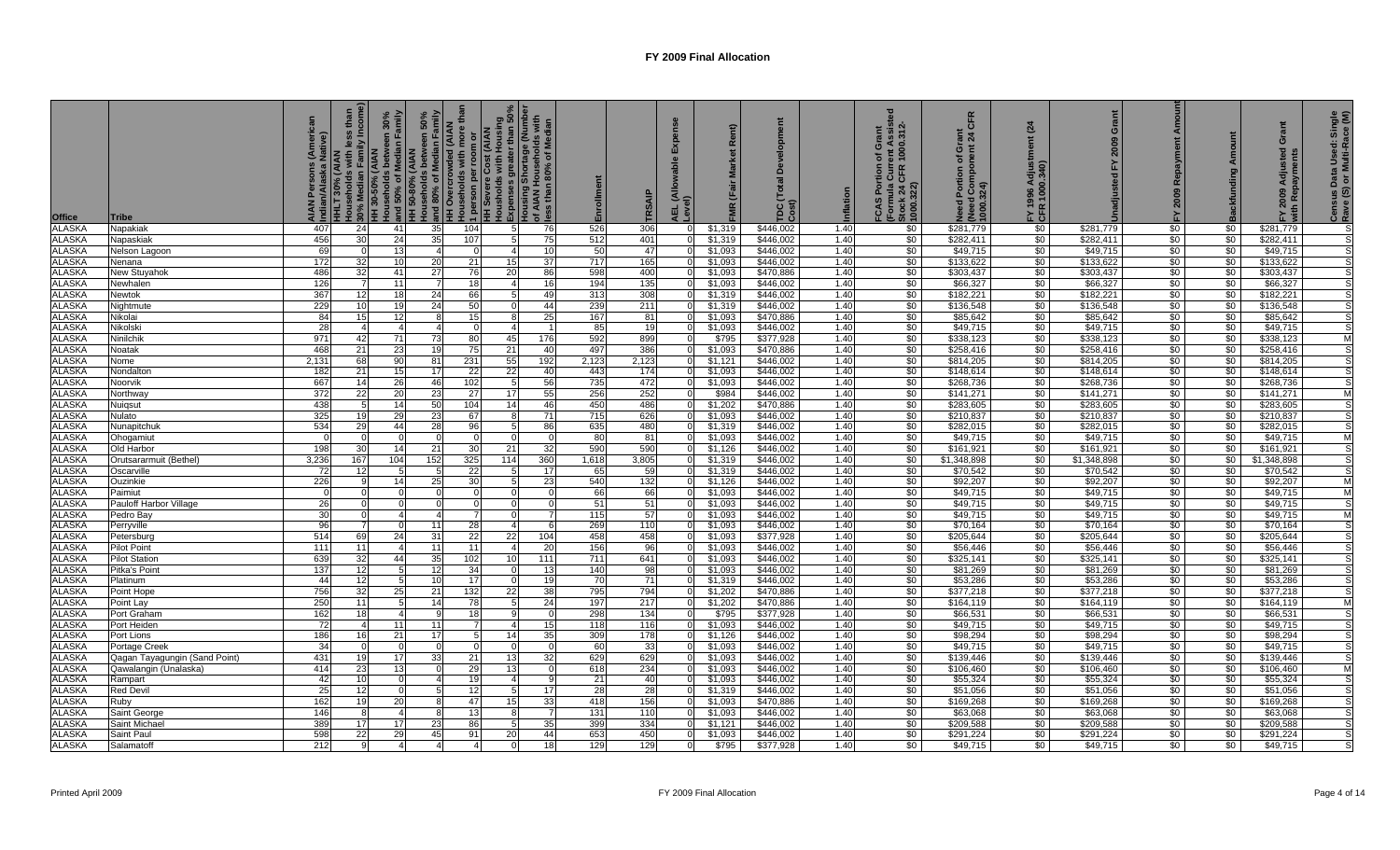| <b>Office</b>                  | Tribe                                   | tive)<br>AIA<br>Indi | ily Incor<br>HHLT 30% (AIAN<br>Households with It<br>30% Median Family<br>HH 30-50% (AIAN |           | Households between 30%<br>and 50% of Median Family<br>HH 50-80% (AIAN<br>Households between 50%<br>Hand 80% of Median Family | <b>HH Overcrowded (AIAN</b><br>Households with more t<br>$\overline{\phantom{a}}$ |                | ງຶ່ງ   person per room or<br> HH Severe Cost (AIAN<br> Housholds with Housing<br> LiΣxpenses greater than 50%<br> Lousing Shortage (Number<br> Mess than 80% of Median | Enrollment    | TRSAIP        | m<br>AEL (Allo<br>Level) | $\tilde{\alpha}$<br><b>NK</b> | TDC(<br>Cost)          | Inflation    | rent Assist<br>1000.312-<br>Grant<br>৳<br>FCAS Portion<br>(Formula Curre<br>Stock 24 CFR<br>1000.322) | <b>CFR</b><br>ត<br>2 4<br>ō<br>đ<br>ed Portion<br>(Need Cor<br>1000.324) | (24)<br>FY 1996<br>CFR 100 | ō<br>2009                            | Amoun<br>Repayment<br>2009<br>집 |                       | $\mathbf C$<br>ਦ<br><b>Ad</b> | Census Data Used: Single<br>Rave (S) or Multi-Race (M) |
|--------------------------------|-----------------------------------------|----------------------|-------------------------------------------------------------------------------------------|-----------|------------------------------------------------------------------------------------------------------------------------------|-----------------------------------------------------------------------------------|----------------|------------------------------------------------------------------------------------------------------------------------------------------------------------------------|---------------|---------------|--------------------------|-------------------------------|------------------------|--------------|-------------------------------------------------------------------------------------------------------|--------------------------------------------------------------------------|----------------------------|--------------------------------------|---------------------------------|-----------------------|-------------------------------|--------------------------------------------------------|
| <b>ALASKA</b>                  | Savoonga                                | 700                  | 59                                                                                        | 49        | 37                                                                                                                           | 159                                                                               | 17             | 126                                                                                                                                                                    | 793           | 728           | - 0                      | \$1,121                       | \$470,886              | 1.40         | \$0                                                                                                   | \$490,741                                                                | \$0                        | \$490,741                            | \$0                             | \$0                   | \$490,741                     |                                                        |
| <b>ALASKA</b>                  | Saxman                                  | 316                  | 18                                                                                        | 21        | 16                                                                                                                           | 20                                                                                | $\overline{4}$ |                                                                                                                                                                        | 219           | 219           |                          | \$1,047                       | \$377,928              | 1.40         | \$0                                                                                                   | \$77.030                                                                 | \$0                        | \$77,030                             | \$0                             | \$0                   | \$77,030                      |                                                        |
| <b>ALASKA</b>                  | Scammon Bay                             | 536                  | 34                                                                                        | 32        | 19                                                                                                                           | 71                                                                                | 26             | 50                                                                                                                                                                     | 580           | 574           |                          | \$1,093                       | \$446,002              | 1.40         | \$0                                                                                                   | \$275,188                                                                | \$0                        | \$275,188                            | \$0                             | \$0                   | \$275,188                     |                                                        |
| <b>ALASKA</b>                  | Selawik                                 | 854                  | 65                                                                                        | 43        | 30                                                                                                                           | 113                                                                               | 16             | 92                                                                                                                                                                     | 912           | 713           |                          | \$1,093                       | \$446,002              | 1.40         | \$0                                                                                                   | \$384,377                                                                | $\sqrt{50}$                | \$384,377                            | \$0                             | \$0                   | \$384,377                     |                                                        |
| <b>ALASKA</b>                  | Seldovia                                | 115                  | 25                                                                                        |           | 11                                                                                                                           |                                                                                   |                | 22                                                                                                                                                                     | 421           | 100           |                          | \$795                         | \$377,928              | 1.40         | \$0                                                                                                   | \$60,978                                                                 | \$0                        | \$60,978                             | \$0                             | \$0                   | \$60,978                      |                                                        |
| <b>ALASKA</b>                  | Shageluk                                | 130                  | 10 <sup>1</sup>                                                                           | 16        | 10                                                                                                                           | 41                                                                                | $\Omega$       | 35                                                                                                                                                                     | 249           | 125           |                          | \$1,093                       | \$446,002              | 1.40         | \$0                                                                                                   | \$105,842                                                                | \$0                        | \$105,842                            | \$0                             | \$0                   | \$105,842                     |                                                        |
| <b>ALASKA</b>                  | Shaktoolik                              | 248                  |                                                                                           | 21        | 21                                                                                                                           | 34                                                                                | $\overline{5}$ | 31                                                                                                                                                                     | 369           | 205           |                          | \$1,121                       | \$446,002              | 1.40         | \$0                                                                                                   | \$117,652                                                                | \$0                        | \$117,652                            | \$0                             | \$0                   | \$117,652                     |                                                        |
| <b>ALASKA</b>                  | Sheldon's Point                         | 177                  | 18 <sup>1</sup>                                                                           | 12        | 10                                                                                                                           | 44                                                                                | -5             | 30                                                                                                                                                                     | 204           | 170           |                          | \$1,093                       | \$446,002              | 1.40         | \$0                                                                                                   | \$126,827                                                                | \$0                        | \$126,827                            | $\sqrt{6}$                      | \$0                   | \$126,827                     |                                                        |
| <b>ALASKA</b>                  | Shishmare                               | 598                  | 29                                                                                        | 39        | 46                                                                                                                           | 147                                                                               | 22             | 90                                                                                                                                                                     | 643           | 503           |                          | \$1,121                       | \$446,002              | 1.40         | \$0                                                                                                   | \$412,020                                                                | \$0                        | \$412,020                            | \$0                             | \$0                   | \$412,020                     |                                                        |
| <b>ALASKA</b>                  | Shungnak                                | 282                  | 19                                                                                        |           | 19                                                                                                                           | 44                                                                                | $5^{\circ}$    | 32                                                                                                                                                                     | 266           | 253           |                          | \$1,093                       | \$470,886              | 1.40         | \$0                                                                                                   | \$140,189                                                                | \$0                        | \$140,189                            | \$0                             | $\sqrt{50}$           | \$140,189                     |                                                        |
| <b>ALASKA</b>                  | Sitka Tribe (was Baranof Island)        | 2,394                | 100                                                                                       | 112       | 193                                                                                                                          | 104                                                                               | 81             | 331                                                                                                                                                                    | 3,438         | 3,438         | 1,000                    | \$999                         | \$377,928              | 1.40         | \$709,774                                                                                             | \$613,572                                                                | \$0                        | \$1,323,346                          | (\$31,669)                      | \$0                   | \$1,291,677                   |                                                        |
| <b>ALASKA</b>                  | Skagway                                 | 52                   |                                                                                           |           |                                                                                                                              |                                                                                   |                | 14                                                                                                                                                                     | 26            | 26            |                          | \$1,093                       | \$377,928              | 1.40         | \$0                                                                                                   | \$49,715                                                                 | $\sqrt{50}$                | \$49,715                             | \$0                             | \$0                   | \$49,715                      |                                                        |
| <b>ALASKA</b>                  | Sleetmute                               | 107                  | 23                                                                                        |           | 10                                                                                                                           | 28                                                                                | -5             | 23                                                                                                                                                                     | 126           | 111           |                          | \$1,319                       | \$446,002              | 1.40         | \$0                                                                                                   | \$92,234                                                                 | $\sqrt{50}$                | \$92,234                             | \$0                             | \$0                   | \$92,234                      |                                                        |
| <b>ALASKA</b>                  | Solomon                                 |                      |                                                                                           |           |                                                                                                                              |                                                                                   |                |                                                                                                                                                                        | 68            | 61            |                          | \$1,121                       | \$446,002              | 1.40         | \$0                                                                                                   | \$49,715                                                                 | $\sqrt{50}$                | \$49,715                             | $\frac{1}{20}$                  | \$0                   | \$49,715                      |                                                        |
| <b>ALASKA</b>                  | South Naknek                            | 121                  | 17                                                                                        | 8         |                                                                                                                              | 13                                                                                |                | 25                                                                                                                                                                     | 245           | 137           |                          | \$1,093                       | \$446.002              | 1.40         | \$0                                                                                                   | \$68,565                                                                 | $\sqrt{50}$                | \$68,565                             | \$0                             | \$0                   | \$68,565                      |                                                        |
| <b>ALASKA</b>                  | Stebbins                                | 587                  | 46                                                                                        | 46        | 23                                                                                                                           | 126                                                                               | 16             | 72                                                                                                                                                                     | 642           | 642           |                          | \$1,121                       | \$446,002              | 1.40         | \$0                                                                                                   | \$363,746                                                                | \$0                        | \$363,746                            | \$0                             | \$0                   | \$363,746                     |                                                        |
| <b>ALASKA</b>                  | Stevens Village                         | 86                   | 21                                                                                        |           |                                                                                                                              | 29                                                                                |                | 29                                                                                                                                                                     | 196           | 119           |                          | \$1,093                       | \$446,002              | 1.40         | \$0                                                                                                   | \$92,941                                                                 | \$0                        | \$92,941                             | \$0                             | \$0                   | \$92,941                      |                                                        |
| <b>ALASKA</b>                  | Stony River                             | 58                   | 12                                                                                        | 10        | 10                                                                                                                           | 22                                                                                |                | 26                                                                                                                                                                     | 48            | 56            |                          | \$1,319                       | \$470,886              | 1.40         | \$0                                                                                                   | \$83,371                                                                 | \$0                        | \$83,371                             | \$0                             | \$0                   | \$83,371                      |                                                        |
| <b>ALASKA</b>                  | Sun'ag Tribe of Kodiak                  | 601                  | 35 <sup>1</sup>                                                                           | 23        | 38                                                                                                                           | 13                                                                                | 44             | 96                                                                                                                                                                     | 1,246         | 1,760         |                          | \$1,126                       | \$377.928              | 1.40         | \$0                                                                                                   | \$183,824                                                                | $\sqrt{50}$                | \$183,824                            | \$0                             | \$0                   | \$183,824                     | M                                                      |
| <b>ALASKA</b>                  | <b>Takotna</b>                          | 22                   |                                                                                           |           |                                                                                                                              | 12                                                                                |                |                                                                                                                                                                        | 42            | 21            |                          | \$1,093                       | \$470.886              | 1.40         | \$0                                                                                                   | \$49,715                                                                 | $\sqrt{50}$                | \$49,715                             | \$0                             | \$0                   | \$49,715                      |                                                        |
| <b>ALASKA</b>                  | anacross                                | 140                  | 25                                                                                        | 14        | 14                                                                                                                           | 47                                                                                | -5             | 49                                                                                                                                                                     | 169           | 124           |                          | \$984                         | \$446,002              | 1.40         | \$0                                                                                                   | \$145,372                                                                | \$0                        | \$145,372                            | \$0                             | \$0                   | \$145,372                     |                                                        |
| <b>ALASKA</b>                  | `anana                                  | 256                  |                                                                                           | 19        | 30                                                                                                                           | 78                                                                                | 12             | 72                                                                                                                                                                     | 962           | 218           |                          | \$1,093                       | \$470,886              | 1.40         | \$0                                                                                                   | \$251,488                                                                | \$0                        | \$251,488                            | \$0                             | \$0                   | \$251,488                     |                                                        |
| <b>ALASKA</b>                  | atitlek                                 | 103                  |                                                                                           |           | 16                                                                                                                           |                                                                                   |                | 21                                                                                                                                                                     | 90            | 79            |                          | \$984                         | \$377,928              | 1.40         | \$0                                                                                                   | \$63,244                                                                 | \$0                        | \$63,244                             | \$0                             | \$0                   | \$63,244                      |                                                        |
| <b>ALASKA</b>                  | <b>Fazlina</b>                          | 99                   | q                                                                                         | $\Omega$  | 5                                                                                                                            |                                                                                   | $5^{\circ}$    |                                                                                                                                                                        | 147           | 159           |                          | \$984                         | \$377,928              | 1.40         | \$0                                                                                                   | \$49,715                                                                 | $\sqrt{6}$                 | \$49,715                             | $\overline{50}$                 | \$0                   | \$49,715                      | M                                                      |
| <b>ALASKA</b>                  | elida                                   |                      |                                                                                           | $\Omega$  |                                                                                                                              |                                                                                   |                |                                                                                                                                                                        |               | 3             |                          | \$1,093                       | \$470,886              | 1.40         | \$0                                                                                                   | \$49.715                                                                 | $\frac{1}{20}$             | \$49,715                             | $\overline{50}$                 | \$0                   | \$49,715                      |                                                        |
| <b>ALASKA</b>                  | <b>Feller</b>                           | 283                  | 17                                                                                        | 22        | 17                                                                                                                           | 67                                                                                | 11             | 35                                                                                                                                                                     | 208           | 91            |                          | \$1,121                       | \$446,002              | 1.40         | \$0                                                                                                   | \$194,046                                                                | \$0                        | \$194,046                            | \$0                             | \$0                   | \$194,046                     |                                                        |
| <b>ALASKA</b><br><b>ALASKA</b> | Гetlin<br>Tlingit-Haida Central Council | 126<br>5,819         | 21<br>456                                                                                 | 20<br>425 | -5<br>271                                                                                                                    | 46<br>185                                                                         | -9<br>413      | 34<br>1,089                                                                                                                                                            | 281<br>25,484 | 109<br>25,485 | 757                      | \$984<br>\$1,192              | \$446,002<br>\$377,928 | 1.40<br>1.40 | \$0<br>\$4,325,412                                                                                    | \$145,134<br>\$1,994,788                                                 | \$0<br>\$0                 | $\overline{$}145,134$<br>\$6,320,200 | \$0<br>\$0                      | \$0<br>$\frac{1}{20}$ | \$145,134<br>\$6,320,200      |                                                        |
| <b>ALASKA</b>                  | Togiak                                  | 776                  | 85                                                                                        | 52        | 40                                                                                                                           | 138                                                                               | 63             | 161                                                                                                                                                                    | 915           | 808           |                          | \$1,093                       | \$446,002              | 1.40         | \$0                                                                                                   | \$591,122                                                                | \$0                        | \$591,122                            | \$0                             | \$0                   | \$591,122                     |                                                        |
| <b>ALASKA</b>                  | Foksook Bay-Nunakauyarmuit Tribe        | 602                  | 40                                                                                        | 23        | 32                                                                                                                           | 97                                                                                |                | 75                                                                                                                                                                     | 654           | 644           |                          | \$1,319                       | \$446,002              | 1.40         | \$0                                                                                                   | \$280,438                                                                | $\sqrt{50}$                | \$280,438                            | \$0                             | \$0                   | \$280,438                     |                                                        |
| <b>ALASKA</b>                  | Tuluksak                                | 484                  | 18                                                                                        | 36        | 30                                                                                                                           | 89                                                                                |                | 84                                                                                                                                                                     | 377           | 298           |                          | \$1,319                       | \$446,002              | 1.40         | \$0                                                                                                   | \$255,524                                                                | \$0                        | \$255,524                            | \$0                             | \$0                   | \$255,524                     |                                                        |
| <b>ALASKA</b>                  | Funtutuliak                             | 439                  | 23                                                                                        | 28        | 22                                                                                                                           | 84                                                                                | 5              | 47                                                                                                                                                                     | 421           | 334           |                          | \$1,319                       | \$446,002              | 1.40         | \$0                                                                                                   | \$225,203                                                                | \$0                        | \$225,203                            | \$0                             | \$0                   | \$225,203                     |                                                        |
| <b>ALASKA</b>                  | ununak <sup>-</sup>                     | 370                  | 35                                                                                        | 32        | 26                                                                                                                           | 77                                                                                | 10             | 94                                                                                                                                                                     | 243           | 259           |                          | \$1,319                       | \$446,002              | 1.40         | \$0                                                                                                   | \$257,889                                                                | \$0                        | \$257,889                            | \$0                             | \$0                   | \$257,889                     |                                                        |
| <b>ALASKA</b>                  | win Hills                               | 64                   |                                                                                           |           |                                                                                                                              | 18                                                                                | $\Omega$       | 18                                                                                                                                                                     | 96            | 70            |                          | \$1,093                       | \$446,002              | 1.40         | \$0                                                                                                   | \$49,715                                                                 | $\sqrt{50}$                | \$49,715                             | \$0                             | \$0                   | \$49,715                      |                                                        |
| <b>ALASKA</b>                  | 'yonek                                  | 205                  |                                                                                           | 28        | 21                                                                                                                           |                                                                                   | 11             | 58                                                                                                                                                                     | 572           | 585           |                          | \$795                         | \$446,002              | 1.40         | \$0                                                                                                   | \$118,690                                                                | \$0                        | \$118,690                            | \$0                             | \$0                   | \$118,690                     |                                                        |
| <b>ALASKA</b>                  | Jqashik                                 |                      |                                                                                           |           |                                                                                                                              |                                                                                   | $\overline{4}$ |                                                                                                                                                                        | 81            | 12            |                          | \$1,093                       | \$446,002              | 1.40         | \$0                                                                                                   | \$49,715                                                                 | \$0                        | \$49,715                             | $\frac{1}{6}$                   | $\sqrt{50}$           | \$49,715                      |                                                        |
| <b>ALASKA</b>                  | Jmkumiute                               | 14                   |                                                                                           | $\Omega$  | $\Omega$                                                                                                                     |                                                                                   | $\Omega$       |                                                                                                                                                                        | 31            | 28            |                          | \$1,319                       | \$446,002              | 1.40         | \$0                                                                                                   | \$49,715                                                                 | \$0                        | \$49,715                             | \$0                             | \$0                   | \$49,715                      |                                                        |
| <b>ALASKA</b>                  | Jnalakleet                              | 727                  | 43                                                                                        | 35        | 49                                                                                                                           | 95                                                                                | 17             | 82                                                                                                                                                                     | 1,541         | 806           |                          | \$1,121                       | \$446,002              | 1.40         | \$0                                                                                                   | \$334,313                                                                | $\sqrt{50}$                | \$334,313                            | \$0                             | \$0                   | \$334,313                     |                                                        |
| <b>ALASKA</b>                  | Jnga                                    | 44                   |                                                                                           |           |                                                                                                                              |                                                                                   |                |                                                                                                                                                                        | 87            | 87            |                          | \$1,093                       | \$446,002              | 1.40         | \$0                                                                                                   | \$49,715                                                                 | $\sqrt{50}$                | \$49,715                             | $\frac{1}{20}$                  | \$0                   | \$49,715                      |                                                        |
| <b>ALASKA</b>                  | /enetie                                 | 350                  | 21                                                                                        | 19        | 21                                                                                                                           | 25                                                                                | 16             | 61                                                                                                                                                                     | 237           | 237           |                          | \$1,093                       | \$446,002              | 1.40         | \$0                                                                                                   | \$136,220                                                                | \$0                        | \$136,220                            | \$0                             | \$0                   | \$136,220                     |                                                        |
| <b>ALASKA</b>                  | Wainwright                              | 566                  | 28                                                                                        | 21        | 26                                                                                                                           | 118                                                                               |                | 56                                                                                                                                                                     | 593           | 613           |                          | \$1,202                       | \$470.886              | 1.40         | \$0                                                                                                   | \$316,488                                                                | \$0                        | \$316,488                            | \$0                             | \$0                   | \$316,488                     |                                                        |
| <b>ALASKA</b>                  | Wales                                   | 145                  | 11                                                                                        |           | 17                                                                                                                           | 45                                                                                |                | 20                                                                                                                                                                     | 224           | 127           |                          | \$1,121                       | \$446,002              | 1.40         | \$0                                                                                                   | \$126,175                                                                | \$0                        | \$126,175                            | \$0                             | \$0                   | \$126,175                     |                                                        |
| <b>ALASKA</b>                  | White Mountain                          | 194                  | 26                                                                                        | 25        | 14                                                                                                                           | 47                                                                                | 16             | 47                                                                                                                                                                     | 337           | 146           |                          | \$1,121                       | \$446,002              | 1.40         | \$0                                                                                                   | \$183,094                                                                | \$0                        | \$183,094                            | \$0                             | \$0                   | \$183,094                     |                                                        |
| <b>ALASKA</b>                  | Wrangel                                 | 625                  | 45                                                                                        | 35        | 70                                                                                                                           | 24                                                                                |                | 132                                                                                                                                                                    | 551           | 551           |                          | \$1,093                       | \$377,928              | 1.40         | \$0                                                                                                   | \$188,539                                                                | \$0                        | \$188,539                            | \$0                             | \$0                   | \$188,539                     |                                                        |
| <b>ALASKA</b>                  | Yakutat                                 | 370                  |                                                                                           | 20        | 27                                                                                                                           | 46                                                                                | 16             | 53                                                                                                                                                                     | 385           | 358           |                          | \$1.093                       | \$377.928              | 1.40         | \$0                                                                                                   | \$145,137                                                                | \$0                        | \$145,137                            | \$0                             | \$0                   | \$145,137                     |                                                        |
| <b>ALASKA</b>                  | <b>TOTAL</b>                            | 132,131              | 8,096                                                                                     | 7.702     | 8,429                                                                                                                        | 13,857                                                                            | 5,762          | 20,268                                                                                                                                                                 | 187.772       | 149.356       |                          |                               |                        |              | \$39,297,971                                                                                          | \$59,168,687                                                             | 50                         | \$98,466,658                         | (\$262,976)                     |                       | \$0 \$98,203,682              |                                                        |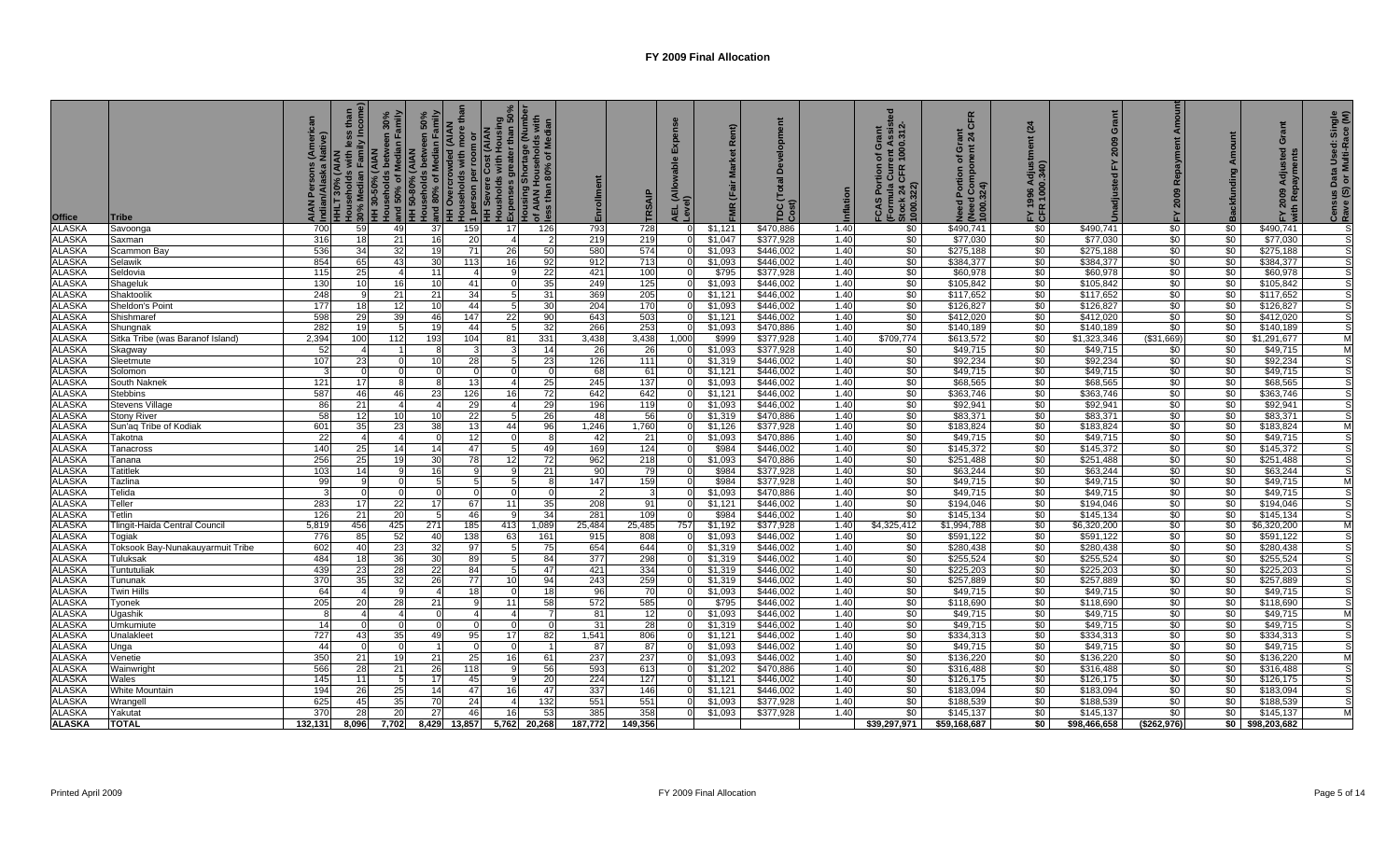| <b>Office</b>  | <b>Tribe</b>                           | 5 o    | <b>Incom</b>    | Family<br>٥f<br>$30 - 50%$<br>50%<br>$\frac{30\%}{11.3}$ | 50%<br><b>Milly</b><br>E.<br>Households between<br>and 80% of Median F<br>$\frac{1}{2}$ $\frac{1}{2}$ | (AIAN<br>ò<br>ä | <b>NAIA)</b><br>  person per room<br>  H Severe Cost  <br> -----holds with  <br>Exper | ter than 50°<br>age (Numbr<br>holds with<br>of Median<br>มเริ่มา<br>AIAN<br>ss tha। | Enrollment | RSAIF  | Expr      |         | TDC (Tot<br>Cost) |      | $.312 -$<br>ent A:<br>1000.<br>ō<br>'ŏ<br>Cur<br>CFR<br><b>Stoc.</b><br>1000.322)<br><b>QV</b><br>$\mathfrak{g}$ | CFR<br>ō<br>8<br>(Need Cor<br>1000.324)<br>$\circ$ | 24<br>Ξ<br>FY 1996<br>CFR 1000 | Grant        | Αm<br>Re     |         | ō            | $rac{2}{5}$<br>ਚੱ¤ੱ |
|----------------|----------------------------------------|--------|-----------------|----------------------------------------------------------|-------------------------------------------------------------------------------------------------------|-----------------|---------------------------------------------------------------------------------------|-------------------------------------------------------------------------------------|------------|--------|-----------|---------|-------------------|------|------------------------------------------------------------------------------------------------------------------|----------------------------------------------------|--------------------------------|--------------|--------------|---------|--------------|---------------------|
| <b>CHICAGO</b> | Aroostook Band of Micmac               | 1,078  | 80              | 65                                                       | 95                                                                                                    | <b>211</b>      | 48                                                                                    | 151                                                                                 | 904        | 904    | 193       | \$582   | \$240.063         | 1.40 | \$427,326                                                                                                        | \$186,835                                          | \$0                            | \$614,161    | \$0          | \$0     | \$614,161    | M                   |
| <b>CHICAGO</b> | <b>Bad River Band</b>                  | 2,267  | 166             | 118                                                      | 251                                                                                                   | 89              | 80                                                                                    | 358                                                                                 | 6,618      | 2,243  | 204       | \$555   | \$273,095         | 1.40 | \$975,421                                                                                                        | \$474,423                                          | \$0                            | \$1,449,844  | (\$12,974)   | \$0     | \$1,436,870  | M                   |
| <b>CHICAGO</b> | Bay Mills Indian Community             | 1,059  | 58              | 54                                                       | 88                                                                                                    | 19              | 37                                                                                    | 33                                                                                  | 1,610      | 1,268  | 194       | \$574   | \$234,565         | 1.40 | \$663,570                                                                                                        | \$134,575                                          | $\frac{1}{20}$                 | \$798,145    | \$11,430     | \$0     | \$809,575    | M                   |
| <b>CHICAGO</b> | Boise Forte Band of Minnesota Chippewa | 520    | 47              | 46                                                       | 31                                                                                                    | 27              |                                                                                       | 74                                                                                  | 2,931      | 2,644  | 231       | \$600   | \$289,305         | 1.40 | \$898,188                                                                                                        | \$131,773                                          | \$14,269                       | \$1,029,961  | \$0          | \$0     | \$1,029,961  | S                   |
| <b>CHICAGO</b> | Catawba Indian Tribe                   | 4,956  | 357             | 305                                                      | 533                                                                                                   | 177             | 292                                                                                   | 1,121                                                                               | 2,478      | 1,836  |           | \$685   | \$193,870         | 1.40 | \$293,881                                                                                                        | \$1,053,015                                        | \$0                            | \$1,346,895  | \$0          | \$0     | \$1,346,895  | S                   |
| <b>CHICAGO</b> | Cayuga Nation                          | 934    | 101             | 76                                                       | 90                                                                                                    | 44              | 87                                                                                    | 267                                                                                 | 467        | 467    |           | \$704   | \$294,366         | 1.40 | \$0                                                                                                              | \$402,291                                          | \$0                            | \$402,291    | \$0          | \$0     | \$402,291    | S                   |
| <b>CHICAGO</b> | <b>Coharie State Tribe</b>             | 2.26   | 181             | 215                                                      | 136                                                                                                   | 84              | 119                                                                                   | 513                                                                                 | 1.600      | 1,600  | 170       | \$567   | \$192.721         | 1.40 | \$104.849                                                                                                        | \$435,461                                          | \$46.185                       | \$540.310    | \$0          | \$0     | \$540.310    | M                   |
| <b>CHICAGO</b> | Eastern Cherokee                       | 7.488  | 429             | 356                                                      | 433                                                                                                   | 269             | 137                                                                                   | 748                                                                                 | 13,868     | 7.477  | 219       | \$573   | \$196.818         | 1.40 | \$2,002,272                                                                                                      | \$961,676                                          | \$0                            | \$2.963.948  | (\$48.931)   | \$0     | \$2.915.017  | S                   |
| <b>CHICAGO</b> | Fond Du Lac Band of Minnesota Chippewa | 7,804  | 632             | 451                                                      | 564                                                                                                   | 313             | 359                                                                                   | 1,328                                                                               | 3,902      | 3,379  | 203       | \$605   | \$292,727         | 1.40 | \$1,733,908                                                                                                      | \$1,859,150                                        | \$0                            | \$3,593,058  | \$0          | \$0     | \$3,593,058  | M                   |
| <b>CHICAGO</b> | Forest County Potawatami               | 98     | 11              |                                                          | 10                                                                                                    | 39              | 27                                                                                    |                                                                                     | 1,235      | 1,235  | 195       | \$580   | \$264,420         | 1.40 | \$261,122                                                                                                        | \$97,307                                           | \$0                            | \$358,429    | ( \$31, 949) | \$5,122 | \$331,602    | M                   |
| <b>CHICAGO</b> | Grand Portage Band of Minn. Chippewa   | 466    | 34              | 34                                                       | 59                                                                                                    | 19              | 37                                                                                    | 104                                                                                 | 1,106      | 451    | 175       | \$562   | \$292,727         | 1.40 | \$215,822                                                                                                        | \$145,421                                          | $\frac{1}{6}$                  | \$361,243    | \$0          | \$0     | \$361,243    | M                   |
| <b>CHICAGO</b> | Grand Traverse Band                    | 5,166  | 248             | 235                                                      | 478                                                                                                   | 200             | 262                                                                                   | 885                                                                                 | 3,973      | 3,217  | 175       | \$711   | \$231,184         | 1.40 | \$403,401                                                                                                        | \$935,363                                          | $\frac{1}{2}$                  | \$1,338,765  | (\$6,001     | \$0     | \$1,332,764  | M                   |
| <b>CHICAGO</b> | Haliwa-Saponi State Tribe              | 2,59   | 235             | 167                                                      | 140                                                                                                   | 89              | 114                                                                                   | 507                                                                                 | 3,719      | 3,604  | 170       | \$561   | \$194,786         | 1.40 | \$156,256                                                                                                        | \$484,837                                          | \$0                            | \$641,092    | (\$2,448)    | \$0     | \$638,644    | S                   |
| <b>CHICAGO</b> | Hannahville Community                  | 417    | 20              | 18                                                       | 29                                                                                                    | <b>20</b>       | 18                                                                                    | 47                                                                                  | 744        | 583    | $\bigcap$ | \$555   | \$246,254         | 1.40 | \$95,719                                                                                                         | \$85,718                                           | \$0                            | \$181,436    | \$2,967      | \$0     | \$178,469    |                     |
| <b>CHICAGO</b> | Ho-Chunk Nation                        | 13,63  | 896             | 821                                                      | 1,392                                                                                                 | 454             | 682                                                                                   | 2,937                                                                               | 6,818      | 6,284  | 237       | \$658   | \$265,560         | 1.40 | \$1,083,731                                                                                                      | \$3,075,650                                        | \$0                            | \$4,159,380  | \$0          | \$0     | \$4,159,380  | M                   |
| <b>CHICAGO</b> | <b>Houlton Band of Maliseets</b>       | 52     | 39              | 31                                                       | 46                                                                                                    | 10 <sup>1</sup> | 23                                                                                    | 39                                                                                  | 864        | 437    | 193       | \$582   | \$240,063         | 1.40 | \$394,369                                                                                                        | \$84,432                                           | \$0                            | \$478,802    | \$0          | \$0     | \$478,802    | M                   |
| <b>CHICAGO</b> | Huron Band of Potawatom                | 1.342  | 112             | 114                                                      | 164                                                                                                   | 33              | 87                                                                                    | 390                                                                                 | 671        | 374    |           | \$662   | \$258.392         | 1.40 | \$0                                                                                                              | \$353.932                                          | \$0                            | \$353.932    | \$0          | \$0     | \$353.932    | M                   |
| <b>CHICAGO</b> | Keweenaw Bay Indian Community          | 1.752  | 96              | 90                                                       | 145                                                                                                   | 32 <sub>l</sub> | 60                                                                                    | 81                                                                                  | 3.085      | 2.097  | 161       | \$555   | \$250.816         | 1.40 | \$1.335.219                                                                                                      | \$243.266                                          | \$0                            | \$1.578.485  | \$0          | \$0     | \$1.578.485  | M                   |
| <b>CHICAGO</b> | Lac Courte Oreilles                    | 2.85   | 238             | 161                                                      | 230                                                                                                   | 97              | 94                                                                                    | 255                                                                                 | 5,522      | 7,721  | 159       | \$555   | \$273,095         | 1.40 | \$2.028.815                                                                                                      | \$623.416                                          | \$0                            | \$2.652.230  | \$23.882     | \$0     | \$2,676,112  |                     |
| <b>CHICAGO</b> | Lac Du Flambeau Band                   | 2,12   | 119             | 106                                                      | 159                                                                                                   | 45              | 47                                                                                    | 184                                                                                 | 3,250      | 1,643  | 160       | \$580   | \$264,420         | 1.40 | \$1,100,088                                                                                                      | \$353,053                                          | \$0                            | \$1.453.142  | \$0          | \$0     | \$1,453,142  | S                   |
| <b>CHICAGO</b> | Lac Vieux Desert Band                  | 12:    | 15              |                                                          | 11                                                                                                    |                 | 15                                                                                    |                                                                                     | 442        | 322    | 180       | \$555   | \$249.675         | 1.40 | \$213,424                                                                                                        | \$37,464                                           | \$0                            | \$250,888    | \$0          | \$0     | \$250,888    |                     |
| <b>CHICAGO</b> | Leech Lake Band of Minnesota Chippewa  | 6,53   | 605             | 365                                                      | 490                                                                                                   | 285             | 265                                                                                   | 1,038                                                                               | 8.294      | 8,875  | 196       | \$574   | \$268,208         | 1.40 | \$2,149,225                                                                                                      | \$1,667,981                                        | \$0                            | \$3,817,206  | \$0          | \$0     | \$3,817,206  | S                   |
| <b>CHICAGO</b> | Little River Band of Ottawa            | 1,20   | 92              | 79                                                       | 104                                                                                                   | 64              | 65                                                                                    | 275                                                                                 | 3,058      | 1,382  |           | \$576   | \$231,184         | 1.40 | \$0                                                                                                              | \$265,341                                          | \$0                            | \$265,341    | \$0          | \$0     | \$265,341    | M                   |
| <b>CHICAGO</b> | Little Traverse Bay Band               | 2,187  | 105             | 100                                                      | 202                                                                                                   | 85              | 111                                                                                   | 407                                                                                 | 3.889      | 1,362  | - 0       | \$618   | \$235.705         | 1.40 | \$0                                                                                                              | \$410,065                                          | \$0                            | \$410.065    | \$0          | \$0     | \$410,065    | M                   |
| CHICAGO        | Lower Sioux                            | 641    | 37              | 39                                                       | 19                                                                                                    | q               | 44                                                                                    | 62                                                                                  | 838        | 737    | 232       | \$555   | \$248,983         | 1.40 | \$180,120                                                                                                        | \$134,816                                          | \$0                            | \$314,936    | \$0          | \$0     | \$314,936    | S                   |
| <b>CHICAGO</b> | Lumbee State Tribe                     | 65.467 | 4,326           | 2.885                                                    | 4,626                                                                                                 | 2,057           | 2.893                                                                                 | 11.633                                                                              | 43.312     | 32,076 | 170       | \$573   | \$193.721         | 1.40 | \$979.733                                                                                                        | \$11,154,849                                       | \$0                            | \$12,134,583 | \$0          | \$0     | \$12,134,583 | S                   |
| <b>CHICAGO</b> | Mashpee Wampanoag                      | 2.646  | 171             | 131                                                      | 236                                                                                                   | 38              | 161                                                                                   | 538                                                                                 | 1,553      | - 0    |           | \$1.145 | \$301,901         | 1.40 | \$0                                                                                                              | \$641,991                                          | \$0                            | \$641,991    | \$0          | \$0     | \$641,991    | M                   |
| <b>CHICAGO</b> | Match-e-be-nash-she-wish Band of Potta | 750    | 48              | 48                                                       | 67                                                                                                    | 211             | -37                                                                                   | 163                                                                                 | 375        | 189    | $\cap$    | \$691   | \$236,479         | 1.40 | \$0                                                                                                              | \$173,997                                          | \$0                            | \$173,997    | \$0          | \$0     | \$173,997    | S                   |
| <b>CHICAGO</b> | Menominee Indian Tribe                 | 3,382  | 236             | 136                                                      | 191                                                                                                   | 127             | 59                                                                                    | 266                                                                                 | 8,420      | 5,111  | 159       | \$596   | \$274.969         | 1.40 | \$1,878,529                                                                                                      | \$598,523                                          | <b>\$0</b>                     | \$2,477,052  | \$0          | \$0     | \$2,477,052  | S.                  |
| <b>CHICAGO</b> | Miccosukee Tribe                       |        |                 |                                                          | $\Omega$                                                                                              | $\Omega$        |                                                                                       |                                                                                     | 400        | 589    | $\Omega$  | \$1,221 | \$209,562         | 1.40 | \$0                                                                                                              | \$49,715                                           | \$0                            | \$49,715     | \$0          | \$0     | \$49,715     | M                   |
| <b>CHICAGO</b> | Mille Lacs Band of Minnesota Chippewa  | 3,205  | 198             | 216                                                      | 213                                                                                                   | 152             | 138                                                                                   | 498                                                                                 | 3,602      | 2,053  | 228       | \$636   | \$287,432         | 1.40 | \$762,895                                                                                                        | \$726,881                                          | \$0                            | \$1,489,776  | \$0          | \$0     | \$1,489,776  | M                   |
| <b>CHICAGO</b> | Mississippi Choctaw Tribe              | 9,677  | 415             | 329                                                      | 556                                                                                                   | 446             | 251                                                                                   | 619                                                                                 | 9,239      | 8,099  | 152       | \$535   | \$186,150         | 1.40 | \$2,324,380                                                                                                      | \$1,008,952                                        | \$0                            | \$3,333,332  | (\$66, 822\$ | \$0     | \$3,266,510  | M                   |
| <b>CHICAGO</b> | MOWA Band of Choctaw Indians           | 1.448  | 79              | 58                                                       | 69                                                                                                    | 51              | 60                                                                                    | 139                                                                                 | 3,011      | 3,011  | 161       | \$485   | \$205,028         | 1.40 | \$276,447                                                                                                        | \$223,510                                          | \$0                            | \$499,957    | (\$19,496)   | \$0     | \$480,461    | S                   |
| <b>CHICAGO</b> | Narragansett Tribe                     | 2,26'  | 154             | 147                                                      | 201                                                                                                   | 10 <sup>1</sup> | 132                                                                                   | 503                                                                                 | 2,748      | 2,748  |           | \$1,002 | \$290,833         | 1.40 | \$0                                                                                                              | \$525,221                                          | \$0                            | \$525,221    | \$0          | \$0     | \$525,221    | M                   |
| <b>CHICAGO</b> | Oneida Nation of New York              | 2,00   | 183             | 113                                                      | 164                                                                                                   | 56              | 160                                                                                   | 429                                                                                 | 1,000      | 650    | 251       | \$708   | \$268,146         | 1.40 | \$187,571                                                                                                        | \$632,673                                          | \$0                            | \$820,244    | \$0          | \$0     | \$820,244    | S                   |
| <b>CHICAGO</b> | Oneida Tribe                           | 11.40  | 683             | 530                                                      | 1,046                                                                                                 | 367             | 418                                                                                   | 2,030                                                                               | 16,310     | 5,382  | 184       | \$664   | \$274,969         | 1.40 | \$1,317,569                                                                                                      | \$2,264,234                                        | \$0                            | \$3,581,803  | (\$57,150)   | \$0     | \$3,524,653  | M                   |
| <b>CHICAGO</b> | Onondaga Nation                        | 88     |                 | 16                                                       | 26                                                                                                    | 14 <sup>1</sup> | 21                                                                                    | -47                                                                                 |            | - 0    |           | \$713   | \$268,146         | 1.40 | \$0                                                                                                              | \$96,675                                           | \$0                            | \$96,675     | \$0          | \$0     | \$96,675     | s                   |
| <b>CHICAGO</b> | Passamaquoddy Indian Tribe             | 624    | 54              | 49                                                       | 53                                                                                                    | $\overline{4}$  | -13                                                                                   | 26                                                                                  | 1,364      | 707    | 193       | \$630   | \$251,488         | 1.40 | \$849,960                                                                                                        | \$99,655                                           | \$0                            | \$949,614    | (\$52,361    | \$0     | \$897,253    |                     |
| <b>CHICAGO</b> | Penobscot Tribe                        | 2,26'  | 231             | 174                                                      | 203                                                                                                   | 56              | 204                                                                                   | 525                                                                                 | 2,247      | 618    | 181       | \$650   | \$251,488         | 1.40 | \$412,298                                                                                                        | \$616,919                                          | $\sqrt{50}$                    | \$1,029,217  | (\$35.979)   | \$0     | \$993,238    | M                   |
| <b>CHICAGO</b> | <b>Pleasant Point</b>                  | 1,250  | 124             | 81                                                       | 92                                                                                                    | 31              | 62                                                                                    | 187                                                                                 | 2,014      | 897    | 181       | \$630   | \$251,488         | 1.40 | \$561,990                                                                                                        | \$252,631                                          | \$0                            | \$814,621    | (\$4,306)    | \$0     | \$810,315    | Μ                   |
| <b>CHICAGO</b> | Poarch Band of Creek Indians           | 4.946  | 334             | 307                                                      | 404                                                                                                   | 111             | 258                                                                                   | 884                                                                                 | 2,473      | 1,811  | 157       | \$648   | \$205,028         | 1.40 | \$694,213                                                                                                        | \$946,996                                          | \$0                            | \$1,641,209  | \$0          | \$0     | \$1,641,209  | S                   |
| <b>CHICAGO</b> | Pokagon Band of Potawatomi             | 6,672  | 431             | 424                                                      | 593                                                                                                   | 191             | 329                                                                                   | 1,434                                                                               | 3,336      | 1,155  | 238       | \$657   | \$273,523         | 1.40 | \$54,973                                                                                                         | \$1,781,421                                        | \$0                            | \$1,836,394  | \$0          | \$0     | \$1,836,394  | S                   |
| <b>CHICAGO</b> | Red Cliff Band of Lake Superior Chippe | 1,002  | 95              | 62                                                       | 105                                                                                                   | 26              | 31                                                                                    | 133                                                                                 | 5,312      | 2,513  | 144       | \$555   | \$273,095         | 1.40 | \$887,811                                                                                                        | \$234,490                                          | \$0                            | \$1,122,301  | (\$296)      | \$0     | \$1,122,005  | S                   |
| <b>CHICAGO</b> | Red Lake Band of Chippewa              | 7,214  | 614             | 340                                                      | 337                                                                                                   | 344             | 196                                                                                   | 897                                                                                 | 9,538      | 9,912  | 186       | \$589   | \$268,208         | 1.40 | \$2,032,300                                                                                                      | \$1,554,507                                        | \$0                            | \$3,586,806  | (\$19, 141"  | \$0     | \$3,567,665  |                     |
| <b>CHICAGO</b> | Sac & Fox Tribe                        | 777    | 53              | 62                                                       | 60                                                                                                    | 39              | -23                                                                                   | 155                                                                                 | 1,309      | 1,343  | 196       | \$535   | \$261,406         | 1.40 | \$119.470                                                                                                        | \$192.146                                          | \$0                            | \$311.616    | \$0          | \$0     | \$311,616    | S                   |
| <b>CHICAGO</b> | Saginaw Chippewa                       | 6,032  |                 |                                                          | 32                                                                                                    | 210             | 344                                                                                   |                                                                                     | 3.016      | 1,288  | 188       | \$572   | \$259,125         | 1.40 | \$459,579                                                                                                        | \$729,782                                          | \$0                            | \$1.189.361  | \$0          | \$0     | \$1,189,361  | M                   |
| <b>CHICAGO</b> | Saint Croix Chippewa                   | 600    | 32 <sub>l</sub> | 19                                                       | 57                                                                                                    | 13              | 19                                                                                    |                                                                                     | 1.054      | 2.648  | 171       | \$591   | \$273,095         | 1.40 | \$1.093.244                                                                                                      | \$97,228                                           | \$0                            | \$1,190,472  | ( \$55.489)  | \$0     | \$1,134,983  | S                   |
| <b>CHICAGO</b> | Sault Ste. Marie Tribe                 | 13.711 | 748             | 704                                                      | 1,138                                                                                                 | 247             | 473                                                                                   | 2,135                                                                               | 38.442     | 16.415 | 238       | \$569   | \$234,565         | 1.40 | \$2,392,108                                                                                                      | \$2,056,008                                        | \$0 <sub>1</sub>               | \$4,448,115  | \$0          | \$0     | \$4,448,115  | М                   |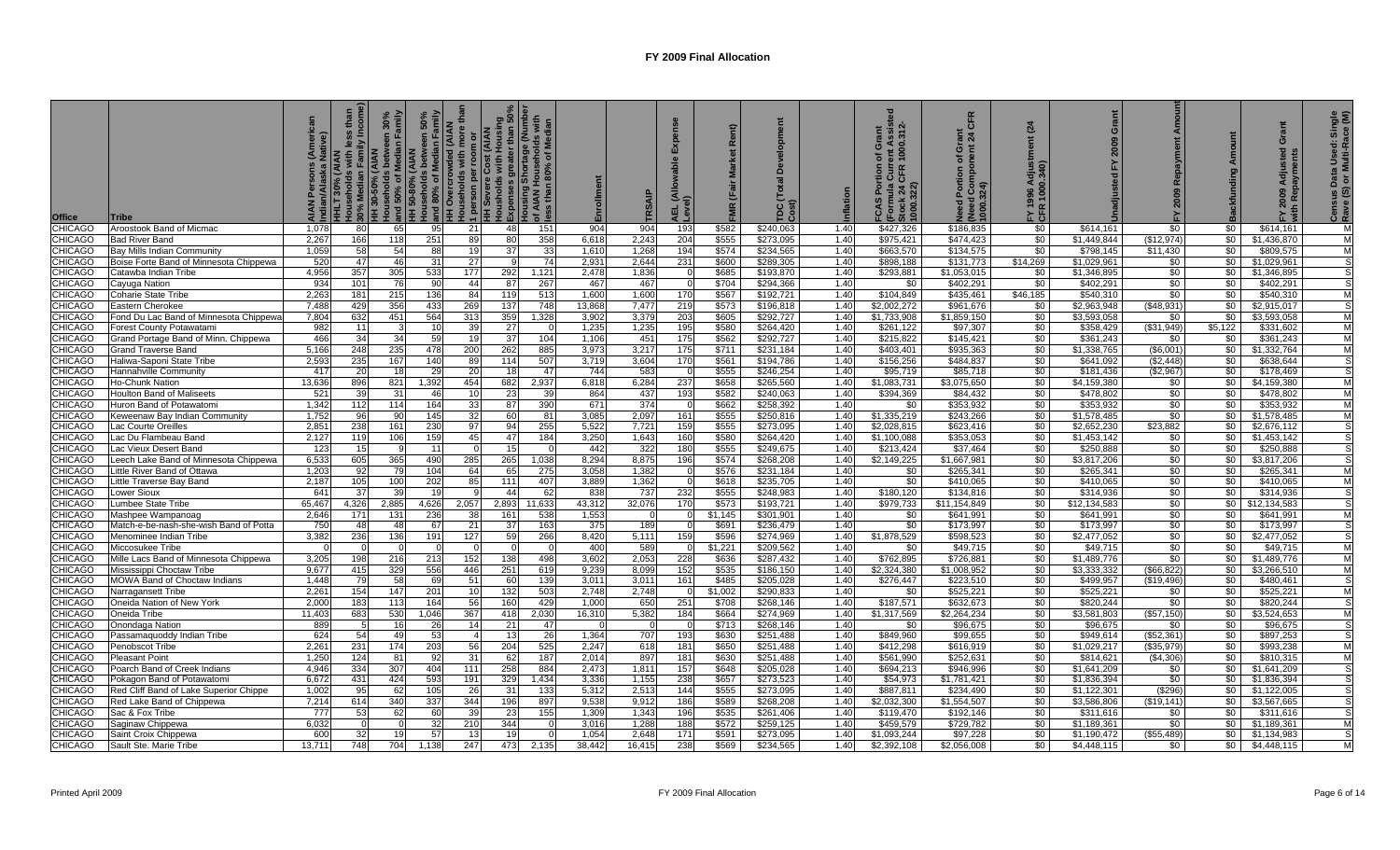| <b>Office</b>  | <b>ITribe</b>                          |         |        |        |        |       | 0               |        |         |         | $\triangle$ $\cong$<br>를 질 |         | TDC (1<br>Cost) |      | ∍<br>$E$ $\approx$ $5$ | āÑ<br>$\circ$ | ن سا      |              |               |         |              |   |
|----------------|----------------------------------------|---------|--------|--------|--------|-------|-----------------|--------|---------|---------|----------------------------|---------|-----------------|------|------------------------|---------------|-----------|--------------|---------------|---------|--------------|---|
| <b>CHICAGO</b> | Seminole Tribe                         | 1,519   | 18     |        |        | 96    | 59              | 60     | 3,305   | 2,959   | 196                        | \$933   | \$215,196       | 1.40 | \$0                    | \$1,000,208   | \$793,862 | \$1,000,208  | \$0           | \$0     | \$1,000,208  |   |
| <b>CHICAGO</b> | Seneca Nation of New York              | 3,930   | 302    | 222    | 286    | 115   | 220             | 527    | 7,680   | 7,322   | 159                        | \$679   | \$294,366       | 1.40 | \$1,605,402            | \$1,081,056   | \$0       | \$2,686,458  | $\sqrt{50}$   | \$0     | \$2,686,458  |   |
| <b>CHICAGO</b> | Shakopee Sioux                         | 266     | 27     |        | 29     |       | 34              | 61     | 354     | 764     | 232                        | \$848   | \$307,471       | 1.40 | \$0                    | \$116,237     | \$0       | \$116,237    | \$0           | \$0     | \$116,237    |   |
| <b>CHICAGO</b> | Sokagoan Chippewa Tribe                | 355     | 26     |        | 16     |       | $\overline{10}$ |        | 1,227   | 446     | 205                        | \$580   | \$264,420       | 1.40 | \$765,879              | \$50,830      | \$0       | \$816,709    | $\sqrt{50}$   | \$0     | \$816,709    | M |
| <b>CHICAGO</b> | St. Regis Mohawk Tribe                 | 5,278   | 319    | 322    | 408    | 196   | 293             | 757    | 10,830  | 10,830  | 228                        | \$643   | \$252,995       | 1.40 | \$1,364,843            | \$1,069,722   | \$0       | \$2,434,565  | $\sqrt{50}$   | \$0     | \$2,434,565  | M |
| <b>CHICAGO</b> | Stockbridge-Munsee Tribe               | 849     | 25     |        | 52     | 34    |                 | 107    | 1,560   | 737     | 162                        | \$555   | \$260,143       | 1.40 | \$317,255              | \$149,764     | \$0       | \$467,019    | (\$49,454)    | \$0     | \$417,565    |   |
| <b>CHICAGO</b> | Tonawanda Band of Senecas              | 250     | 45     | 21     |        | 29    |                 | 113    |         | 689     |                            | \$766   | \$294,366       | 1.40 | \$0                    | \$138,575     | \$0       | \$138,575    | \$0           | \$0     | \$138,575    |   |
| <b>CHICAGO</b> | Tuscarora Nation                       | 396     | 15     |        | 62     |       |                 | 139    |         | 664     |                            | \$704   | \$286,037       | 1.40 | \$0                    | \$141,599     | \$0       | \$141,599    | \$0           | \$0     | \$141,599    |   |
| <b>CHICAGO</b> | Upper Sioux Indian Community           | 733     | 66     |        | 59     | 22    |                 | 156    | 457     | 413     | 232                        | \$562   | \$298,347       | 1.40 | \$58,500               | \$174,879     | \$0       | \$233,379    | \$0           | -\$0    | \$233,379    | M |
| <b>CHICAGO</b> | Waccamaw Siouan State Tribe            | 1,612   | 92     | 111    | 93     | 36    |                 | 288    | 1,450   | 1,450   | 170                        | \$555   | \$193,721       | 1.40 | \$42,454               | \$265,655     | \$0       | \$308,109    | (\$17,497)    | \$0     | \$290,612    |   |
| <b>CHICAGO</b> | Wampanoag Tribe                        | 374     |        |        | 33     |       | 22              | 33     | 1,065   | 304     | 644                        | \$1,348 | \$376,931       | 1.40 | \$359,068              | \$87,970      | \$0       | \$447,038    | \$0           | \$0     | \$447,038    | M |
| <b>CHICAGO</b> | White Earth Band of Minnesota Chippewa | 6,424   |        | 395    | 520    | 270   | 223             | 1,107  | 19,629  | 7,687   | 195                        | \$557   | \$264,786       | 1.40 | \$1,861,752            | \$1,338,347   | \$0       | \$3,200,099  | (\$182,685)   | \$0     | \$3,017,414  | M |
| <b>CHICAGO</b> | <b>TOTAL</b>                           | 241,110 | 15,663 | 12,166 | 18,004 | 7,968 | 10,406          | 38,390 | 289,518 | 195,622 |                            |         |                 |      | \$40,376,946           | \$46,911,107  | \$854,316 | \$87,288,052 | ( \$630, 634) | \$5,122 | \$86,662,540 |   |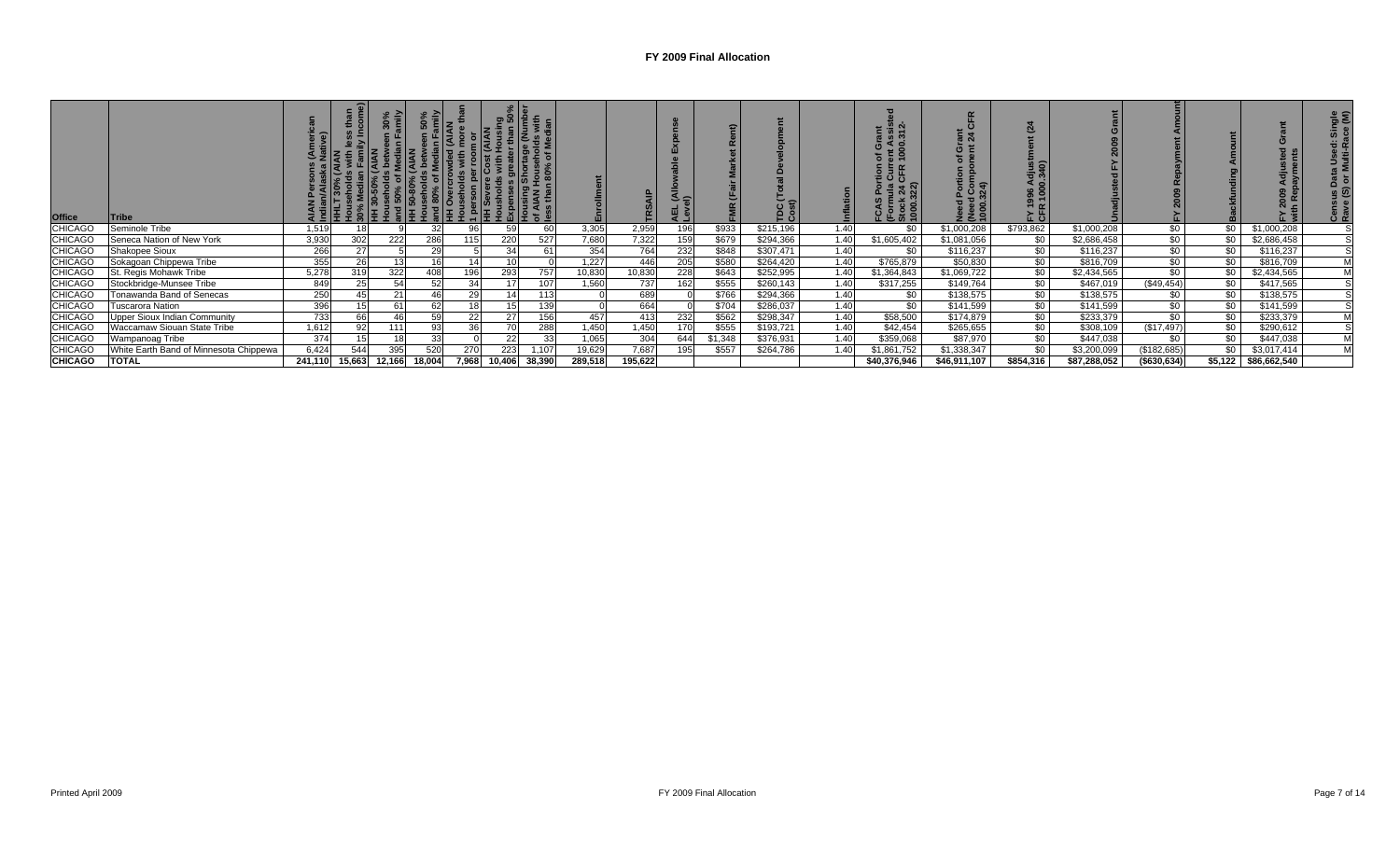| <b>Office</b> | Tribe                                  | ୕ୖ      | $=$ $\blacksquare$<br>with<br>ᄃᅙ | en 30%<br>Family<br><b>AIAN</b><br>30-50% | Households between<br>  and 50% of Median F<br>  HH 50-80% (AIAN<br>  Households between<br>  and 80% of Median | anu eoooo<br>HH Overcrowded (AIAN<br> Households with more th<br>  Housean ner room or<br>$-1$ | TH Severe<br>Housholds<br>Expence<br>pense<br>Jusing | · greater than {<br>Shortage (Num<br>ouseholds wit<br>n 80% |         | $\alpha$ | AEL<br>Leve      |       | $\overline{G}$<br>$E_{\rm o}$ |      | $\sim$<br>ŏ<br>$O\overline{O}$<br>000<br>$\epsilon$ | $\epsilon$<br>ᅙᅐ<br>ō<br>৳<br>1000.3 | $\overline{a}$<br>996<br>~ ≃<br>도 5 | $\mathbf{C}$ |             |      |                         | Single<br>ICe (M)<br>Used:<br>Iulti-Ra<br>Data I<br>Or Mi<br><u>ia Si</u><br><b>Ce</b><br>Ra |
|---------------|----------------------------------------|---------|----------------------------------|-------------------------------------------|-----------------------------------------------------------------------------------------------------------------|------------------------------------------------------------------------------------------------|------------------------------------------------------|-------------------------------------------------------------|---------|----------|------------------|-------|-------------------------------|------|-----------------------------------------------------|--------------------------------------|-------------------------------------|--------------|-------------|------|-------------------------|----------------------------------------------------------------------------------------------|
| <b>DENVER</b> | <b>Blackfeet Tribe</b>                 | 9,586   | 717                              | 429                                       | 574                                                                                                             | 538                                                                                            | 283                                                  | 784                                                         | 15,640  | 8,831    | $\overline{148}$ | \$557 | \$238,189                     | 1.40 | \$4,681,366                                         | \$1,818,122                          | \$0                                 | \$6,499,489  | \$0         | \$0  | \$6,499,489             |                                                                                              |
| <b>DENVER</b> | Cheyenne River Sioux                   | 7,148   | 618                              | 316                                       | 403                                                                                                             | 418                                                                                            | 304                                                  | 534                                                         | 14,277  | 11,422   | 153              | \$513 | \$216,847                     | 1.40 | \$3,651,430                                         | \$1,377,104                          | \$0                                 | \$5,028,534  | (\$49, 847) | \$0  | \$4,978,687             |                                                                                              |
| <b>DENVER</b> | Crow Creek Sioux                       | 2,162   | 266                              | 77                                        | 76                                                                                                              | 147                                                                                            | 54                                                   | 181                                                         | 3,507   | 3,002    | 158              | \$514 | \$220,228                     | 1.40 | \$1,076,537                                         | \$411,549                            | \$0                                 | \$1,488,085  | (\$292,694) | \$0  | \$1,195,391             |                                                                                              |
| <b>DENVER</b> | Crow Tribe                             | 7,368   | 350                              | 355                                       | 344                                                                                                             | 488                                                                                            | 174                                                  | 638                                                         | 10,924  | 7,739    | 206              | \$557 | \$235,583                     | 1.40 | \$1,673,547                                         | \$1,293,052                          | \$0                                 | \$2,966,598  | \$0         | \$0  | \$2,966,598             |                                                                                              |
| <b>DENVER</b> | Flandreau Santee Sioux                 | 1,450   |                                  |                                           | 14                                                                                                              |                                                                                                |                                                      |                                                             | 725     | 1,922    | 204              | \$513 | \$225,523                     | 1.40 | \$294,283                                           | \$52,043                             | \$0                                 | \$346,326    | (\$18,231   | \$0  | \$328,095               |                                                                                              |
| <b>DENVER</b> | Fort Belknap Indian Community          | 2,989   | 233                              | 163                                       | 154                                                                                                             | 176                                                                                            | 98                                                   | 83                                                          | 6.427   | 4,834    | 184              | \$557 | \$226.133                     | 1.40 | \$1,937,899                                         | \$527.781                            | \$0                                 | \$2,465,680  | (\$103,443) | \$0  | \$2,362,237             |                                                                                              |
| <b>DENVER</b> | Fort Peck Assiniboine and Sioux        | 7.298   | 570                              | 448                                       | 402                                                                                                             | 298                                                                                            | 264                                                  | 608                                                         | 12.096  | 7,036    | 145              | \$555 | \$229,555                     | 1.40 | \$3,605,878                                         | \$1,351,354                          | \$0                                 | \$4,957,233  | \$0         | \$0  | \$4,957,233             |                                                                                              |
| <b>DENVER</b> | Ft. Berthold Affiliated Tribes         | 4,428   | 308                              | 199                                       | 314                                                                                                             | 227                                                                                            | 97                                                   | 196                                                         | 10,789  | 8,396    | 159              | \$499 | \$230,044                     | 1.40 | \$2,650,792                                         | \$714,606                            | \$0                                 | \$3,365,398  | \$0         | \$0  | \$3,365,398             |                                                                                              |
| <b>DENVER</b> | <b>Goshute Reservation</b>             | 1,035   | 58                               | 59                                        | 98                                                                                                              | 64                                                                                             | 55                                                   | 192                                                         | 530     | 187      | 402              | \$662 | \$226,948                     | 1.40 | \$202,821                                           | \$251,051                            | \$0                                 | \$453,872    | (\$19,938)  | \$0  | \$433,934               |                                                                                              |
| <b>DENVER</b> | <b>Lower Brule Sioux</b>               | 1,475   | 106                              | 80                                        | 76                                                                                                              | 134                                                                                            | 49                                                   | 63                                                          | 2,824   | 1,447    | 177              | \$513 | \$220,228                     | 1.40 | \$905,545                                           | \$291,904                            | \$0                                 | \$1,197,449  | \$0         | \$0  | \$1,197,449             |                                                                                              |
| <b>DENVER</b> | Northern Arapahoe                      | 5,206   | 444                              | 246                                       | 337                                                                                                             | 316                                                                                            | 182                                                  | 802                                                         | 8,791   | 7,670    | 149              | \$560 | \$213,670                     | 1.40 | \$998,137                                           | \$1,045,900                          | \$0                                 | \$2,044,037  | \$0         | \$0  | \$2,044,037             |                                                                                              |
| <b>DENVER</b> | Northern Chevenne                      | 4,842   | 350                              | 233                                       | 224                                                                                                             | 419                                                                                            | 172                                                  | 269                                                         | 8,182   | 5,068    | 148              | \$555 | \$235,583                     | 1.40 | \$2,275,960                                         | \$1,022,896                          | \$0                                 | \$3,298,856  | \$0         | \$0  | \$3,298,856             |                                                                                              |
| <b>DENVER</b> | NW Band of Shoshone Nation             | 733     | -20                              | 28                                        | 61                                                                                                              | 47                                                                                             | 20                                                   | 94                                                          | 437     | 314      |                  | \$592 | \$229,840                     | 1.40 | \$79,269                                            | \$114,006                            | \$0                                 | \$193,275    | \$0         | \$0  | \$193,275               | M                                                                                            |
| <b>DENVER</b> | Oglala Sioux of Pine Ridge Reservation | 30,276  | 1,665                            | 1,095                                     | 705                                                                                                             | 2,444                                                                                          | 555                                                  | 2,047                                                       | 43,925  | 45,829   | 151              | \$513 | \$222,875                     | 1.40 | \$6,395,254                                         | \$4,270,542                          | \$0                                 | \$10,665,796 | \$0         |      | \$0 \$10,665,796        | M                                                                                            |
| <b>DENVER</b> | Omaha Tribe                            | 2.767   | 149                              | 105                                       | 143                                                                                                             | 237                                                                                            | 52                                                   | 198                                                         | 5,605   | 2,501    | 194              | \$527 | \$245,113                     | 1.40 | \$1,014,068                                         | \$523,872                            | \$0                                 | \$1,537,940  | (\$62,335)  | \$0  | \$1,475,605             |                                                                                              |
| <b>DENVER</b> | Ponca Tribe of Nebraska                | 4,692   | 414                              | 332                                       | 412                                                                                                             | 188                                                                                            | 224                                                  | 1,086                                                       | 2,346   | 2,341    | 256              | \$662 | \$245.113                     | 1.40 | \$341.957                                           | \$1.234.983                          | \$0                                 | \$1,576,940  | \$0         | \$0  | \$1.576.940             |                                                                                              |
| <b>DENVER</b> | Rocky Boy Chippewa-Cree                | 3.526   | 437                              | 148                                       | 99                                                                                                              | 407                                                                                            | 45                                                   | 284                                                         | 5.869   | 4,372    | 217              | \$555 | \$226.133                     | 1.40 | \$1,860,905                                         | \$763,674                            | \$0                                 | \$2.624.579  | \$0         | \$0  | \$2.624.579             |                                                                                              |
| <b>DENVER</b> | <b>Rosebud Sioux</b>                   | 10.502  | 1.264                            | 549                                       | 415                                                                                                             | 816                                                                                            | 703                                                  | 1,199                                                       | 25,196  | 21,417   | 127              | \$513 | \$220.228                     | 1.40 | \$4,576,408                                         | \$2,737,895                          | \$0                                 | \$7,314,303  | \$0         | \$0  | \$7,314,303             |                                                                                              |
| <b>DENVER</b> | Salish and Kootenai Tribes             | 8,050   | 602                              | 398                                       | 582                                                                                                             | 277                                                                                            | 262                                                  | 1,101                                                       | 6,970   | 4,584    | 211              | \$595 | \$234,565                     | 1.40 | \$2,646,194                                         | \$1,533,104                          | \$0                                 | \$4,179,298  | (\$11,283)  | \$0  | $\overline{54,168,015}$ |                                                                                              |
| <b>DENVER</b> | Santee Sioux Tribe                     | 678     | -76                              | 34                                        | 53                                                                                                              | 19                                                                                             | 14                                                   | 11                                                          | 3,848   | 762      | 169              | \$527 | \$225,742                     | 1.40 | \$829,294                                           | \$120,416                            | \$120,951                           | \$949,710    | \$0         | \$0  | \$949,710               |                                                                                              |
| <b>DENVER</b> | Shoshone Tribe of the Wind River Reser | 2,790   | 238                              | 132                                       | 180                                                                                                             | 169                                                                                            | 98                                                   | 313                                                         | 3,557   | 3,557    | 149              | \$560 | \$217,621                     | 1.40 | \$980,840                                           | \$546,930                            | \$0                                 | \$1,527,770  | \$0         | \$0  | \$1,527,770             |                                                                                              |
| <b>DENVER</b> | Sisseton-Wahpeton Oyate                | 4,012   | 319                              | 235                                       | 196                                                                                                             | 193                                                                                            | 106                                                  | 223                                                         | 11,727  | 11,266   | 133              | \$513 | \$215,707                     | 1.40 | \$2,431,224                                         | \$641,693                            | \$0                                 | \$3,072,917  | ( \$36,068) | \$0  | \$3,036,849             |                                                                                              |
| <b>DENVER</b> | Skull Valley Band of Goshute           | 33      |                                  |                                           |                                                                                                                 |                                                                                                |                                                      |                                                             | 118     | 26       |                  | \$638 | \$228,048                     | 1.40 | \$0                                                 | \$49,715                             | \$0                                 | \$49,715     | \$0         | \$0  | \$49,715                |                                                                                              |
| <b>DENVER</b> | Southern Ute Tribe                     | 1.814   | 121                              | 101                                       | 148                                                                                                             | 60                                                                                             | 65                                                   | 179                                                         | 1.399   | 2,101    | 160              | \$776 | \$230.898                     | 1.40 | \$952.020                                           | \$281.956                            | \$0                                 | \$1.233.976  | \$0         | \$0  | \$1.233.976             | M                                                                                            |
| <b>DENVER</b> | Spirit Lake Sioux Tribe                | 3.957   | 255                              | 185                                       | 184                                                                                                             | 314                                                                                            | 74                                                   | 242                                                         | 5.426   | 5.426    | 166              | \$487 | \$227,396                     | 1.40 | \$1,733,002                                         | \$689.134                            | \$0                                 | \$2,422,136  | \$0         | \$0  | \$2,422,136             |                                                                                              |
| <b>DENVER</b> | <b>Standing Rock Sioux</b>             | 6.816   | 457                              | 275                                       | 363                                                                                                             | 439                                                                                            | 110                                                  | 277                                                         | 13.948  | 10,633   | 164              | \$498 | \$231.184                     | 1.40 | \$3,593,723                                         | \$1.076.184                          | \$0                                 | \$4,669,907  | (S213.172)  | \$0  | \$4,456,735             |                                                                                              |
| <b>DENVER</b> | Turtle Mountain Band of Chippewa       | 15.091  | 3.160                            | 583                                       | 1.208                                                                                                           | 542                                                                                            | 556                                                  | 3.774                                                       | 30.451  | 31,011   | 188              | \$506 | \$228,537                     | 1.40 | \$5.062.676                                         | \$3,479.329                          | \$0                                 | \$8,542,004  | \$0         | \$0  | \$8.542.004             | M                                                                                            |
| <b>DENVER</b> | Uintah & Ouray Ute Indian Tribe        | 3,107   | 335                              | 174                                       | 197                                                                                                             | 189                                                                                            | 114                                                  | 536                                                         | 3,174   | 3,174    | 136              | \$555 | \$228,048                     | 1.40 | \$766,488                                           | \$722,655                            | \$0                                 | \$1,489,144  | \$0         | \$0  | \$1,489,144             |                                                                                              |
| <b>DENVER</b> | Utah Paiute Tribe                      | 1.668   | 94                               | 70                                        | 108                                                                                                             | 137                                                                                            | 61                                                   | 109                                                         | 834     | 1,120    | 218              | \$613 | \$225.848                     | 1.40 | \$1,347,478                                         | \$331.084                            | \$0                                 | \$1,678,562  | ( \$444)    | \$0  | \$1,678,118             |                                                                                              |
| <b>DENVER</b> | Ute Mountain Tribe                     | 1.769   | 179                              | 125                                       | 104                                                                                                             | 108                                                                                            | 33 <sub>1</sub>                                      | 179                                                         | 2.068   | 2.068    | 167              | \$593 | \$236.926                     | 1.40 | \$1,065,532                                         | \$357.205                            | \$0                                 | \$1,422,737  | \$0         | \$0  | \$1,422,737             |                                                                                              |
| <b>DENVER</b> | Winnebago Tribe                        | 2.120   | 135                              | 116                                       | 129                                                                                                             | 155                                                                                            | 31                                                   | 162                                                         | 4.192   | 1,688    | 140              | \$527 | \$245,113                     | 1.40 | \$1,033,290                                         | \$395.396                            | \$0                                 | \$1,428,686  | \$0         | \$0  | \$1,428,686             |                                                                                              |
| <b>DENVER</b> | Yankton Sioux                          | 3.247   | 276                              | 158                                       | 213                                                                                                             | 226                                                                                            | 137                                                  | 348                                                         | 7.742   | 4,553    | 189              | \$513 | \$218,599                     | 1.40 | \$1,348,415                                         | \$687.473                            | \$0                                 | \$2.035.887  | (\$20,888)  | \$0  | \$2,014,999             |                                                                                              |
| <b>DENVER</b> | <b>TOTAL</b>                           | 162,635 | 14.226                           | 7.462                                     | 8.516                                                                                                           | 10.198                                                                                         | 4,991                                                | 16.712                                                      | 273.544 | 226.297  |                  |       |                               |      | \$62,012,233                                        | \$30.714.607                         | \$120,951                           | \$92,726,839 | (\$828,343) | so I | \$91,898,496            |                                                                                              |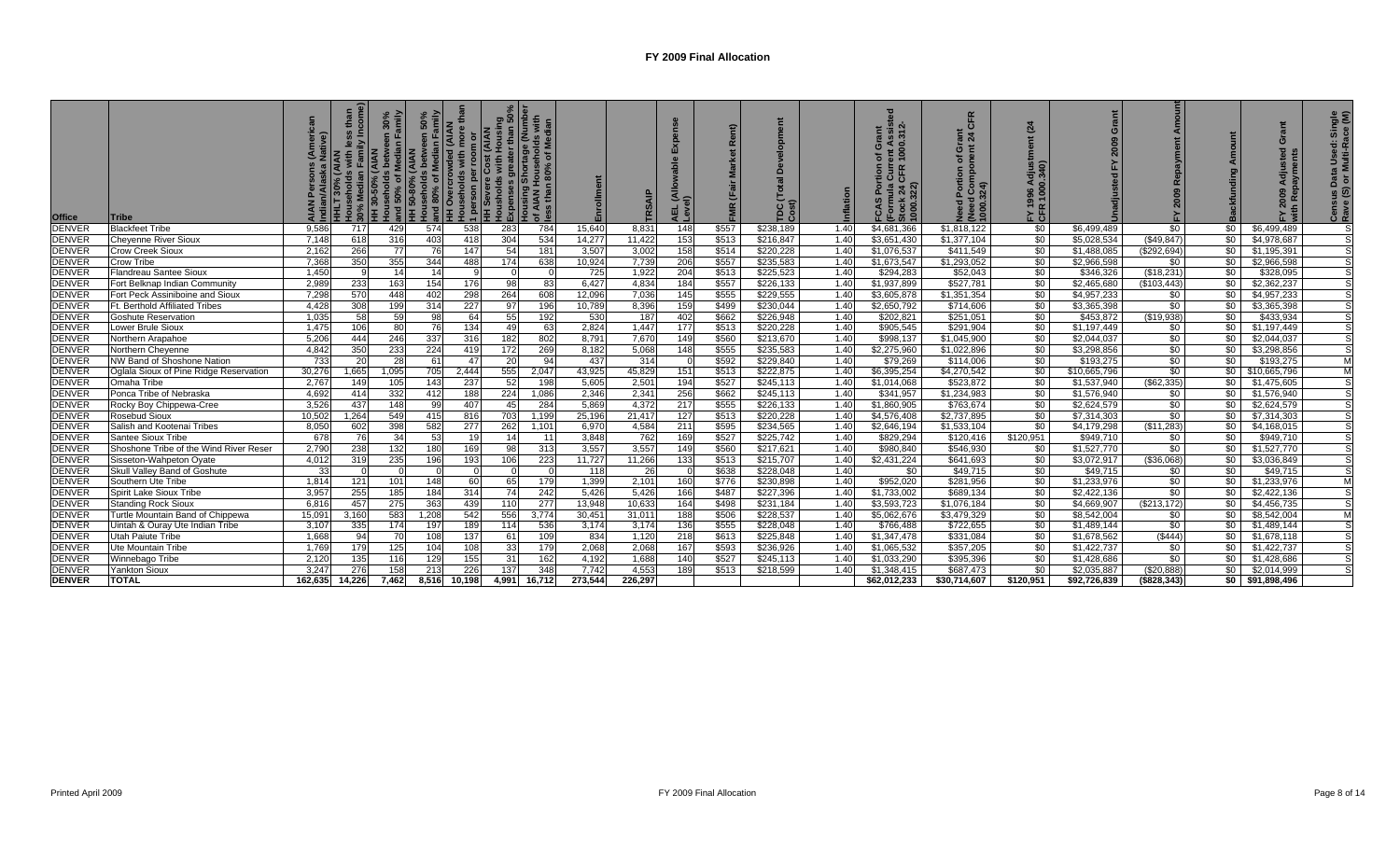| <b>Office</b><br>Tribe                                                   |                         | fh <sub>a</sub><br>ily Incor<br><b>IHLT 30%</b> | en 30%<br>Family<br>and 50% of Median | 50%<br>Imily<br>ξË<br>wernolds between<br>and 80% of Median F<br>HH Overgrow<br><b>50-80% (AIAN</b><br>useholds betwe<br>ΙŦ | NAIA) pəpmoro.<br>1 person per roo<br>HH Severe Cost (<br>Housholds with H<br><b>Bus</b> | h Housing<br>ter than 50°<br>age (Numbe<br>holds with<br>of Median<br>י פיייצוט<br>AIAN H<br>ss than | Enrollment     | <b>TRSAIP</b>    | Expen:<br>AEL (All<br>Level) |                | TDC (Tot<br>Cost)      |              | ent Assist<br>1000.312-<br>ŏ<br>৳<br>들이 있<br>이 어 <u>리</u><br>FCAS Por<br>(Formula<br>Stock 24 (<br>1000.322) | <b>CFR</b><br>する<br>ㅎ 같<br>pa<br>Portion<br>  Compo<br> Neea Cor<br> 000.324)<br>$\overline{R}$ | (24)<br>FY 1996 Adj<br>CFR 1000.34 | Grant<br>2009             |                   |                  | Grant<br><b>Ted</b><br>$\overline{a}$<br>2009 | Single<br>ace (M)<br>Data Used: \$<br>or Multi-Ra<br>Census<br>Rave (S) |
|--------------------------------------------------------------------------|-------------------------|-------------------------------------------------|---------------------------------------|-----------------------------------------------------------------------------------------------------------------------------|------------------------------------------------------------------------------------------|------------------------------------------------------------------------------------------------------|----------------|------------------|------------------------------|----------------|------------------------|--------------|--------------------------------------------------------------------------------------------------------------|-------------------------------------------------------------------------------------------------|------------------------------------|---------------------------|-------------------|------------------|-----------------------------------------------|-------------------------------------------------------------------------|
| <b>OKLAHOMA</b><br>Absentee-Shawnee                                      | 5.605                   | 252                                             | 294                                   | 463                                                                                                                         | 160<br>237                                                                               | 454                                                                                                  | 3,013          | 12,721           | 138                          | \$628          | \$199.641              | 1.40         | \$2.014.483                                                                                                  | \$841.514                                                                                       | \$0                                | \$2,855,996               | \$0               | \$0 <sub>1</sub> | \$2,855,996                                   |                                                                         |
| OKLAHOMA<br>Alabama-Couchatta                                            | 505                     | 28                                              | 24                                    | 48                                                                                                                          | 15<br>17                                                                                 | 50                                                                                                   | 1.001          | 603              |                              | \$550          | \$183.893              | 1.40         | \$128.817                                                                                                    | \$70,006                                                                                        | $\sqrt{6}$                         | \$198.823                 | \$0               | \$0              | \$198.823                                     |                                                                         |
| OKLAHOMA<br>Alabama-Quassarte Tribal Town                                | 676                     | 33                                              | 37                                    | 59                                                                                                                          | 22<br>20                                                                                 | 129                                                                                                  | 338            | 808              | - 0                          | \$666          | \$191.454              | 1.40         | \$0                                                                                                          | \$106,654                                                                                       | $\sqrt{6}$                         | \$106,654                 | \$0               | \$0              | \$106,654                                     | -S                                                                      |
| OKLAHOMA Apache Tribe                                                    | 2.045                   | 121                                             | 90                                    | 144                                                                                                                         | 72<br>76                                                                                 | 225                                                                                                  | 1.846          | 2,937            |                              | \$525          | \$198,527              | 1.40         | \$652,232                                                                                                    | \$494.580                                                                                       | \$523,656                          | \$1,146.812               | \$0               | \$0              | \$1.146.812                                   | M                                                                       |
| OKLAHOMA<br>Caddo Tribe                                                  | 2,768                   | 164                                             | 121                                   | 194                                                                                                                         | 97<br>102                                                                                | 458                                                                                                  | 3,975          | 3,975            | 143                          | \$526          | \$198,527              | 1.40         | \$98,235                                                                                                     | \$385,850                                                                                       | \$0                                | \$484,085                 | \$0               | \$0              | \$484,085                                     | M                                                                       |
| <b>OKLAHOMA</b><br><b>Cherokee Nation</b>                                | 120,093                 | 6,630                                           | 6,317                                 | 9,316                                                                                                                       | 3,324<br>4,662                                                                           | 20,106                                                                                               | 241,226        | 123,215          | 163                          | \$563          | \$191,454              | 1.40         | \$13,686,585                                                                                                 | \$16,018,236                                                                                    | \$0                                | \$29,704,821              | \$6,880           | \$0              | \$29,711,701                                  | M                                                                       |
| <b>OKLAHOMA</b><br>Cheyenne-Arapaho Tribes                               | 13,88                   | 718                                             | 583                                   | 1,011                                                                                                                       | 517<br>577                                                                               | 2,076                                                                                                | 12,125         | 11,615           | - 0                          | \$577          | \$195,371              | 1.40         | \$647,540                                                                                                    | \$1,914,135                                                                                     | $\sqrt{6}$                         | \$2,561,675               | $\sqrt{3105,587}$ | \$0              | \$2,456,088                                   | M                                                                       |
| <b>OKLAHOMA</b><br>Chickasaw                                             | 37.398                  | 2.046                                           | 2.083                                 | 3,289                                                                                                                       | 929<br>1,471                                                                             | 6.184                                                                                                | 48.934         | 26,746           | 171                          | \$540          | \$191.591              | 1.40         | \$6,806,762                                                                                                  | \$5.014.466                                                                                     | \$0                                | \$11.821.228              | \$0               |                  | \$0 \$11,821,228                              | M                                                                       |
| <b>OKLAHOMA</b><br>Chitimacha Tribe                                      | 336                     | 14                                              |                                       | 22                                                                                                                          | 5                                                                                        | - 16                                                                                                 | 1.060          | 450              | $\cap$                       | \$527          | \$206,958              | 1.40         | \$70,535                                                                                                     | \$49,715                                                                                        | \$0                                | \$120,250                 | \$0               | \$0              | \$120,250                                     |                                                                         |
| OKLAHOMA<br>Choctaw Nation                                               | 46,800                  | 2,862                                           | 2.844                                 | 3,885                                                                                                                       | 1,882<br>1,358                                                                           | 8,572                                                                                                | 210,105        | 92,550           | 137                          | \$530          | \$197,003              | 1.40         | \$4,654,637                                                                                                  | \$6,851,866                                                                                     | \$0                                | \$11,506,503              | \$0               |                  | $$0$ \$11,506,503                             | M                                                                       |
| <b>OKLAHOMA</b><br>Citizen Band Potawatomi Tribe                         | 17,642                  | 775                                             | 939                                   | 1,500                                                                                                                       | 480<br>724                                                                               | 3,189                                                                                                | 25,980         | 24,786           | - 0                          | \$641          | \$199,641              | 1.40         | \$129,561                                                                                                    | \$2,481,248                                                                                     | $\sqrt{6}$                         | \$2,610,809               | \$121,270         | \$0              | \$2,732,079                                   | M                                                                       |
| <b>OKLAHOMA</b><br>Comanche Nation                                       | 8,163                   | 485                                             | 358                                   | 573                                                                                                                         | 286<br>301                                                                               | 1,128                                                                                                | 11,662         | 11,722           |                              | \$525          | \$199,914              | 1.40         | \$1,055,795                                                                                                  | \$1,110,707                                                                                     | $\sqrt{6}$                         | \$2,166,502               | \$24,728          | \$0              | \$2,191,230                                   | M                                                                       |
| <b>OKLAHOMA</b><br>Coushatta Tribe                                       | -23                     |                                                 |                                       | 12                                                                                                                          |                                                                                          |                                                                                                      | 819            | 819              |                              | \$474          | \$203,939              | 1.40         | \$43,746                                                                                                     | \$49,715                                                                                        | $\sqrt{50}$                        | \$93,461                  | \$0               | \$0              | \$93,461                                      | M                                                                       |
| <b>OKLAHOMA</b><br>Delaware Nation of West Oklahoma<br><b>OKLAHOMA</b>   | 331<br>157              | 20<br>14                                        | 15 <sup>1</sup><br>5                  | 23                                                                                                                          | 12<br>12<br>14                                                                           | 44                                                                                                   | 1,369          | 475              |                              | \$525<br>\$525 | \$198,527              | 1.40         | \$35,441<br>\$33,083                                                                                         | \$49,715<br>\$49,715                                                                            | $\frac{1}{20}$<br>$\sqrt{50}$      | \$85,156                  | (\$3,478)<br>\$0  | \$0<br>\$0       | \$81,678<br>\$82,798                          | M                                                                       |
| Eastern Shawnee Tribe<br><b>OKLAHOMA</b>                                 |                         |                                                 |                                       |                                                                                                                             | 14<br>15                                                                                 | 11                                                                                                   | 2,342          | 592<br>570       | - 0                          | \$525          | \$201,301              | 1.40         |                                                                                                              |                                                                                                 | \$0                                | \$82,798                  | \$0               | \$0              |                                               | M                                                                       |
| Fort Sill Apache Tribe<br>OKLAHOMA<br>Ilowa Tribe of Kansas and Nebraska | 397<br>853              | 24<br>40                                        | 17<br>64                              | 28<br>71                                                                                                                    | 18<br>31                                                                                 | 54<br>108                                                                                            | 602<br>4.087   | 3.837            | 170                          | \$547          | \$198,527<br>\$232.172 | 1.40<br>1.40 | \$40,635<br>\$300.241                                                                                        | \$53,863<br>\$129.653                                                                           | \$0                                | \$94,498<br>\$429.895     | \$0               | \$0              | \$94,498<br>\$429.895                         | M                                                                       |
| OKLAHOMA<br>Ilowa Tribe of Oklahoma                                      | 590                     | 41                                              | 23                                    | 61                                                                                                                          | 32<br>18                                                                                 | 120                                                                                                  | 497            | 3,842            | 131                          | \$558          | \$203.803              | 1.40         | \$14,000                                                                                                     | \$96,770                                                                                        | \$0                                | \$110.770                 | \$0               | \$0              | \$110,770                                     | M                                                                       |
| <b>OKLAHOMA</b><br>Jena Band of Choctaw                                  | 462                     | 22                                              | 44                                    | 34                                                                                                                          | 14                                                                                       | 100                                                                                                  | 231            | 136              |                              | \$533          | \$194.229              | 1.40         | \$0                                                                                                          | \$72.366                                                                                        | \$0                                | \$72,366                  | \$0               | \$0              | \$72.366                                      | <b>S</b>                                                                |
| <b>OKLAHOMA</b><br><b>Kaw Tribe</b>                                      | 3.222                   | 212                                             | 180                                   | 303                                                                                                                         | 92<br>130                                                                                | 602                                                                                                  | 2.986          | 3.621            |                              | \$548          | \$195.371              | 1.40         | \$368,159                                                                                                    | \$477.571                                                                                       | \$0                                | \$845.729                 | \$0               | \$0              | \$845,729                                     | M                                                                       |
| OKLAHOMA Kialegee Tribal Town                                            | 494                     | 25                                              | 28                                    | 43                                                                                                                          | 13<br>18                                                                                 | 95                                                                                                   | 356            | 320              | - 0                          | \$666          | \$195.616              | 1.40         | \$0                                                                                                          | \$68,595                                                                                        | $\sqrt{50}$                        | \$68,595                  | \$0               | \$0              | \$68,595                                      | M                                                                       |
| OKLAHOMA<br>Kickapoo Tribe                                               | 845                     | 57                                              | 34                                    | 63                                                                                                                          | 26<br>17                                                                                 | 65                                                                                                   | 1,633          | 1,835            | 128                          | \$564          | \$207,203              | 1.40         | \$745.031                                                                                                    | \$113,599                                                                                       | $\sqrt{6}$                         | \$858,629                 | \$0               | \$0              | \$858,629                                     | -S                                                                      |
| OKLAHOMA Kickapoo Tribe of Oklahoma                                      | 2.70                    | 173                                             | 156                                   | 237                                                                                                                         | 69<br>119                                                                                | 548                                                                                                  | 2,635          | 2,675            |                              | \$561          | \$191,591              | 1.40         | \$84,953                                                                                                     | \$398,486                                                                                       | $\sqrt{6}$                         | \$483,439                 | \$0               | \$0              | \$483,439                                     | M                                                                       |
| <b>OKLAHOMA</b><br>Kiowa Tribe                                           | 7,856                   | 467                                             | 344                                   | 552                                                                                                                         | 276<br>290                                                                               | 1,250                                                                                                | 11,280         | 11,280           | $\cap$                       | \$559          | \$198,527              | 1.40         | \$353,002                                                                                                    | \$1,085,163                                                                                     | \$0                                | \$1,438,165               | \$0               | \$0              | \$1,438,165                                   | M                                                                       |
| OKLAHOMA<br>Miami Tribe                                                  | 581                     | 21                                              | 23                                    | 50                                                                                                                          | 21                                                                                       | 93                                                                                                   | 2,953          | 811              | - 0                          | \$525          | \$201,301              | 1.40         | \$0                                                                                                          | \$69,231                                                                                        | \$0                                | \$69,231                  | \$0               | \$0              | \$69,231                                      | M                                                                       |
| <b>OKLAHOMA</b><br>Modoc Tribe                                           | -83                     | 5                                               | $\Omega$                              |                                                                                                                             | $\Omega$                                                                                 |                                                                                                      | 160            | 160              | 152                          | \$525          | \$201,301              | 1.40         | \$70,348                                                                                                     | \$49,715                                                                                        | $\sqrt{50}$                        | \$120,063                 | \$0               | \$0              | \$120,063                                     | M                                                                       |
| OKLAHOMA<br>Muscogee (Creek) Nation                                      | 86,221                  | 4,330                                           | 4.805                                 | 7.478                                                                                                                       | 2,332<br>3,098                                                                           | 15,835                                                                                               | 62,209         | 55,817           | 144                          | \$627          | \$191.454              | 1.40         | \$2,864,476                                                                                                  | \$11,525,701                                                                                    | \$0 <sub>1</sub>                   | \$14,390,177              | \$14.122          |                  | $$0 \mid $14.404.299$                         | M                                                                       |
| OKLAHOMA<br>Osage Tribe                                                  | 10,141                  | 594                                             | 651                                   | 864                                                                                                                         | 185<br>268                                                                               | 1,978                                                                                                | 19,929         | 11,960           | $\cap$                       | \$666          | \$195,752              | 1.40         | \$370,773                                                                                                    | \$1,304,615                                                                                     | \$0                                | \$1,675,388               | \$0               | \$0              | \$1,675,388                                   | M                                                                       |
| OKLAHOMA<br>Otoe-Missouria Tribe                                         | 407                     | 39                                              | 30                                    | -37                                                                                                                         | 13<br>15                                                                                 | 58                                                                                                   | 1.478          | 570              | 146                          | \$536          | \$195,371              | 1.40         | \$269,338                                                                                                    | \$73,953                                                                                        | \$0                                | \$343,291                 | \$0               | \$0              | \$343,291                                     |                                                                         |
| <b>OKLAHOMA</b><br>Ottawa Tribe                                          | 1,385                   | 92                                              | 130                                   | 107                                                                                                                         | 75<br>34                                                                                 | 329                                                                                                  | 2,412          | 526              | $\cap$                       | \$525          | \$201,301              | 1.40         | \$0                                                                                                          | \$244,630                                                                                       | $\sqrt{50}$                        | \$244,630                 | \$0               | \$0              | \$244,630                                     | M                                                                       |
| <b>OKLAHOMA</b><br><b>Pawnee Tribe</b>                                   | 2,804                   | 140                                             | 138                                   | 188                                                                                                                         | 88<br>112                                                                                | 430                                                                                                  | 3,203          | 1,966            | 138                          | \$525          | \$196,758              | 1.40         | \$160,197                                                                                                    | \$376,905                                                                                       | $\sqrt{6}$                         | \$537,102                 | (\$5,005)         | \$0              | \$532,097                                     | M                                                                       |
| <b>OKLAHOMA</b><br>Peoria Tribe                                          | 1,919                   | 70                                              | 75                                    | 164                                                                                                                         | 23<br>68                                                                                 |                                                                                                      | 2,678          | 2,678            | 137                          | \$525          | \$201,301              | 1.40         | \$1,324,017                                                                                                  | \$178,595                                                                                       | \$0                                | \$1,502,611               | \$0               | \$0              | \$1,502,611                                   | M                                                                       |
| <b>OKLAHOMA</b><br>Ponca Tribe                                           | 1,664                   | 109                                             | 93                                    | 156                                                                                                                         | 48<br>67                                                                                 | 309                                                                                                  | 2,560          | 1,870            | 129                          | \$547          | \$195,371              | 1.40         | \$568,110                                                                                                    | \$245,427                                                                                       | \$0                                | \$813,537                 | \$0               | \$0              | \$813,537                                     | M                                                                       |
| <b>OKLAHOMA</b><br>Prairie Band of Potawatomi                            | 568                     |                                                 | 38                                    | 25                                                                                                                          | 48                                                                                       | 59                                                                                                   | 4,870          | 2,018            | 166                          | \$605          | \$207,203              | 1.40         | \$107,213                                                                                                    | \$142,217                                                                                       | \$94,248                           | \$249,430                 | \$0               | \$0              | \$249,430                                     |                                                                         |
| <b>OKLAHOMA</b><br><b>Quapaw Tribe</b>                                   | 1,937                   | 109                                             | 132                                   | 182                                                                                                                         | 46<br>63                                                                                 | 424                                                                                                  | 3,278          | 1,689            | $\cap$                       | \$525          | \$201,301              | 1.40         | \$0                                                                                                          | \$283,778                                                                                       | \$0                                | \$283,778                 | \$0               | \$0              | \$283,778                                     | M                                                                       |
| OKLAHOMA<br>Sac and Fox of Missouri                                      | 6ſ                      |                                                 |                                       |                                                                                                                             |                                                                                          |                                                                                                      | 440            | 440              | 163                          | \$557          | \$207.203              | 1.40         | \$218.123                                                                                                    | \$3.453                                                                                         | \$0                                | \$221.575                 | (S21.449)         | \$0              | \$200.126                                     | M                                                                       |
| <b>OKLAHOMA</b><br>Sac and Fox Tribe                                     | 6.145                   | 425                                             | 457                                   | 404                                                                                                                         | 166<br>236                                                                               | 1.091                                                                                                | 3.163          | 8.523            | 131                          | \$576          | \$199.641              | 1.40         | \$701.083                                                                                                    | \$1.073.215                                                                                     | $\frac{1}{20}$                     | \$1,774.299               | (S19.461)         | \$0              | \$1,754,838                                   |                                                                         |
| <b>OKLAHOMA</b><br>Seminole Nation                                       | 6.199                   | 311                                             | 345                                   | 538                                                                                                                         | 168<br>223                                                                               | 1.083                                                                                                | 14.307         | 4.013            | 157                          | \$525          | \$191.591              | 1.40         | \$902,281                                                                                                    | \$820.069                                                                                       | \$0                                | \$1,722,349               | \$0               | \$0              | \$1.722.349                                   | M                                                                       |
| <b>OKLAHOMA</b><br>Seneca-Cayuga                                         | 778                     | 27                                              | 48                                    | -82                                                                                                                         | 27<br>27                                                                                 | 158                                                                                                  | 3.998          | 1,214            |                              | \$525          | \$201.301              | 1.40         | \$0                                                                                                          | $\overline{$}115,443$                                                                           | $\sqrt{50}$                        | \$115,443                 | \$0               | \$0              | \$115,443                                     | M                                                                       |
| <b>OKLAHOMA</b><br>Shawnee                                               |                         |                                                 | $\Omega$                              |                                                                                                                             |                                                                                          |                                                                                                      | 1.433          | 510              | - 0                          | #NULL          | \$205,326              | 1.40         | \$0                                                                                                          | \$49,715                                                                                        | $\sqrt{50}$                        | \$49,715                  | \$0               | \$0              | \$49,715                                      | M                                                                       |
| <b>OKLAHOMA</b><br>Texas Band of Kickapoo Indians                        | 727                     | 146                                             | 40                                    |                                                                                                                             | 88<br>19                                                                                 | 175                                                                                                  | 477            | 476              | 180                          | \$550          | \$171,680              | 1.40         | \$89,137                                                                                                     | \$146,653                                                                                       | \$0                                | \$235,790                 | \$0               | \$0              | \$235,790                                     | M                                                                       |
| <b>OKLAHOMA</b><br>Thlopthlocco Tribal Town                              | 1.180                   | 59                                              | 66                                    | 102                                                                                                                         | 32<br>42                                                                                 | 227                                                                                                  | 764            | 764              |                              | \$666          | \$195,616              | 1.40         | \$0                                                                                                          | \$163,039                                                                                       | \$0                                | \$163,039                 | \$0               | \$0              | \$163,039                                     | M                                                                       |
| OKLAHOMA<br><b>Tonkawa Tribe</b>                                         | 574                     | 64                                              | 23                                    | 36                                                                                                                          | 19<br>30                                                                                 | 33                                                                                                   | 576            | 1,102            | 169                          | \$548          | \$195,371              | 1.40         | \$426,390                                                                                                    | \$84,433                                                                                        | \$0                                | \$510,823                 | ( \$800)          | \$0              | \$510,023                                     | M                                                                       |
| <b>OKLAHOMA</b><br>Tunica-Biloxi Tribe                                   | 1,663                   | 155                                             | 32<br>$\Omega$                        | 120                                                                                                                         | 52<br>116                                                                                | 307                                                                                                  | 980            | 318              | $\Omega$<br>$\Omega$         | \$510          | \$194,229              | 1.40         | \$0                                                                                                          | \$284,907                                                                                       | \$0                                | \$284,907                 | \$0               | \$0              | \$284,907                                     | M                                                                       |
| OKLAHOMA<br>United Keetoowah                                             |                         | 67                                              |                                       | -80                                                                                                                         | 40                                                                                       |                                                                                                      | 8.819<br>2.254 | 8,260            |                              | #NULL          | #NULL                  | 1.40         | \$0                                                                                                          | \$49.715                                                                                        | \$0<br>\$0                         | \$49,715                  | \$0<br>\$0        | \$0<br>\$0       | \$49,715                                      | M<br>M                                                                  |
| OKLAHOMA<br><b>Wichita Tribe</b><br>OKLAHOMA Wyandotte Nation            | 1.133<br>$2.80^{\circ}$ | 178                                             | 50<br>131                             |                                                                                                                             | 42<br>175<br>85                                                                          | 98<br>548                                                                                            | 4.303          | 1.627            |                              | \$525<br>\$546 | \$198.527              | 1.40<br>1.40 | \$345,020                                                                                                    | \$143.920                                                                                       | \$0                                | \$488.940                 | \$0               | \$0              | \$488,940                                     | M                                                                       |
| <b>OKLAHOMA TOTAL</b>                                                    | 402.833                 |                                                 |                                       | 255<br>22,184 21,913 32,817 11,333                                                                                          | 15,451                                                                                   | 68,821                                                                                               | 737.346        | 2,159<br>451.601 |                              |                | \$201,301              |              | \$41,412<br>\$40.421.391                                                                                     | \$480,755<br>\$55,894,268                                                                       | \$617,903                          | \$522,166<br>\$96,315,658 | \$11.220          |                  | \$522,166<br>$$0 \mid $96,326,878$            |                                                                         |
|                                                                          |                         |                                                 |                                       |                                                                                                                             |                                                                                          |                                                                                                      |                |                  |                              |                |                        |              |                                                                                                              |                                                                                                 |                                    |                           |                   |                  |                                               |                                                                         |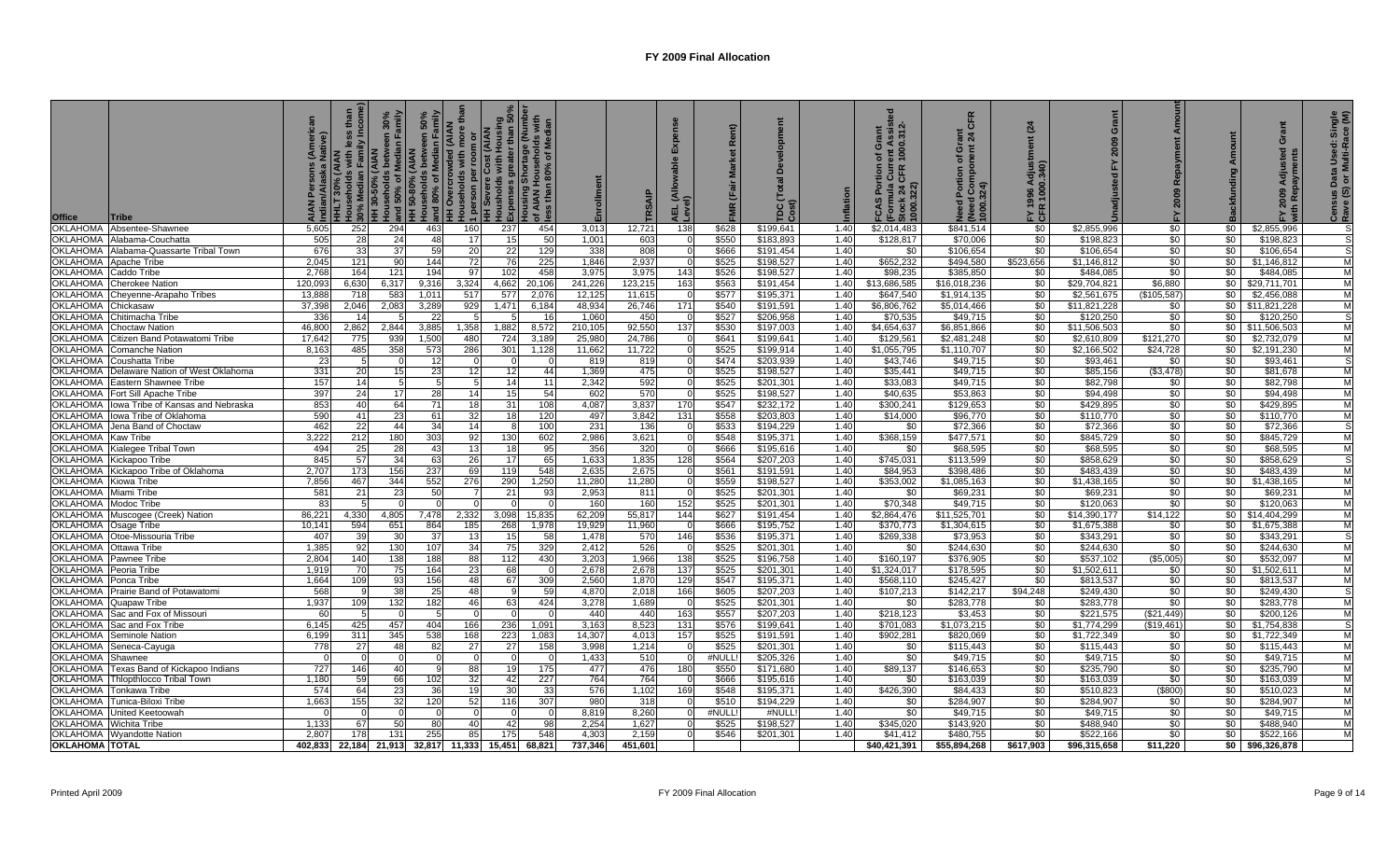| <b>Office</b>             | <b>Tribe</b>                                      | าย<br>ye)       | Incom<br>th<br><b>HLT 30% (AIAN</b> | and 50% of Median Family<br>HH 50-80% (AIAN<br>HH 50-80% (AIAN<br><b>AIAN</b><br>HH 30-50% | 50%<br>amily<br>nek<br>and 80% of Median<br><br>$\Omega$<br>$\circ$ | ded (AIAN<br>lore<br>1 person per roo<br>HH Severe Cost (<br>Housholds with H<br>sholds<br>$\frac{5}{4}$<br>Sino | lousholds with Housing<br>Xpenses greater than 50%<br>Iousing Shortage (Number<br>f AIAN Households with<br>sss than 80% of Median<br>Expenses<br>$\overline{6}$ | ق 15       | Enrollment   | RSAI         | 긊        |                  | TDC(<br>Cost)          | nflation     | ent Assist<br>1000.312-<br>Grant<br>৳<br><b>CHR</b><br>S<br>Pormula C<br>Stock 24 C<br>1000 3 | CFR<br>ō<br>৳<br>ortion<br>المحدد عمال<br>1000.324)<br>$\circ$<br>$\overline{\mathbf{z}}$ | (24)<br>996<br>100<br>ŽΕ<br>≿ ະ | ۊ<br>2009              | Repayment<br>2009<br>논 |                 | ō<br>$\overline{\sigma}$<br>$\overline{a}$ | Single<br>ace (M)<br>Census Data Used: <b>Sales</b><br>Rave (S) or Multi-Ra |
|---------------------------|---------------------------------------------------|-----------------|-------------------------------------|--------------------------------------------------------------------------------------------|---------------------------------------------------------------------|------------------------------------------------------------------------------------------------------------------|------------------------------------------------------------------------------------------------------------------------------------------------------------------|------------|--------------|--------------|----------|------------------|------------------------|--------------|-----------------------------------------------------------------------------------------------|-------------------------------------------------------------------------------------------|---------------------------------|------------------------|------------------------|-----------------|--------------------------------------------|-----------------------------------------------------------------------------|
| <b>PHOENIX</b>            | Acoma Pueblo                                      | 2.988           | 114                                 | 77                                                                                         | 162                                                                 | 219                                                                                                              | 70                                                                                                                                                               | 193        | 4,754        | 4.762        | 278      | \$479            | \$229.269              | 1.40         | \$619,277                                                                                     | \$485,366                                                                                 | \$0                             | \$1,104,644            | \$0                    | <b>\$0</b> 1    | \$1,104,644                                |                                                                             |
| PHOENIX                   | Agua Caliente Band of Cahuilla                    | 300             | 36                                  | 17                                                                                         | 30                                                                  | 17                                                                                                               | 36                                                                                                                                                               | 83         | 412          | 412          |          | \$1,142          | \$260,025              | 1.40         | \$0                                                                                           | \$107,259                                                                                 | \$0                             | \$107,259              | \$0                    | $\sqrt{50}$     | \$107,259                                  |                                                                             |
| PHOENIX                   | Ak-Chin                                           | 71(             | 52                                  | 38                                                                                         | 65                                                                  | 63                                                                                                               | $\Omega$                                                                                                                                                         | 125        | 730          | 984          | 329      | \$862            | \$235,461              | 1.40         | \$207,802                                                                                     | \$146,781                                                                                 | \$0                             | \$354,583              | \$0                    | $\sqrt{50}$     | \$354,583                                  |                                                                             |
| PHOENIX                   | Alturas Rancheria                                 |                 |                                     |                                                                                            |                                                                     |                                                                                                                  |                                                                                                                                                                  |            |              |              |          | \$748            | \$292,238              | 1.40         | \$0                                                                                           | \$49,715                                                                                  | \$0                             | \$49,715               | \$0                    | \$0             | \$49,715                                   |                                                                             |
| <b>PHOENIX</b>            | Auburn Rancheria                                  | 526             | 28                                  | 14                                                                                         | 26                                                                  | 19                                                                                                               | 37                                                                                                                                                               | 68         | 263          | 214          |          | \$982            | \$289,224              | 1.40         | \$0                                                                                           | \$141,493                                                                                 | \$0                             | \$141,493              | \$0                    | $\sqrt{50}$     | \$141,493                                  |                                                                             |
| PHOENIX                   | Augustine Band of Cahuilla                        |                 |                                     |                                                                                            |                                                                     | $\Omega$                                                                                                         | 0                                                                                                                                                                |            |              |              |          | \$1,142          | \$260,025              | 1.40         | \$0                                                                                           | \$49,715                                                                                  | \$0                             | \$49,715               | $\sqrt{50}$            | \$0             | \$49,715                                   |                                                                             |
| <b>PHOENIX</b>            | Barona Group of Capitan Grande                    | 391             |                                     |                                                                                            | $\Omega$                                                            | 19                                                                                                               | 15                                                                                                                                                               |            | 470          | 494          | 395      | \$1.355          | \$253.923              | 1.40         | \$92.364                                                                                      | \$84.464                                                                                  | \$72.748                        | \$176.828              | (S67.891)              | $\sqrt{50}$     | \$108.937                                  |                                                                             |
| PHOENIX                   | Berry Creek Rancheria                             | 1,252           | 95                                  | 84                                                                                         | 123                                                                 | 61                                                                                                               | 106                                                                                                                                                              | 273        | 626          | 464          | 380      | \$790            | \$292.238              | 1.40         | \$212.906                                                                                     | \$395,710                                                                                 | \$0                             | \$608.616              | \$0                    | \$0             | \$608.616                                  |                                                                             |
| <b>PHOENIX</b>            | Big Lagoon Rancheria                              | 21              |                                     |                                                                                            | $\Omega$                                                            |                                                                                                                  |                                                                                                                                                                  | 18         | -18          | 18           |          | \$837            | \$296.922              | 1.40         | \$0                                                                                           | \$49,715                                                                                  | \$0                             | \$49,715               | \$0                    | \$0             | \$49,715                                   |                                                                             |
| <b>PHOENIX</b>            | Big Pine Band                                     | 305             | 33                                  | 15                                                                                         | 21                                                                  |                                                                                                                  | 16                                                                                                                                                               | 45         | 398          | 414          | 233      | \$733            | \$284.703              | 1.40         | \$283,682                                                                                     | \$85,128                                                                                  | \$0                             | \$368,810              | \$0                    | \$0             | \$368,810                                  |                                                                             |
| <b>PHOENIX</b>            | <b>Big Sandy Rancheria</b>                        | 884             | 62                                  | 43                                                                                         | 60                                                                  | 77                                                                                                               | 58                                                                                                                                                               | 164        | 442          | 298          |          | \$734            | \$291,831              | 1.40         | \$0                                                                                           | \$310,889                                                                                 | \$0                             | \$310,889              | \$0                    | $\sqrt{50}$     | \$310,889                                  |                                                                             |
| <b>PHOENIX</b>            | Big Valley Rancheria                              | 1.624           |                                     | 97                                                                                         | 127                                                                 | 81                                                                                                               | 110                                                                                                                                                              | 323        | 812          | 502          |          | \$821            | \$298,266              | 1.40         | \$0                                                                                           | \$455,885                                                                                 | \$0                             | \$455,885              | \$650)                 | \$0             | \$455,235                                  |                                                                             |
| <b>PHOENIX</b>            | Blue Lake Rancheria                               | 36              |                                     |                                                                                            |                                                                     | $\Omega$                                                                                                         |                                                                                                                                                                  |            | 51           | 86           |          | \$837            | \$296,922              | 1.40         | \$0                                                                                           | \$49,715                                                                                  | \$0                             | \$49,715               | \$0                    | \$0             | \$49,715                                   |                                                                             |
| PHOENIX<br><b>PHOENIX</b> | <b>Bridgeport Paiute Indian Colony</b>            | 24<br>22        | 13                                  |                                                                                            |                                                                     |                                                                                                                  |                                                                                                                                                                  |            | 134<br>12    | 87<br>12     | 233      | \$1,077          | \$284,703<br>\$289,224 | 1.40<br>1.40 | \$172,297                                                                                     | \$49,715<br>\$49,715                                                                      | \$0<br>\$0                      | \$222,012              | \$0                    | \$0<br>\$0      | \$222,012<br>\$49,715                      |                                                                             |
| <b>PHOENIX</b>            | Buena Vista Rancheria                             |                 |                                     |                                                                                            |                                                                     |                                                                                                                  |                                                                                                                                                                  |            | 30           | 46           |          | \$987<br>\$1,142 | \$260,025              | 1.40         | \$0<br>\$0                                                                                    | \$49,715                                                                                  | \$0                             | \$49,715<br>\$49,715   | \$0<br>\$0             | \$0             | \$49,715                                   |                                                                             |
| PHOENIX                   | Cabazon Band<br>Cahuilla Band                     | 112             |                                     |                                                                                            |                                                                     | 17                                                                                                               |                                                                                                                                                                  |            | 305          | 286          | 395      | \$1.142          | \$260,025              | 1.40         | \$52,426                                                                                      | \$49,715                                                                                  | \$0                             | \$102,141              | \$0                    | \$0             | \$102,141                                  |                                                                             |
| <b>PHOENIX</b>            | California Valley Miwok Tribe                     |                 |                                     |                                                                                            |                                                                     |                                                                                                                  |                                                                                                                                                                  |            |              | -5           |          | \$788            | \$290,731              | 1.40         | \$0                                                                                           | \$49,715                                                                                  | \$0                             | \$49,715               | \$0                    | \$0             | \$49,715                                   |                                                                             |
| PHOENIX                   | Campo Band                                        | 268             | 38                                  | 30                                                                                         | 15 <sup>1</sup>                                                     | 24                                                                                                               | 22                                                                                                                                                               | 41         | 313          | 332          | 391      | \$1,355          | \$253,923              | 1.40         | \$530,390                                                                                     | \$137,865                                                                                 | \$175,926                       | \$668,255              | \$0                    | \$0             | \$668,255                                  |                                                                             |
| PHOENIX                   | Cedarville Rancheria                              | -23             |                                     |                                                                                            |                                                                     |                                                                                                                  |                                                                                                                                                                  | 12         | -28          | 36           |          | \$748            | \$292,238              | 1.40         | \$0                                                                                           | \$49,715                                                                                  | \$0                             | \$49,715               | $\frac{1}{20}$         | $\sqrt{50}$     | \$49,715                                   |                                                                             |
| PHOENIX                   | Chemehuevi                                        | 159             | 29                                  |                                                                                            | 20                                                                  |                                                                                                                  |                                                                                                                                                                  |            | 768          | 190          | 374      | \$1,142          | \$257,251              | 1.40         | \$819,302                                                                                     | \$43,987                                                                                  | \$78,551                        | \$863,289              | \$0                    | $\sqrt{50}$     | \$863,289                                  |                                                                             |
| PHOENIX                   | Chicken Ranch Rancheria                           |                 |                                     |                                                                                            | $\Omega$                                                            | $\Omega$                                                                                                         | $\Omega$                                                                                                                                                         |            | -23          | 23           |          | \$889            | \$289,224              | 1.40         | \$61,469                                                                                      | \$49,715                                                                                  | \$0                             | \$111,184              | \$0                    | $\sqrt{50}$     | \$111,184                                  |                                                                             |
| PHOENIX                   | Chico Rancheria                                   | 955             | 73                                  | 64                                                                                         | 94                                                                  | 47                                                                                                               | 81                                                                                                                                                               | 231        | 479          | 380          |          | \$790            | \$292,238              | 1.40         | \$0                                                                                           | \$307,763                                                                                 | \$0                             | \$307,763              | \$0                    | \$0             | \$307,763                                  |                                                                             |
| <b>PHOENIX</b>            | Cloverdale Rancheria                              | 828             | 49                                  | 48                                                                                         | 62                                                                  | 46                                                                                                               | 51                                                                                                                                                               | 159        | 414          | 414          | $\Omega$ | \$1,137          | \$299,366              | 1.40         | \$0                                                                                           | \$269,365                                                                                 | \$0                             | \$269,365              | \$9,928                | \$0             | \$279,293                                  |                                                                             |
| <b>PHOENIX</b>            | Cochiti Pueblo                                    | 769             | 25                                  | 48                                                                                         | 48                                                                  | 40                                                                                                               | 15                                                                                                                                                               | 81         | 1.189        | 1,333        |          | \$760            | \$229,269              | 1.40         | \$162,263                                                                                     | \$123,792                                                                                 | \$0                             | \$286,055              | (\$26,554)             | \$0             | \$259,501                                  |                                                                             |
| PHOENIX                   | Cocopah Tribe                                     | 579             | 57                                  | 48                                                                                         | 32                                                                  | 50                                                                                                               | $\mathbf{A}$                                                                                                                                                     | 62         | 940          | 1.081        | 376      | \$743            | \$235.175              | 1.40         | \$696,444                                                                                     | \$121.640                                                                                 | \$0                             | \$818.084              | \$0                    | $\overline{50}$ | \$818.084                                  |                                                                             |
| <b>PHOENIX</b>            | Cold Springs Rancheria                            | 190             | 1.3                                 | 11                                                                                         | 19                                                                  |                                                                                                                  |                                                                                                                                                                  |            | 213          | 213          | 378      | \$805            | \$291.831              | 1.40         | \$283,652                                                                                     | \$39.450                                                                                  | \$0                             | \$323.102              | \$0                    | \$0             | \$323,102                                  |                                                                             |
| <b>PHOENIX</b>            | Colorado River Indian Tribes                      | 2,376           | 164                                 | 108                                                                                        | 137                                                                 | 78                                                                                                               | 65                                                                                                                                                               | 36         | 3.605        | 2,292        | 194      | \$663            | \$257,251              | 1.40         | \$1,853,396                                                                                   | \$383,639                                                                                 | \$0                             | \$2,237,035            | (\$154.810)            | \$0             | \$2,082,225                                |                                                                             |
| <b>PHOENIX</b>            | Colusa Rancheria                                  |                 | 14                                  |                                                                                            |                                                                     | 10                                                                                                               |                                                                                                                                                                  | 24         | 75           | 117          |          | \$779            | \$292,238              | 1.40         | \$0                                                                                           | \$49,715                                                                                  | \$0                             | \$49,715               | \$0                    | \$0             | \$49.715                                   |                                                                             |
| <b>PHOENIX</b>            | Cortina Rancheria                                 | 30 <sup>2</sup> | 18                                  | 22                                                                                         | 21                                                                  | 12                                                                                                               | 24                                                                                                                                                               | 61         | 152          | 152          | $\Omega$ | \$789            | \$289,224              | 1.40         | \$0                                                                                           | \$100,742                                                                                 | \$0                             | \$100,742              | \$0                    | \$0             | \$100,742                                  |                                                                             |
| PHOENIX                   | Coyote Valley Band                                | 736             | 44                                  | 43                                                                                         | 55                                                                  | 41                                                                                                               | 45                                                                                                                                                               | 111        | 368          | 320          | 222      | \$901            | \$298,266              | 1.40         | \$224,759                                                                                     | \$230,206                                                                                 | \$0                             | \$454,965              | (\$43,948)             | \$0             | \$411.017                                  |                                                                             |
| <b>PHOENIX</b>            | Death Valley Timba-Sha                            | 540             | 69                                  | 34<br>112                                                                                  | 50                                                                  | 10 <sup>1</sup><br>93                                                                                            | 36                                                                                                                                                               | 153        | 270          | 270          | 380      | \$733            | \$284,703              | 1.40         | \$0                                                                                           | \$158,261                                                                                 | \$0<br>\$0                      | \$158,261<br>\$528,483 | \$0<br>\$0             | \$0             | \$158,261                                  | M                                                                           |
| <b>PHOENIX</b><br>PHOENIX | Dry Creek Rancheria                               | 1,876<br>4,060  | 114<br>228                          | 232                                                                                        | 147<br>385                                                          | 250                                                                                                              | 127<br>217                                                                                                                                                       | 373<br>719 | 938<br>2,030 | 519<br>1,891 | 377      | \$1,137<br>\$752 | \$299,366<br>\$256,436 | 1.40<br>1.40 | \$0<br>\$1,039,517                                                                            | \$528,483<br>\$1,103,672                                                                  | \$0                             | \$2,143,189            | (\$5,904)              | \$0<br>\$0      | \$528,483<br>\$2,137,285                   |                                                                             |
| PHOENIX                   | Duck Valley Shoshone-Paiute<br>Duckwater Shoshone | 129             |                                     |                                                                                            | 11                                                                  |                                                                                                                  |                                                                                                                                                                  | 22         | 349          | 149          | 402      | \$662            | \$265,478              | 1.40         | \$327,032                                                                                     | \$35,997                                                                                  | \$0                             | \$363,029              | \$0                    | \$0             | \$363,029                                  |                                                                             |
| PHOENIX                   | Elk Valley Rancheria                              | 45              |                                     | 13                                                                                         |                                                                     |                                                                                                                  |                                                                                                                                                                  | 22         | 98           | 50           |          | \$767            | \$289,224              | 1.40         | \$0                                                                                           | \$49,715                                                                                  | \$0                             | \$49,715               | \$0                    | \$0             | \$49,715                                   |                                                                             |
| PHOENIX                   | Ely Shoshone                                      | 1.198           | 67                                  | 69                                                                                         | 114                                                                 | 74                                                                                                               | 64                                                                                                                                                               | 214        | 599          | 300          | 402      | \$672            | \$247,394              | 1.40         | \$311,994                                                                                     | \$315,247                                                                                 | \$0                             | \$627,240              | \$0                    | \$0             | \$627,240                                  |                                                                             |
| PHOENIX                   | Enterprise Rancheria                              | 1,460           | 111                                 | 98                                                                                         | 144                                                                 | 71                                                                                                               | 123                                                                                                                                                              | 353        | 763          | 438          |          | \$790            | \$292,238              | 1.40         | \$0                                                                                           | \$468,713                                                                                 | \$0                             | \$468,713              | \$0                    | \$0             | \$468,713                                  |                                                                             |
| <b>PHOENIX</b>            | Ewiiaapaayp Band of Kumeyaay                      |                 |                                     |                                                                                            |                                                                     | 0                                                                                                                |                                                                                                                                                                  |            |              |              |          | \$1,355          | \$253,923              | 1.40         | \$0                                                                                           | \$49,715                                                                                  | \$0                             | \$49,715               | $\frac{1}{20}$         | \$0             | \$49,715                                   |                                                                             |
| <b>PHOENIX</b>            | Fallon Paiute-Shoshone                            | 734             | 62                                  | 65                                                                                         | 53                                                                  | 23                                                                                                               | 14                                                                                                                                                               | 26         | 1,002        | 1,692        | 336      | \$771            | \$257,943              | 1.40         | \$835,201                                                                                     | \$142,846                                                                                 | \$73,440                        | \$978,047              | \$0                    | \$0             | \$978,047                                  |                                                                             |
| PHOENIX                   | Fort Bidwell                                      | 191             | 12                                  | 12                                                                                         | <b>16</b>                                                           | 10 <sup>1</sup>                                                                                                  | 13                                                                                                                                                               | 14         | 277          | 277          | 387      | \$748            | \$292,238              | 1.40         | \$239.889                                                                                     | \$50,015                                                                                  | \$0                             | \$289,904              | \$0                    | \$0             | \$289,904                                  | M                                                                           |
| PHOENIX                   | Fort Independence                                 | 44              |                                     |                                                                                            |                                                                     | $\Omega$                                                                                                         |                                                                                                                                                                  |            | 108          | 108          | 233      | \$733            | \$284,703              | 1.40         | \$57,151                                                                                      | \$49,715                                                                                  | \$0                             | \$106,866              | \$0                    | \$0             | \$106,866                                  |                                                                             |
| <b>PHOENIX</b>            | Fort McDermitt Paiute and Shoshone                | 2,058           | 115                                 | 118                                                                                        | 195                                                                 | 127                                                                                                              | 110                                                                                                                                                              | 428        | 1,029        | 987          |          | \$747            | \$264,664              | 1.40         | \$0                                                                                           | \$592,881                                                                                 | \$0                             | \$592,881              | \$0                    | \$0             | \$592,881                                  |                                                                             |
| PHOENIX                   | Fort McDowell Yavapai Nation                      | 902             |                                     |                                                                                            |                                                                     | 54                                                                                                               | 18                                                                                                                                                               |            | 934          | 1,108        | 315      | \$862            | \$235,461              | 1.40         | \$0                                                                                           | \$89,671                                                                                  | \$0                             | \$89,671               | \$0                    | \$0             | \$89,671                                   |                                                                             |
| PHOENIX                   | Fort Mojave Tribe                                 | 618             | 38                                  | 45                                                                                         | 39                                                                  | 18I                                                                                                              | 18                                                                                                                                                               | -12        | 1.147        | 1,062        | 359      | \$873            | \$250.450              | 1.40         | \$1,203,313                                                                                   | \$100.952                                                                                 | \$0                             | \$1.304.265            | (\$75,326)             | \$0             | \$1,228,939                                |                                                                             |
| <b>PHOENIX</b>            | Gila River                                        | 18,928          | 1.284                               | 525                                                                                        | 483                                                                 | 1,165                                                                                                            | 230                                                                                                                                                              | 1,509      | 18,359       | 11,021       | 187      | \$862            | \$238,475              | 1.40         | \$4,907,474                                                                                   | \$2,911,364                                                                               | \$0                             | \$7,818,838            | $($ \$204,250)         | \$0             | \$7.614.588                                |                                                                             |
| <b>PHOENIX</b>            | Graton Rancheria                                  | 1.673           | 102                                 | 100                                                                                        | 131                                                                 | 83                                                                                                               | 113                                                                                                                                                              | 333        | 1,079        | 425          |          | \$1.592          | \$327.185              | 1.40         | \$0                                                                                           | \$514,963                                                                                 | \$0                             | \$514,963              | (\$770)                | \$0             | \$514,193                                  | M                                                                           |
| <b>PHOENIX</b>            | Greenville Rancheria                              | 336             |                                     | 23                                                                                         | 28                                                                  |                                                                                                                  | 29                                                                                                                                                               |            | 168          | 145          |          | \$722            | \$292,238              | 1.40         | \$0                                                                                           | \$132,753                                                                                 | $\overline{50}$                 | \$132,753              | \$0                    | \$0             | \$132,753                                  |                                                                             |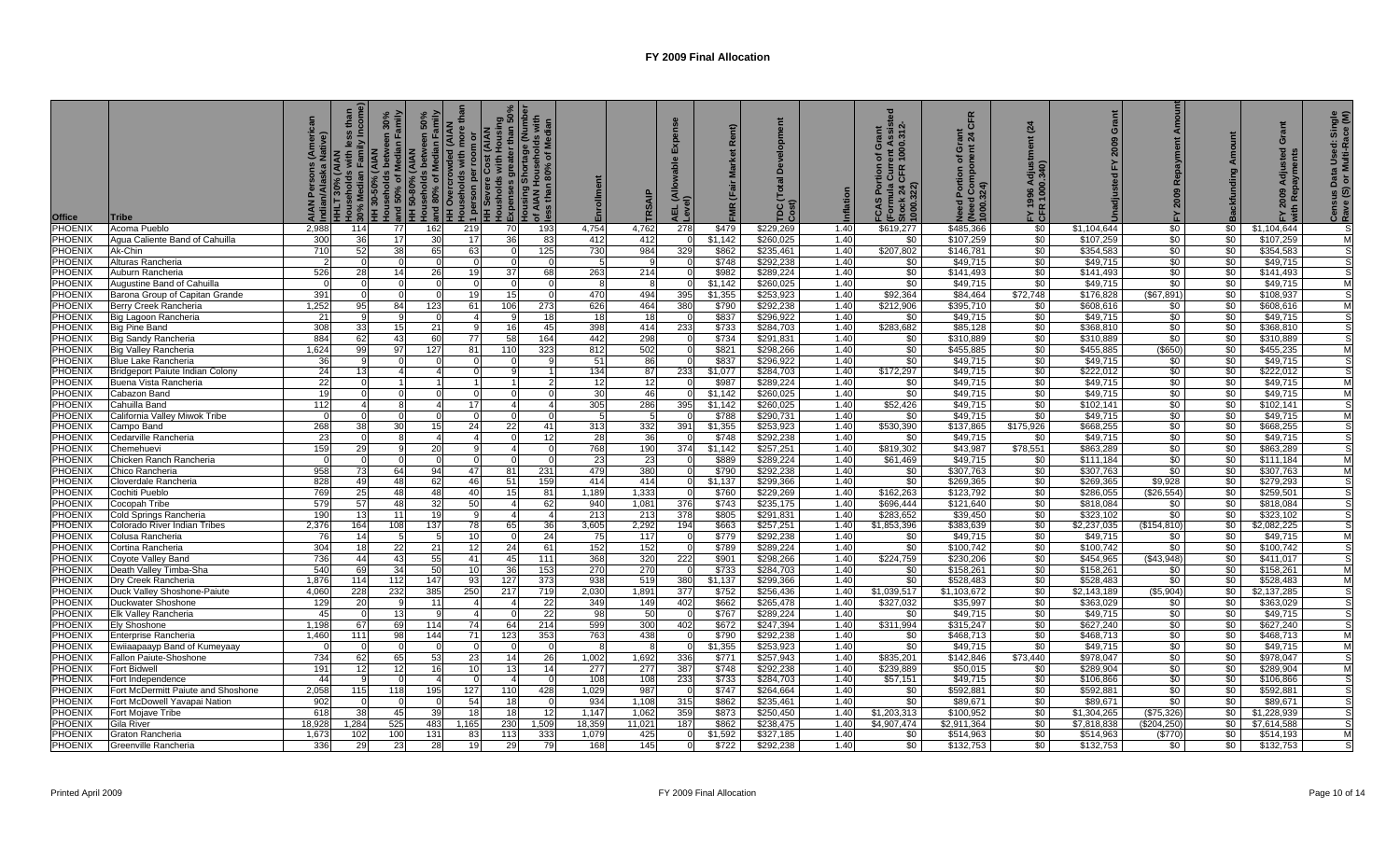| <b>Office</b>      | <b>Tribe</b>                        | yë<br>M       | lly Incom<br>with<br>HLT 30% (AIAN | and 50% of Median Family<br>HH 50-80% (AIAN<br><b>AIAN</b><br>30% Median<br>HH 30-50% (<br>Households | 50%<br>amily<br>$\Omega$<br>$\circ$ | lore<br>1 person per roon<br>HH Severe Cost (<br>Housholds with H<br>Sino | lousholds with Housing<br>Xpenses greater than 50%<br>Iousing Shortage (Number<br>if AIAN Households with<br>sss than 80% of Median<br>Expenses<br>$\overline{6}$ |            | Enrollment     | RSAI          | 긊              |                  | $TDC$<br>$Cost)$       | nflation     | ent Assist<br>1000.312-<br>Grant<br>৳<br><b>CHR</b><br><b>FCAS Por<br/>(Formula (</b><br>Stock 24 (<br>1000.322) | CFR<br>ō<br>৳<br>Portion<br>(Need Con<br>1000.324)<br>$\circ$<br>ਨ੍ਹ | (24)<br>996<br>100<br>ŽΕ<br>≿ ະ | Grant<br>2009            | Repayment<br>2009<br>는 |                 | ō<br>$\overline{\sigma}$<br><b>SP</b> | Census Data Used: Single<br>Rave (S) or Multi-Race (M) |
|--------------------|-------------------------------------|---------------|------------------------------------|-------------------------------------------------------------------------------------------------------|-------------------------------------|---------------------------------------------------------------------------|-------------------------------------------------------------------------------------------------------------------------------------------------------------------|------------|----------------|---------------|----------------|------------------|------------------------|--------------|------------------------------------------------------------------------------------------------------------------|----------------------------------------------------------------------|---------------------------------|--------------------------|------------------------|-----------------|---------------------------------------|--------------------------------------------------------|
| <b>PHOENIX</b>     | Grindstone Rancheria                | 274           | 24                                 | 29                                                                                                    | -231                                | -31                                                                       | 12I                                                                                                                                                               | 44         | 137            | 168           | 387            | \$690            | \$292.238              | 1.40         | \$269.294                                                                                                        | \$102.682                                                            | \$0                             | \$371.977                | \$0                    | \$0             | \$371.977                             |                                                        |
| PHOENIX            | Guidiville Rancheria                | 132           |                                    | 40                                                                                                    | 13                                  | 19                                                                        | 19                                                                                                                                                                | 54         | 114            | 114           | 380            | \$899            | \$298,266              | 1.40         | \$152,379                                                                                                        | \$101,568                                                            | \$0                             | \$253,947                | \$0                    | \$0             | \$253,947                             |                                                        |
| PHOENIX            | Havasupai                           | 516           | -63                                | 27                                                                                                    | <b>20</b>                           | 104                                                                       |                                                                                                                                                                   | 110        | 679            | 679           |                | \$1,012          | \$415,447              | 1.40         | \$0                                                                                                              | \$305,655                                                            | \$0                             | \$305,655                | \$0                    | \$0             | \$305,655                             |                                                        |
| PHOENIX            | Hoopa Valley                        | 2,46'         | 171                                | 141                                                                                                   | 169                                 | 128                                                                       | 84                                                                                                                                                                | 247        | 2,177          | 1,983         | 381            | \$837            | \$296,922              | 1.40         | \$1,195,690                                                                                                      | \$614,923                                                            | \$0                             | \$1,810,613              | \$0                    | \$0             | \$1,810,613                           |                                                        |
| <b>PHOENIX</b>     | Hopi                                | 7,268         | 595                                | 329                                                                                                   | 297                                 | 991                                                                       | 193                                                                                                                                                               | 1,035      | 12,229         | 7,207         | 311            | \$728            | \$244,381              | 1.40         | \$760,498                                                                                                        | \$1,967,546                                                          | \$0                             | \$2,728,043              | \$9,602                | \$0             | \$2,737,645                           |                                                        |
| <b>PHOENIX</b>     | <b>Hopland Rancheria</b>            | 1,436         | 85                                 | 83                                                                                                    | 107                                 | 80                                                                        | 89                                                                                                                                                                | 256        | 718            | 692           | 380            | \$899            | \$298,266              | 1.40         | \$160,539                                                                                                        | \$459,616                                                            | \$0                             | \$620,155                | \$0                    | \$0             | \$620,155                             |                                                        |
| <b>PHOENIX</b>     | Hualapai                            | 1,489         | 201                                | 65                                                                                                    | 60                                  | 319                                                                       | 44                                                                                                                                                                | 135        | 1,902          | 1,901         | 358            | \$723            | \$241,245              | 1.40         | \$1,169,425                                                                                                      | \$517,577                                                            | \$0                             | \$1,687,002              | \$0                    | \$0             | \$1,687,002                           |                                                        |
| PHOENIX            | Inaja Band                          |               |                                    |                                                                                                       |                                     |                                                                           |                                                                                                                                                                   |            | 19             | 19            |                | \$1,355          | \$253,923              | 1.40         | \$0                                                                                                              | \$49,715                                                             | \$0                             | \$49,715                 | \$0                    | \$0             | \$49,715                              |                                                        |
| <b>PHOENIX</b>     | Ione Band of Miwok Indians          | 1,174         | 25                                 | 44                                                                                                    | 50                                  | 38                                                                        | 32                                                                                                                                                                | 118        | 652            | 652           |                | \$987            | \$289,224              | 1.40         | \$0                                                                                                              | \$172,266                                                            | \$0                             | \$172,266                | \$0                    | \$0             | \$172,266                             | M                                                      |
| <b>PHOENIX</b>     | Isleta Pueblo                       | 3,053         | 205                                | 188                                                                                                   | 252                                 | 89                                                                        | 56                                                                                                                                                                | 590        | 4,441          | 4,441         |                | \$760            | \$234,768              | 1.40         | \$379,604                                                                                                        | \$559,733                                                            | \$0                             | \$939,337                | \$0                    | \$0             | \$939,337                             |                                                        |
| <b>PHOENIX</b>     | Jackson Rancheria                   |               |                                    |                                                                                                       | $\Omega$                            | $\Omega$                                                                  | $\Omega$                                                                                                                                                          |            | -26            | 26            | $\Omega$       | \$987            | \$289,224              | 1.40         | \$0                                                                                                              | \$49,715                                                             | $\sqrt{50}$                     | \$49,715                 | \$0                    | $\sqrt{50}$     | \$49,715                              |                                                        |
| PHOENIX            | Jamul Indian Village                |               |                                    |                                                                                                       |                                     |                                                                           |                                                                                                                                                                   |            | 53             | 53            |                | \$1.355          | \$253,923              | 1.40         | $\sqrt{6}$                                                                                                       | \$49,715                                                             | \$0                             | \$49,715                 | $\sqrt{6}$             | \$0             | \$49.715                              |                                                        |
| <b>PHOENIX</b>     | Jemez Pueblo                        | 2,147         | 119                                | 77                                                                                                    | 124                                 | 164                                                                       | 43                                                                                                                                                                | 292        | 3,630          | 2,557         | - 01           | \$760            | \$229,269              | 1.40         | \$162,761                                                                                                        | \$402,205                                                            | \$0                             | \$564,965                | ( \$43.949)            | \$0             | \$521,016                             |                                                        |
| <b>PHOENIX</b>     | Jicarilla Reservation               | 2,753         | 159                                | 75                                                                                                    | 151                                 | 132                                                                       | 47                                                                                                                                                                | 193        | 3.403          | 2,700         | 225            | \$515            | \$229,269              | 1.40         | \$923,378                                                                                                        | \$396,683                                                            | \$0                             | \$1,320,062              | \$0                    | \$0             | \$1,320,062                           |                                                        |
| PHOENIX            | Kaibab Band of Paiute               | 518           | 29                                 | 22                                                                                                    | 33                                  | 43                                                                        | 19                                                                                                                                                                | 35         | 259            | 168           | 346            | \$682            | \$244,381              | 1.40         | \$310,526                                                                                                        | \$111,744                                                            | \$0                             | \$422,271                | (\$33,524)             | \$0             | \$388,747                             |                                                        |
| <b>PHOENIX</b>     | Karuk                               | 7,029         | 462                                | 435                                                                                                   | 583                                 | 306                                                                       | 449                                                                                                                                                               | 1,304      | 3,518          | 5,250         | 380            | \$735            | \$296,922              | 1.40         | \$1,415,459                                                                                                      | \$2,245,243                                                          | \$0                             | \$3,660,702              | \$0                    | \$0             | \$3,660,702                           |                                                        |
| <b>PHOENIX</b>     | La Jolla Band                       | 322           | 13                                 | 13                                                                                                    | 32                                  | 24                                                                        |                                                                                                                                                                   | 22         | 699            | 493           | 395            | \$1,355          | \$253,923              | 1.40         | \$160,366                                                                                                        | \$66,535                                                             | \$0                             | \$226,900                | (\$14,057)             | \$0             | \$212,843                             |                                                        |
| <b>PHOENIX</b>     | La Posta Band                       |               |                                    |                                                                                                       |                                     |                                                                           |                                                                                                                                                                   | 13         | 19             | 49            |                | \$1,355          | \$252,535              | 1.40         | \$0                                                                                                              | \$49,715                                                             | \$0                             | \$49,715                 | \$0                    | \$0             | \$49,715                              |                                                        |
| <b>PHOENIX</b>     | aguna Pueblo.                       | 4,157         | 178                                | 273                                                                                                   | 412                                 | 484                                                                       | 50                                                                                                                                                                | 746        | 8,051          | 5,895         | 203            | \$480            | \$234,768              | 1.40         | \$570,595                                                                                                        | \$939,526                                                            | \$118,115                       | \$1,510,121              | \$0                    | \$0             | \$1,510,121                           |                                                        |
| PHOENIX            | Las Vegas Colony                    | 110           |                                    |                                                                                                       |                                     |                                                                           |                                                                                                                                                                   | 26         | 55             | 69            |                | \$996            | \$265,478              | 1.40         | \$0                                                                                                              | \$49,715                                                             | \$0                             | \$49,715                 | \$0                    | \$0             | \$49,715                              |                                                        |
| PHOENIX            | Laytonville Rancheria               | 162           | 10 <sup>1</sup>                    |                                                                                                       | 12                                  |                                                                           | 10 <sup>1</sup>                                                                                                                                                   |            | 81             | 293           | 380            | \$899            | \$298,266              | 1.40         | \$257,979                                                                                                        | \$43,917                                                             | \$0                             | \$301,897                | \$1,221                | \$0             | \$303,118                             |                                                        |
| <b>PHOENIX</b>     | Lone Pine Paiute-Shoshone           | 513           | 30                                 | 32                                                                                                    | 25                                  |                                                                           | 13                                                                                                                                                                | 36         | 295            | 350           | 233            | \$980            | \$284.703              | 1.40         | \$375.679                                                                                                        | \$75,873                                                             | \$0                             | \$451,552                | (S42.416)              | \$0             | \$409,136                             |                                                        |
| PHOENIX            | Los Coyotes Band of Cahuilla        | 61            | 13                                 |                                                                                                       |                                     |                                                                           |                                                                                                                                                                   | 22         | 288            | 288           |                | \$1,355          | \$253.923              | 1.40         | \$0                                                                                                              | \$49,715                                                             | \$0                             | \$49,715                 | \$0                    | \$0             | \$49,715                              |                                                        |
| <b>PHOENIX</b>     | ovelock Colony.                     | 129           | 19                                 | 14                                                                                                    |                                     | 24                                                                        |                                                                                                                                                                   | 42         | 291            | 366           |                | \$708            | \$257.943              | 1.40         | \$0                                                                                                              | \$58,172                                                             | \$0                             | \$58,172                 | \$0                    | \$0             | \$58,172                              |                                                        |
| <b>PHOENIX</b>     | ower Lake Rancheria.                | 87            |                                    |                                                                                                       | $\overline{7}$                      |                                                                           |                                                                                                                                                                   | 17         | 44             | 22            |                | \$1.137          | \$304.090              | 1.40         | \$0                                                                                                              | \$49.715                                                             | \$0                             | \$49,715                 | $\overline{30}$        | \$0             | \$49.715                              |                                                        |
| <b>PHOENIX</b>     | vtton Rancheria of California.      | 546           | 32                                 | 32                                                                                                    | 41                                  | 30 <sup>1</sup>                                                           | 34                                                                                                                                                                | 105        | 273            | 273           | $\Omega$       | \$1.137          | \$299.366              | 1.40         | $\sqrt{50}$                                                                                                      | \$177.804                                                            | \$0                             | \$177.804                | \$6,547                | \$0             | \$184,351                             |                                                        |
| <b>PHOENIX</b>     | Manchester Point Arena Rancheria    | 2.148         | 131                                | 129                                                                                                   | 168                                 | 106                                                                       | 145                                                                                                                                                               | 385        | 1.074          | 734           | 380            | \$899            | \$298,266              | 1.40         | \$322,400                                                                                                        | \$593,688                                                            | \$0                             | \$916,088                | (\$37,646)             | \$0             | \$878,442                             |                                                        |
| PHOENIX            | Manzanita Band                      | -83           | 15                                 |                                                                                                       |                                     | $\Omega$                                                                  |                                                                                                                                                                   | 29         | 108            | 74            | $\overline{0}$ | \$1,355          | \$253,923              | 1.40         | \$0                                                                                                              | \$49,715                                                             | \$0                             | \$49,715                 | \$0                    | $\overline{50}$ | \$49,715                              |                                                        |
| <b>PHOENIX</b>     | Mesa Grande Band                    | -66           | 13                                 |                                                                                                       |                                     |                                                                           |                                                                                                                                                                   |            | 615            | 111           | 391            | \$1,355          | \$253,923              | 1.40         | \$200,794                                                                                                        | \$26,572                                                             | \$0                             | \$227,367                | \$0                    | \$0             | \$227,367                             |                                                        |
| <b>PHOENIX</b>     | <b>Mescalero Reservation</b>        | 3,315         | 230                                | 106                                                                                                   | 171                                 | 187                                                                       | 51                                                                                                                                                                | 194        | 4,157          | 4,312         | 287            | \$479            | \$227,070              | 1.40         | \$1,903,990                                                                                                      | \$497,304                                                            | \$0                             | \$2,401,294              | \$0                    | \$0             | \$2,401,294                           |                                                        |
| <b>PHOENIX</b>     | Middletown Rancheria                | 166           | 10                                 | 10                                                                                                    | 12                                  |                                                                           | 10                                                                                                                                                                | 32         | 83             | 156           |                | \$821            | \$298,266              | 1.40         | \$0                                                                                                              | \$54,227                                                             | \$0                             | \$54,227                 | \$1,982                | \$0             | \$56,209                              |                                                        |
| <b>PHOENIX</b>     | Moapa Band of Paiute                | 200           | 24                                 | 10 <sup>1</sup>                                                                                       | 12                                  | -5                                                                        | 10                                                                                                                                                                |            | 304            | 295           | 388            | \$996            | \$265,478              | 1.40         | \$322,370                                                                                                        | \$43,364                                                             | \$0                             | \$365,734                | \$0                    | \$0             | \$365,734                             |                                                        |
| <b>PHOENIX</b>     | Mooretown Rancheria                 | 2,282         | 173                                | 153                                                                                                   | 225                                 | 112                                                                       | 193                                                                                                                                                               | 506        | 1.141          | 1,132         | 380            | \$790            | \$292,238              | 1.40         | \$339,723                                                                                                        | \$722,797                                                            | \$0                             | \$1.062.521              | \$0                    | \$0             | \$1,062,521                           |                                                        |
| PHOENIX            | Morongo Band of Cahuilla            | 575           |                                    |                                                                                                       |                                     | 23                                                                        | 25                                                                                                                                                                |            | 1,099          | 1,542         | 395            | \$1.142          | \$257,387              | 1.40         | \$280,630                                                                                                        | \$78,176                                                             | \$20,957                        | \$358,806                | \$0                    | \$0             | \$358,806                             |                                                        |
| PHOENIX            | Nambe Pueblo                        | 503           |                                    | 48                                                                                                    | 52                                  | 27                                                                        | 48                                                                                                                                                                | 81         | 643            | 448           | 300            | \$884            | \$235,868              | 1.40         | \$431,714                                                                                                        | \$179.86                                                             | \$0                             | \$611,581                | \$0                    | \$0             | \$611,58                              |                                                        |
| <b>PHOENIX</b>     | Navajo Nation                       | 191,07        | 16,404                             | 8,370                                                                                                 | 8,800                               | 29,725                                                                    | 3,983                                                                                                                                                             | 27,663     | 268,004        | 189,128       | 293            | \$651            | \$244.381              | 1.40         | \$30,964,937                                                                                                     | \$53,826,481                                                         | \$0                             | \$84,791,419             | \$0                    | \$0             | \$84,791,419                          |                                                        |
| PHOENIX            | North Fork Rancheria                | 3,412         | 240                                | 164                                                                                                   | 230                                 | 295                                                                       | 222                                                                                                                                                               | 634        | 1,706          | 753           |                | \$798            | \$290,731              | 1.40         | \$0                                                                                                              | \$1,193,922                                                          | \$0                             | \$1,193,922              | \$0                    | \$0             | \$1,193,922                           |                                                        |
| PHOENIX<br>PHOENIX | Ohkay Owingeh (was San Juan Pueblo) | 2,31<br>1,386 | 67<br>439                          | 115<br>207                                                                                            | 87<br>233                           | 96<br>127                                                                 | 65<br>127                                                                                                                                                         | 214<br>712 | 2,723<br>1,634 | 2,668         | 233            | \$514<br>\$733   | \$229,269<br>\$284,703 | 1.40<br>1.40 | \$391,191<br>\$785,468                                                                                           | \$294,949<br>\$936,320                                               | \$0<br>\$0                      | \$686,139<br>\$1,721,788 | (\$13,275)<br>\$0      | \$0<br>\$0      | \$672,864<br>\$1,721,788              |                                                        |
| <b>PHOENIX</b>     | Paiute-Shoshone of Bishop Colony    |               | 71                                 |                                                                                                       |                                     | 43                                                                        |                                                                                                                                                                   |            |                | 914           |                |                  |                        |              |                                                                                                                  |                                                                      |                                 |                          | \$0                    |                 |                                       |                                                        |
| <b>PHOENIX</b>     | Pala Bank                           | 758<br>6,416  | 420                                | 25<br>291                                                                                             | 57<br>404                           | 405                                                                       | 36<br>238                                                                                                                                                         | 117<br>352 | 900<br>13,937  | 1,033         | 395<br>356     | \$1,355<br>\$812 | \$253,923<br>\$234,361 | 1.40<br>1.40 | \$412,017<br>\$4,036,589                                                                                         | \$193,895<br>\$1,069,664                                             | \$0<br>\$0                      | \$605,911<br>\$5,106,253 | \$0                    | \$0<br>\$0      | \$605,911<br>\$5,106,253              |                                                        |
| PHOENIX            | Pascua Yaqui Tribe                  | 564           | 49                                 | 38                                                                                                    |                                     | 33                                                                        |                                                                                                                                                                   | 133        | 282            | 10,075<br>185 |                | \$721            | \$290,731              | 1.40         |                                                                                                                  | \$221,333                                                            | \$0                             | \$221,333                | \$0                    | \$0             | \$221,333                             |                                                        |
| <b>PHOENIX</b>     | Paskenta Band of Nomlaki Indian     | 173           |                                    |                                                                                                       | 47<br>11                            | -9                                                                        | 49                                                                                                                                                                | 20         | 182            | 120           | 395            | \$1,355          | \$253,923              | 1.40         | \$0<br>\$33,455                                                                                                  | \$49,715                                                             | \$0                             | \$83,170                 | (\$17,779)             | \$0             | \$65,391                              |                                                        |
| <b>PHOENIX</b>     | Pauma Band<br>Pechanga Band         | 366           | 33                                 | 17                                                                                                    | 15 <sup>1</sup>                     | 32                                                                        | 13                                                                                                                                                                | 65         | 1.475          | 943           | $\Omega$       | \$1.142          | \$260.025              | 1.40         | \$0                                                                                                              | \$98.512                                                             | \$0                             | \$98,512                 | \$0                    | \$0             | \$98,512                              |                                                        |
| <b>PHOENIX</b>     | Picayune Rancheria                  | 2.450         | 172                                | 118                                                                                                   | 165                                 | 212                                                                       | 160                                                                                                                                                               | 440        | 1,225          | 798           | 378            | \$805            | \$290.731              | 1.40         | \$134.737                                                                                                        | \$853.733                                                            | \$0                             | \$988.470                | \$0                    | \$0             | \$988.470                             |                                                        |
| <b>PHOENIX</b>     | Picuris Pueblo                      | 179           | 17                                 | 24                                                                                                    | 13                                  | 17                                                                        |                                                                                                                                                                   | 37         | 324            | 324           |                | \$685            | \$229.269              | 1.40         | \$54.801                                                                                                         | \$55,001                                                             | \$0                             | \$109.802                | \$0                    | \$0             | \$109,802                             |                                                        |
| <b>PHOENIX</b>     | Pinoleville Rancheria               | 474           | 28                                 | 28                                                                                                    | 35                                  | 26                                                                        | 29                                                                                                                                                                | 86         | 237            | 237           | 380            | \$899            | \$298.266              | 1.40         | \$40.100                                                                                                         | \$152,401                                                            | \$0                             | \$192,501                | (\$49.759)             | \$0             | \$142,742                             |                                                        |
| <b>PHOENIX</b>     | <b>Pit River Tribe</b>              | 4.630         | 292                                | 289                                                                                                   | 399                                 | 248                                                                       | 327                                                                                                                                                               | 981        | 2,315          | 9,315         |                | \$759            | \$292,930              | 1.40         | \$0                                                                                                              | \$1,343,892                                                          | \$0                             | \$1,343,892              | \$0                    | $\frac{1}{2}$   | \$1,343,892                           |                                                        |
|                    |                                     |               |                                    |                                                                                                       |                                     |                                                                           |                                                                                                                                                                   |            |                |               |                |                  |                        |              |                                                                                                                  |                                                                      |                                 |                          |                        |                 |                                       |                                                        |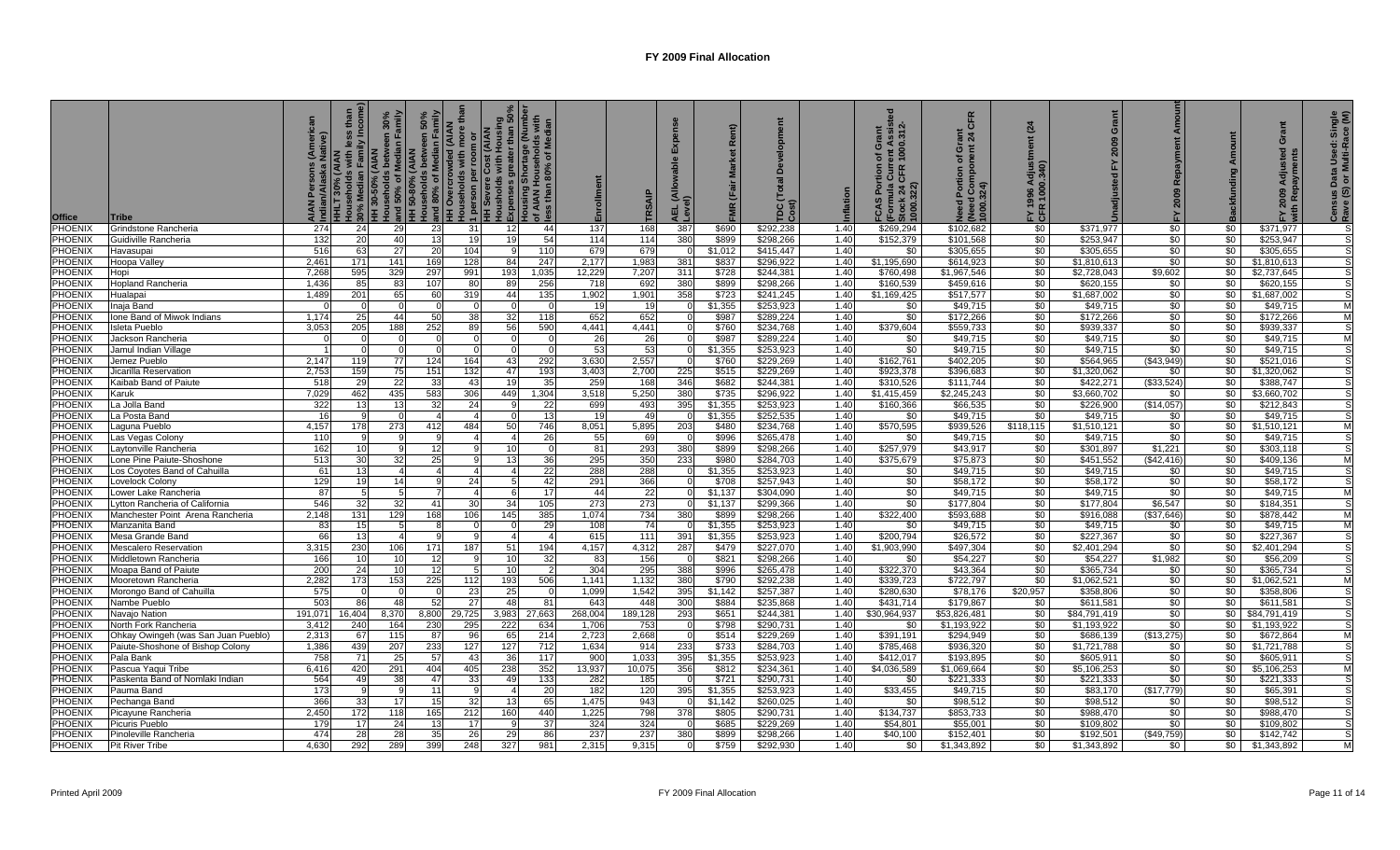| <b>Office</b>      | Tribe                                              | HLT 30%    | <b>MAIA)</b><br>30% Median<br>HH 30-50% (<br>Households | $\frac{2}{5}$<br>30%<br>n Fa<br>and 50% of I<br>HH 50-80% ( | 50%<br>amily<br>ed (AIAN<br>ē<br>and 80% of Median<br>HH Overcrowded (A | lore<br><b>arson per roo<br/>Severe Cost</b><br>Isholds with l<br>1 persol<br>HH Seve<br>gno | Housholds with Housing<br>≿xpenses greater than 50%<br>Housing Shortage (Number<br>of AIAN Households with<br>ess than 80% of Median<br><b>Expenses</b><br>$\frac{3}{2}$ | ق 5             | Enrollment   | RSAI       | 긊          |                    | TDC(<br>Cost)          |              | ent Assist<br>1000.312-<br>Grant<br>৳<br>Æ<br>ចិ ចិ<br>FCAS Por<br>(Formula (<br>Stock 24 (<br>1000.322) | CFR<br>ō<br>ቴ<br>וש <del>פנ</del> ים בסון<br>1000.324)<br>$\circ$<br>তু | (24)<br>Ξ<br>$\frac{8}{2}$<br>FY 19<br>CFR | Grant<br>2009<br>고       | <b>Re</b><br>2009    |                  | Grant<br>ਦ<br>হু        | Single<br>ace (M)<br>Data Used: S<br>or Multi-Rac<br>$\frac{1}{8}$<br>Censu<br>Rave |
|--------------------|----------------------------------------------------|------------|---------------------------------------------------------|-------------------------------------------------------------|-------------------------------------------------------------------------|----------------------------------------------------------------------------------------------|--------------------------------------------------------------------------------------------------------------------------------------------------------------------------|-----------------|--------------|------------|------------|--------------------|------------------------|--------------|----------------------------------------------------------------------------------------------------------|-------------------------------------------------------------------------|--------------------------------------------|--------------------------|----------------------|------------------|-------------------------|-------------------------------------------------------------------------------------|
| PHOENIX            | Pojoaque Pueblo                                    | 292        | 43                                                      | 30                                                          | 32 <sub>l</sub>                                                         | 18 <sup>l</sup>                                                                              | 13                                                                                                                                                                       | -70             | 348          | 348        |            | \$884              | \$235.868              | 1.40         | \$122,322                                                                                                | \$91.016                                                                | \$0                                        | \$213.338                | \$0                  | \$0              | \$213.338               |                                                                                     |
| PHOENIX            | Potter Valley Rancheria                            | 66         |                                                         |                                                             |                                                                         |                                                                                              |                                                                                                                                                                          | 13              | -33          | 33         |            | \$899              | \$298,266              | 1.40         | \$0                                                                                                      | \$49,715                                                                | \$0                                        | \$49,715                 | \$0                  | \$0              | \$49,715                |                                                                                     |
| PHOENIX            | Pyramid Lake Paiute                                | 1,381      | 96                                                      | 87                                                          | 98                                                                      | 29                                                                                           | 25                                                                                                                                                                       | 107             | 2,161        | 2,137      | 379        | \$943              | \$263,442              | 1.40         | \$897.379                                                                                                | \$231,450                                                               | \$0                                        | \$1,128,829              | (\$248,823)          | \$0              | \$880,006               |                                                                                     |
| <b>PHOENIX</b>     | <b>Quartz Valley Reservation</b>                   | 516        | 34                                                      | 32                                                          | 43                                                                      | 22                                                                                           | 33                                                                                                                                                                       | 83              | 258          | 194        | 387        | \$713              | \$298,429              | 1.40         | \$191,929                                                                                                | \$161,963                                                               | \$0                                        | \$353,892                | \$0                  | \$0              | \$353,892               |                                                                                     |
| <b>PHOENIX</b>     | Quechan Tribe                                      | 4,574      | 266                                                     | 192                                                         | 336                                                                     | 321                                                                                          | 185                                                                                                                                                                      | 605             | 3,388        | 2,668      | 389        | \$757              | \$253,506              | 1.40         | \$1,112,536                                                                                              | \$933,326                                                               | \$0                                        | \$2,045,863              | \$0                  | \$0              | \$2,045,863             | M                                                                                   |
| <b>PHOENIX</b>     | Ramona Band                                        |            |                                                         |                                                             |                                                                         |                                                                                              |                                                                                                                                                                          |                 |              |            |            | \$1,142            | \$260,025              | 1.40         | \$0                                                                                                      | \$49,715                                                                | \$0                                        | \$49,715                 | \$0                  | \$0              | \$49,715                |                                                                                     |
| PHOENIX            | Redding Rancheria                                  | 562        | 40                                                      | 30                                                          | 43                                                                      | 33 <sup>1</sup>                                                                              | 36                                                                                                                                                                       | 112             | 281          | 4,364      | - 0        | \$766              | \$292,930              | 1.40         | \$0                                                                                                      | \$186,018                                                               | \$0                                        | \$186,018                | \$0                  | \$0              | \$186,018               |                                                                                     |
| PHOENIX<br>PHOENIX | Redwood Valley Rancheria                           | 324<br>939 | 19<br>48                                                | 19<br>303                                                   | 24<br>25                                                                | 18                                                                                           | 20<br>27                                                                                                                                                                 | 52<br>199       | 162<br>1,005 | 158<br>839 | 380<br>260 | \$901<br>\$943     | \$298,266<br>\$263,442 | 1.40<br>1.40 | \$76,711<br>\$951,594                                                                                    | \$102,726<br>\$287,787                                                  | \$0<br>\$0                                 | \$179,437<br>\$1,239,380 | \$2,970<br>(\$70,682 | \$0<br>\$0       | \$182,407               |                                                                                     |
| PHOENIX            | Reno-Sparks Colony<br>Resighini Rancheria          | 40         |                                                         |                                                             |                                                                         | 41                                                                                           |                                                                                                                                                                          | 10              | 99           | 87         |            | \$767              | \$289,224              | 1.40         | \$0                                                                                                      | \$49,715                                                                | \$0                                        | \$49,715                 | \$0                  | \$0              | \$1,168,698<br>\$49,715 | M                                                                                   |
| PHOENIX            | Rincon Reservation                                 | 450        | 59                                                      | 21                                                          | 30 <sup>1</sup>                                                         | 30 <sup>1</sup>                                                                              | 15                                                                                                                                                                       | 59              | 585          | 585        | 395        | \$1,355            | \$253,923              | 1.40         | \$283,702                                                                                                | \$116,430                                                               | \$0                                        | \$400,132                | ( \$63, 836]         | \$0              | \$336.296               |                                                                                     |
| PHOENIX            | Robinson Rancheria                                 | 866        | 52                                                      | 50                                                          | 64                                                                      | 48                                                                                           | 54                                                                                                                                                                       | 125             | 433          | 433        | 380        | \$821              | \$298,266              | 1.40         | \$217.610                                                                                                | \$269,166                                                               | \$0                                        | \$486,776                | \$10,336             | \$0              | \$497,112               |                                                                                     |
| <b>PHOENIX</b>     | Rohnerville Rancheria (Bear River Bd)              | 106        | 24                                                      |                                                             | 9                                                                       | 11                                                                                           | 10                                                                                                                                                                       | 40              | 237          | 122        |            | \$837              | \$296,922              | 1.40         | \$0                                                                                                      | \$60,554                                                                | \$0                                        | \$60,554                 | \$0                  | \$0              | \$60,554                |                                                                                     |
| PHOENIX            | Round Valley Reservation                           | 7,134      | 424                                                     | 414                                                         | 531                                                                     | 395                                                                                          | 441                                                                                                                                                                      | 1,259           | 3,567        | 3,574      | 222        | \$899              | \$298,266              | 1.40         | \$632,418                                                                                                | \$2,277,579                                                             | \$0                                        | \$2,909,997              | \$85,200             | \$0 <sub>1</sub> | \$2,995,197             |                                                                                     |
| <b>PHOENIX</b>     | Rumsey Rancheria                                   | -88        |                                                         |                                                             | 6                                                                       |                                                                                              |                                                                                                                                                                          | 18              | 44           | 44         | 380        | \$1,013            | \$289,224              | 1.40         | \$0                                                                                                      | \$49,715                                                                | $\frac{1}{6}$                              | \$49,715                 | \$0                  | \$0              | \$49,715                |                                                                                     |
| PHOENIX            | Salt River Plma-Maricopa                           | 4,023      | 275                                                     | 189                                                         | 183                                                                     | 277                                                                                          | 72                                                                                                                                                                       | 310             | 8,489        | 7,605      | 333        | \$862              | \$238,475              | 1.40         | \$1,767,583                                                                                              | \$716,287                                                               | \$0                                        | \$2,483,870              | \$404,809            | \$317,952        | \$2,397,013             |                                                                                     |
| PHOENIX            | San Carlos Apache                                  | 11,076     | 810                                                     | 432                                                         | 545                                                                     | 1,077                                                                                        | 308                                                                                                                                                                      | 1,115           | 12,671       | 10,273     | 368        | \$716              | \$229,433              | 1.40         | \$3,874,137                                                                                              | \$2,350,314                                                             | \$0                                        | \$6,224,451              | \$153,566            | \$0              | \$6,070,885             |                                                                                     |
| PHOENIX            | San Felipe Pueblo                                  | 2,727      | 169                                                     | 108                                                         | 66                                                                      | 249                                                                                          | 52                                                                                                                                                                       | 343             | 3,131        | 2,656      |            | \$760              | \$229,269              | 1.40         | \$16,041                                                                                                 | \$522,084                                                               | \$0                                        | \$538,125                | \$0                  | \$0              | \$538,125               |                                                                                     |
| PHOENIX            | San Ildefonso Pueblo                               | 584        | 61                                                      | 46                                                          | 52                                                                      | 18                                                                                           | 13                                                                                                                                                                       | 98              | 652          | 757        |            | \$884              | \$229,269              | 1.40         | \$274,034                                                                                                | \$118,814                                                               | \$0                                        | \$392,848                | (\$3,172)            | \$0              | \$389,676               |                                                                                     |
| PHOENIX            | San Juan Southern Paiute Tribe                     | 508        |                                                         | 21                                                          | 33                                                                      | 42                                                                                           |                                                                                                                                                                          | 83              | 254          | 152        |            | \$1,012            | \$244,381              | 1.40         | \$0                                                                                                      | \$120,998                                                               | \$0                                        | \$120,998                | \$0                  | \$0              | \$120,998               |                                                                                     |
| <b>PHOENIX</b>     | San Manuel Band                                    | 44         |                                                         |                                                             |                                                                         |                                                                                              |                                                                                                                                                                          | 13              | 172          | 131        |            | \$1,142            | \$257,251              | 1.40         | \$0                                                                                                      | \$49,715                                                                | \$0                                        | \$49,715                 | \$0                  | \$0              | \$49,715                |                                                                                     |
| PHOENIX<br>PHOENIX | San Pasqual Band<br>San Rosa Band of Cahuilla      | 373<br>56  | 34                                                      | 15                                                          | 37                                                                      | 13                                                                                           | 11                                                                                                                                                                       | 15              | 429<br>209   | 294<br>209 | 395<br>395 | \$1.355<br>\$1.142 | \$253.923<br>\$260.025 | 1.40<br>1.40 | \$400.372                                                                                                | \$71,298<br>\$49,715                                                    | \$0<br>\$0                                 | \$471.670<br>\$65,846    | \$0<br>(\$4,357)     | \$0<br>\$0       | \$471.670               |                                                                                     |
| PHOENIX            |                                                    | 553        | 34                                                      | 31                                                          | 58                                                                      | 18 <sup>1</sup>                                                                              | 25                                                                                                                                                                       | 101             | 485          | 409        |            | \$760              | \$234.768              | 1.40         | \$16,131<br>\$151.517                                                                                    | \$122.637                                                               | \$0                                        | \$274.154                | \$0                  | \$0              | \$61,489<br>\$274.154   |                                                                                     |
| <b>PHOENIX</b>     | Sandia Pueblo<br>Santa Ana Pueblo                  | 523        | 18                                                      | 15                                                          | 37                                                                      | 41                                                                                           |                                                                                                                                                                          | 64              | 716          | 734        |            | \$760              | \$229.269              | 1.40         | \$104.602                                                                                                | \$91.173                                                                | \$0                                        | \$195.775                | \$0                  | \$0              | \$195,775               |                                                                                     |
| <b>PHOENIX</b>     | Santa Clara Pueblo                                 | 1.478      | 113                                                     | 83                                                          | 113                                                                     | 69                                                                                           | 54                                                                                                                                                                       | 204             | 2.800        | 2,800      | 300        | \$533              | \$229.269              | 1.40         | \$545,305                                                                                                | \$304.039                                                               | $\frac{1}{2}$                              | \$849.345                | (\$21.452)           | \$0              | \$827.893               |                                                                                     |
| <b>PHOENIX</b>     | Santa Rosa Rancheria                               | 513        | 34                                                      | 17                                                          | 23                                                                      | 43                                                                                           | 10                                                                                                                                                                       | 28              | 682          | 421        | 378        | \$732              | \$275.498              | 1.40         | \$341.619                                                                                                | \$107.856                                                               | \$0                                        | \$449.475                | \$0                  | \$0              | \$449,475               |                                                                                     |
| PHOENIX            | Santa Ynez Band of Chumash                         | 87         |                                                         |                                                             | $\Omega$                                                                | $\Omega$                                                                                     |                                                                                                                                                                          | $\sqrt{ }$      | 156          | 400        | 395        | \$1,334            | \$294.030              | 1.40         | \$102,643                                                                                                | \$156,854                                                               | \$177,249                                  | \$259,497                | \$0                  | \$0              | \$259,497               |                                                                                     |
| <b>PHOENIX</b>     | Santa Ysabel Reservation                           | 246        | 24                                                      | 20                                                          | 31                                                                      | 28                                                                                           | $\Omega$                                                                                                                                                                 | $\overline{74}$ | 656          | 656        |            | \$1,355            | \$253,923              | 1.40         | \$0                                                                                                      | \$75,385                                                                | \$0                                        | \$75,385                 | \$0                  | \$0              | \$75,385                |                                                                                     |
| <b>PHOENIX</b>     | Santo Domingo Pueblo                               | 3,412      | 181                                                     | 143                                                         | 160                                                                     | 306                                                                                          | 21                                                                                                                                                                       | 411             | 4,492        | 4,807      | - 0        | \$760              | \$229,269              | 1.40         | \$328,699                                                                                                | \$594,795                                                               | $rac{1}{2}$                                | \$923,494                | (\$9,104)            | \$0              | \$914,390               |                                                                                     |
| PHOENIX            | Scotts Valley (Pomo)                               | 432        | 26                                                      | 25                                                          | 32                                                                      | 24                                                                                           | 27                                                                                                                                                                       | 83              | 216          | 294        |            | \$1,179            | \$298,266              | 1.40         | \$0                                                                                                      | \$140,275                                                               | \$0                                        | \$140,275                | \$0                  | \$0              | \$140,275               |                                                                                     |
| PHOENIX            | Sherwood Valley Rancheria                          | 816        | 49                                                      | 47                                                          | 61                                                                      | 45                                                                                           | 50                                                                                                                                                                       | 131             | 408          | 644        | 380        | \$900              | \$298,266              | 1.40         | \$182,817                                                                                                | \$257,373                                                               | \$0                                        | \$440,190                | \$9,740              | \$0              | \$449,930               |                                                                                     |
| PHOENIX            | Shingle Springs Rancheria                          | 898        | 63                                                      | 60                                                          | 91                                                                      | 36 <sup>1</sup>                                                                              | 118                                                                                                                                                                      | 213             | 449          | 1,688      |            | \$982              | \$289,224              | 1.40         | \$0                                                                                                      | \$395,227                                                               | \$0                                        | \$395.227                | \$0                  | \$0              | \$395,227               |                                                                                     |
| PHOENIX            | Smith River Rancheria                              | 2,358      | 155                                                     | 146                                                         | 195                                                                     | 103                                                                                          | 151                                                                                                                                                                      | 496             | 1.180        | 3,254      |            | \$762              | \$289,224              | 1.40         | \$0                                                                                                      | \$749,784                                                               | \$0                                        | \$749,784                | \$0                  | \$0              | \$749,784               |                                                                                     |
| PHOENIX            | Soboba Band                                        | 459        |                                                         | 13                                                          | 16                                                                      | 15                                                                                           | 23                                                                                                                                                                       | 10              | 855          | 679        | 395        | \$1.142            | \$260,025              | 1.40         | \$231.607                                                                                                | \$87,770                                                                | \$26,885                                   | \$319,377                | \$189.950            | \$51,003         | \$180,430               |                                                                                     |
| PHOENIX<br>PHOENI) | Stewarts Point Rancheria                           | 1,152      | 69                                                      | 67<br>14                                                    | 86<br>18 <sup>1</sup>                                                   | 64<br>13                                                                                     | 71                                                                                                                                                                       | 221             | 576<br>119   | 511        | 380        | \$1,137            | \$299,366              | 1.40<br>1.40 | \$0                                                                                                      | \$374,561                                                               | \$0<br>\$0                                 | \$374,561                | \$0                  | \$0              | \$374,561               |                                                                                     |
| <b>PHOENIX</b>     | Sulphur Bank Rancheria<br>Summit Lake Paiute Tribe | 238<br>12  | 14                                                      |                                                             |                                                                         |                                                                                              | 15                                                                                                                                                                       | 46              | 106          | 241<br>133 |            | \$821<br>\$745     | \$298,266<br>\$257,943 | 1.40         | \$0<br>\$0                                                                                               | \$77,519<br>\$49,715                                                    | \$0                                        | \$77,519<br>\$49,715     | \$2,843<br>\$0       | \$0<br>\$0       | \$80,362<br>\$49,715    |                                                                                     |
| <b>PHOENIX</b>     | Susanville Rancheria                               | 876        |                                                         | 94                                                          | 51                                                                      | 37                                                                                           | 38                                                                                                                                                                       | 129             | 438          | 1,757      | 387        | \$804              | \$292,238              | 1.40         | \$464,134                                                                                                | \$235,225                                                               | \$0                                        | \$699,359                | \$0                  | \$0              | \$699,359               |                                                                                     |
| <b>PHOENIX</b>     | Sycuan Band of Kumeyaay Nation                     | 23         |                                                         |                                                             |                                                                         |                                                                                              |                                                                                                                                                                          |                 | 69           | 138        | 395        | \$1,355            | \$253,923              | 1.40         | \$0                                                                                                      | \$49,715                                                                | \$0                                        | \$49,715                 | \$0                  | \$0              | \$49,715                |                                                                                     |
| PHOENIX            | Table Bluff Rancheria, Wiyot Tribe                 | 76         | 13                                                      |                                                             |                                                                         |                                                                                              |                                                                                                                                                                          | 26              | 459          | 108        |            | \$837              | \$296,922              | 1.40         | \$0                                                                                                      | \$49,715                                                                | \$0                                        | \$49,715                 | \$0                  | \$0              | \$49,715                |                                                                                     |
| <b>PHOENIX</b>     | Table Mountain Rancheria                           |            |                                                         |                                                             |                                                                         | $\Omega$                                                                                     | - 0                                                                                                                                                                      |                 | 115          | 115        |            | \$805              | \$291,831              | 1.40         | \$0                                                                                                      | \$49,715                                                                | \$0                                        | \$49,715                 | \$0                  | \$0              | \$49,715                |                                                                                     |
| <b>PHOENIX</b>     | Taos Pueblo                                        | 1,433      | 123                                                     | 84                                                          | 99                                                                      | 114                                                                                          | 36                                                                                                                                                                       | 197             | 2,383        | 2,438      | - 0        | \$685              | \$229,269              | 1.40         | \$351,304                                                                                                | \$313,544                                                               | \$0                                        | \$664,848                | (\$8,882)            | \$0              | \$655,966               |                                                                                     |
| <b>PHOENIX</b>     | Te-Moak                                            | 935        | 96                                                      | 75                                                          | 93                                                                      | 21                                                                                           | 33                                                                                                                                                                       | 66              | 2.597        | 2,597      | 418        | \$771              | \$256.436              | 1.40         | \$1.147.603                                                                                              | \$202.789                                                               | \$0                                        | \$1.350.392              | \$0                  | \$0              | \$1.350.392             |                                                                                     |
| PHOENIX            | Fesuque Pueblo                                     | 393        | 30                                                      | 25                                                          | 39 <sup>°</sup>                                                         | 24                                                                                           |                                                                                                                                                                          | -72             | 481          | 435        | - റ        | \$884              | \$235.868              | 1.40         | \$76,966                                                                                                 | \$82.204                                                                | \$0                                        | \$159.169                | \$0                  | \$0              | \$159.169               |                                                                                     |
| PHOENIX            | Tohono O'Odham Nation                              | 13.670     | 1.128                                                   | 514                                                         | 432                                                                     | 1,387                                                                                        | 284                                                                                                                                                                      | 1,412           | 28,510       | 26,296     | 170        | \$778              | \$238.475              | 1.40         | \$2,604.886                                                                                              | \$2,930,068                                                             | <b>SO</b>                                  | \$5.534.954              | (\$44,870)           | \$0              | \$5,490,084             |                                                                                     |
| <b>PHOENIX</b>     | Tonto Apache of Arizona                            | 130        |                                                         |                                                             | 14                                                                      | 18                                                                                           |                                                                                                                                                                          | 27              | 125          | 127        |            | \$784              | \$233.832              | 1.40         | \$0                                                                                                      | \$49.715                                                                | \$0                                        | \$49,715                 | \$0                  | \$0              | \$49.715                |                                                                                     |
| <b>PHOENIX</b>     | Torres-Martinez Band of Cahuilla                   | 207        | 28                                                      | 13                                                          | 31                                                                      | 32 <sub>l</sub>                                                                              | 11                                                                                                                                                                       | 38              | 573          | 521        | 395        | \$1,139            | \$257,387              | 1.40         | \$177,598                                                                                                | \$84,001                                                                | \$0                                        | \$261,599                | (\$6,986)            | \$0              | \$254,613               |                                                                                     |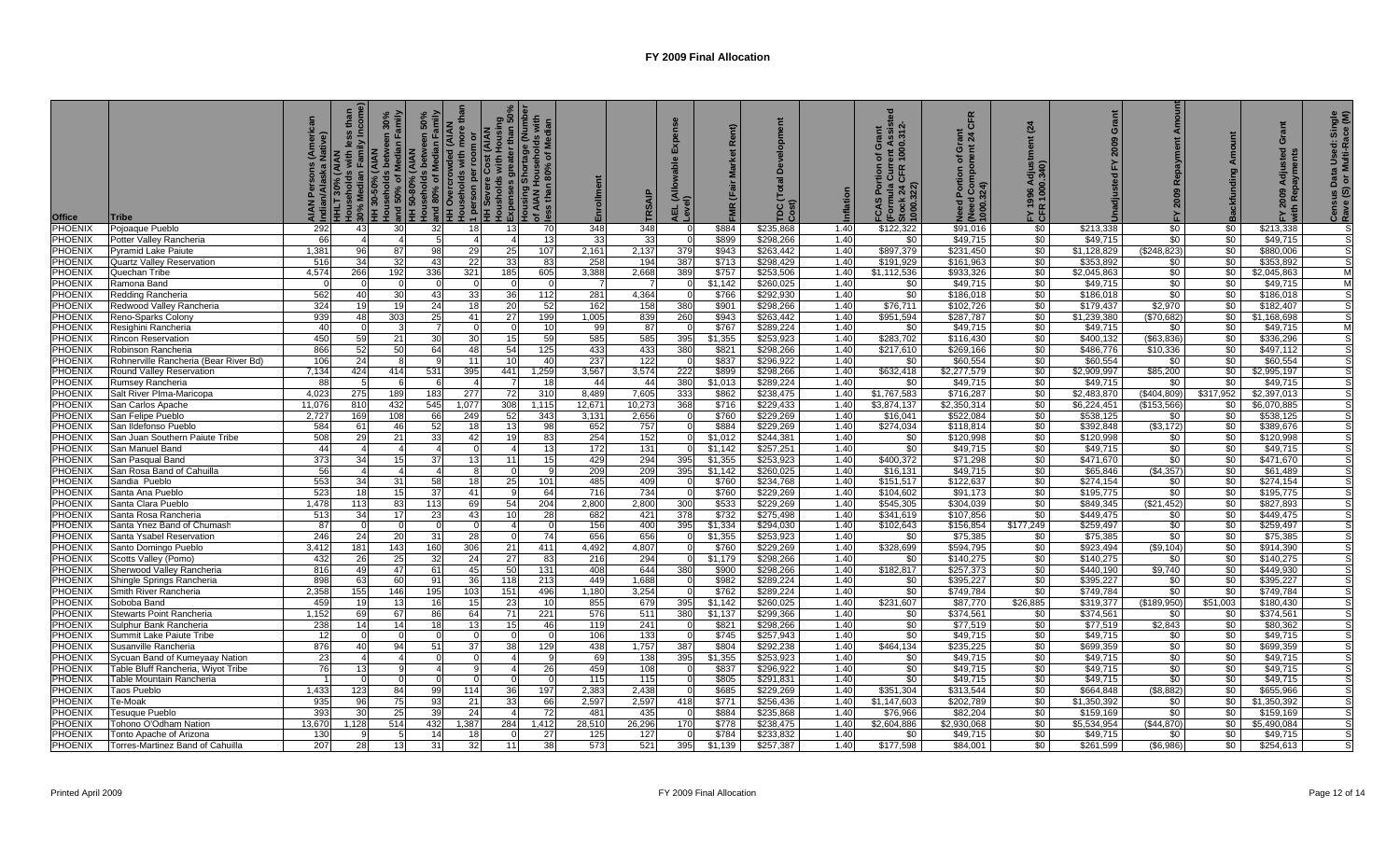| <b>Office</b>  | <b>Tribe</b>                           |         |           | 들      | $rac{60}{20}$<br>na<br>H 50-80%<br>ouseholds be .<br>nd 80% of Mediar<br>vercrowded (<br>vercrowded ( | on per rooi<br>$\begin{array}{r} \hline \text{13.4}\ \text{14.5}\ \text{15.6}\ \text{16.7}\ \text{17.8}\ \text{18.8}\ \text{18.8}\ \text{19.8}\ \text{19.8}\ \text{19.8}\ \text{19.8}\ \text{19.8}\ \text{19.8}\ \text{19.8}\ \text{19.8}\ \text{19.8}\ \text{19.8}\ \text{19.8}\ \text{19.8}\ \text{19.8}\ \text{19.8}\ \text{19.8}\ \text{19.8}\ \text{19.8}\ \text{19.8}\ \text{19.8}\ \text$ | ក្ខុ ក្នុ | 로 히            | 밑       |         | {   |         | TDC (1<br>Cost) |      | $= 00$<br>(For<br>Stoc<br>1000 | ಹ ನ<br>k 8<br>まき合 | న ౦<br>í⊾ ō          |               |               |                |                         | ت مت           |
|----------------|----------------------------------------|---------|-----------|--------|-------------------------------------------------------------------------------------------------------|--------------------------------------------------------------------------------------------------------------------------------------------------------------------------------------------------------------------------------------------------------------------------------------------------------------------------------------------------------------------------------------------------|-----------|----------------|---------|---------|-----|---------|-----------------|------|--------------------------------|-------------------|----------------------|---------------|---------------|----------------|-------------------------|----------------|
| PHOENI>        | <b>Trinidad Rancheria</b>              | 65      |           |        |                                                                                                       |                                                                                                                                                                                                                                                                                                                                                                                                  |           | 18             | 214     | 162     |     | \$837   | \$296,922       | 1.40 | \$0                            | \$49,715          | $\sqrt{50}$          | \$49,715      | \$0           | $\frac{1}{2}$  | \$49,715                |                |
| PHOENIX        | Tule River Indian Tribe                | 3,202   | 193       | 158    | 204                                                                                                   | 232                                                                                                                                                                                                                                                                                                                                                                                              | 205       | 463            | 1,601   | 1,450   | 373 | \$612   | \$284,296       | 1.40 | \$603,471                      | \$994,725         | \$0                  | \$1,598,196   | \$0           | $\frac{1}{20}$ | \$1,598,196             |                |
| <b>PHOENIX</b> | Tulomne Rancheria                      | 700     |           | 73     | 52                                                                                                    | 40                                                                                                                                                                                                                                                                                                                                                                                               | 42        | 138            | 350     | 2,700   | 378 | \$889   | \$289,224       | 1.40 | \$175,530                      | \$233,662         | $\frac{1}{20}$       | \$409,192     | \$0           | $\frac{1}{20}$ | \$409,192               | S              |
| PHOENIX        | Twenty Nine Palms Band                 |         |           |        |                                                                                                       |                                                                                                                                                                                                                                                                                                                                                                                                  |           |                | 13      | 13      |     | \$1,142 | \$257,251       | 1.40 | \$0                            | \$49,715          | \$0                  | \$49,715      | \$0           | \$0            | \$49,715                | M              |
| <b>PHOENIX</b> | Upper Lake Rancheria (Habematolel Pomo | 392     |           | 23     | 29                                                                                                    | 22                                                                                                                                                                                                                                                                                                                                                                                               | 24        | 75             | 196     | 165     |     | \$821   | \$298,266       | 1.40 | \$0                            | \$127,336         | \$0                  | \$127,336     | \$0           | $\frac{1}{20}$ | \$127,336               | $\overline{s}$ |
| <b>PHOENIX</b> | Utu Utu Gwaiti Paiute                  | 42      | 13        |        |                                                                                                       | $\Omega$                                                                                                                                                                                                                                                                                                                                                                                         |           | 26             | 136     | 67      |     | \$1,077 | \$284,703       | 1.40 | \$0                            | \$49,715          | \$0                  | \$49,715      | \$0           | \$0            | \$49,715                |                |
| PHOENIX        | Viejas Group of Capitan Grande         | 160     | 12        |        | <b>20</b>                                                                                             | 24                                                                                                                                                                                                                                                                                                                                                                                               |           | 24             | 268     | 271     | 395 | \$1,355 | \$253,923       | 1.40 | \$132,875                      | \$54,969          | $\overline{$17,954}$ | \$187,844     | (\$87,705)    | \$0            | \$100,139               |                |
| PHOENIX        | <b>Walker River Paiute Tribe</b>       | 702     | 86        | 45     | 66                                                                                                    | 25                                                                                                                                                                                                                                                                                                                                                                                               | 24        |                | 3,008   | .169    | 349 | \$708   | \$257,943       | 1.40 | \$945,529                      | \$151,961         | \$0                  | \$1,097,490   | \$0           | \$0            | \$1,097,490             |                |
| PHOENIX        | Washoe Tribe                           | 3,164   |           | 181    | 300                                                                                                   | 195                                                                                                                                                                                                                                                                                                                                                                                              | 169       | 469            | 1,582   | 1,580   | 385 | \$949   | \$257,943       | 1.40 | \$1,038,399                    | \$841,214         | \$0                  | \$1,879,613   | \$0           | \$0            | \$1,879,613             |                |
| <b>PHOENIX</b> | White Mountain Apache (Fort Apache)    | 12,903  | 1,054     | 538    | 592                                                                                                   | 1,450                                                                                                                                                                                                                                                                                                                                                                                            | 308       | 1,104          | 13,717  | 12,213  | 163 | \$680   | \$230,940       | 1.40 | \$4,846,012                    | \$2,844,779       | $\frac{1}{20}$       | \$7,690,791   | \$0           | \$0            | \$7,690,791             |                |
| PHOENIX        | Winnemucca Colony                      | -46     |           |        |                                                                                                       |                                                                                                                                                                                                                                                                                                                                                                                                  |           | 1 <sup>1</sup> | 77      | 66      |     | \$745   | \$257,943       | 1.40 | \$0                            | \$49,715          | \$0                  | \$49,715      | \$0           | \$0            | \$49,715                |                |
| <b>PHOENIX</b> | Yavapai-Apache (Camp Verde)            | 774     | <u>ດ-</u> | 39     | 42                                                                                                    | 167                                                                                                                                                                                                                                                                                                                                                                                              | 39        | 73             | 2,134   | 1,829   | 356 | \$818   | \$241,245       | 1.40 | \$969,300                      | \$290,777         | $\frac{1}{20}$       | \$1,260,077   | (\$11,284)    | \$0            | \$1,248,793             |                |
| PHOENIX        | Yavapai-Prescott                       | 128     |           |        |                                                                                                       |                                                                                                                                                                                                                                                                                                                                                                                                  |           |                | 161     | 262     |     | \$818   | \$241,245       | 1.40 | \$0                            | \$49,715          | \$0                  | \$49,715      | \$0           | $\frac{1}{2}$  | \$49,715                |                |
| PHOENIX        | Yerington Paiute Tribe                 | 2,052   |           | 117    | 195                                                                                                   | 127                                                                                                                                                                                                                                                                                                                                                                                              | 109       | 363            | 1,026   | 506     | 335 | \$752   | \$257,943       | 1.40 | \$325,851                      | \$561,304         | \$0                  | \$887,155     | (\$15,921)    | \$0            | \$871,234               |                |
| <b>PHOENIX</b> | Yomba Shoshone Tribe                   | -99     |           |        |                                                                                                       |                                                                                                                                                                                                                                                                                                                                                                                                  |           |                | 206     | 111     | 382 | \$662   | \$265,478       | 1.40 | \$169,992                      | \$49,715          | \$0                  | \$219,707     | \$0           | $\frac{1}{6}$  | \$219,707               |                |
| <b>PHOENIX</b> | Ysleta Del Sur                         | 3,176   | 188       | 130    | 214                                                                                                   | 231                                                                                                                                                                                                                                                                                                                                                                                              | 132       | 503            | 1,588   | 918     |     | \$567   | \$212,000       | 1.40 | \$450,754                      | \$652,475         | \$0                  | \$1,103,229   | \$0           | \$0            | \$1,103,229             |                |
| <b>PHOENIX</b> | <b>Yurok Tribe</b>                     | 9,503   | 625       | 589    | 788                                                                                                   | 413                                                                                                                                                                                                                                                                                                                                                                                              | 608       | 1,970          | 4,756   | 5,002   | 380 | \$827   | \$296,922       | 1.40 | \$199,712                      | \$3,091,772       | \$0                  | \$3,291,484   | \$0           | \$0            | \$3,291,484             | S              |
| <b>PHOENIX</b> | Zia Pueblo                             | 713     | つつ        | 33     | 37 <sup>l</sup>                                                                                       | 44                                                                                                                                                                                                                                                                                                                                                                                               |           | 59             | 817     | 1,227   |     | \$760   | \$229,269       | 1.40 | \$128,296                      | \$98,776          | \$0                  | \$227,072     | (\$51,706)    | \$0            | \$175,366               |                |
| PHOENIX        | Zuni Tribe                             | 8,050   | 412       | 358    | 417                                                                                                   | 493                                                                                                                                                                                                                                                                                                                                                                                              | 194       | 863            | 9,997   | 9.165   | 278 | \$583   | \$245,765       | 1.40 | \$1,655,981                    | \$1,499,844       | \$0                  | \$3,155,825   | \$0           | \$0            | \$3,155,825             |                |
| <b>PHOENIX</b> | <b>TOTAL</b>                           | 424,680 | 32,592    | 20,250 | 23,370                                                                                                | 46,348                                                                                                                                                                                                                                                                                                                                                                                           | 13.113    | 59,488         | 525.529 | 427.188 |     |         |                 |      | \$93,400,588                   | \$112,355,405     | \$761.826            | \$205,755,997 | (\$2,089,244) |                | \$368.955 \$204.035.708 |                |